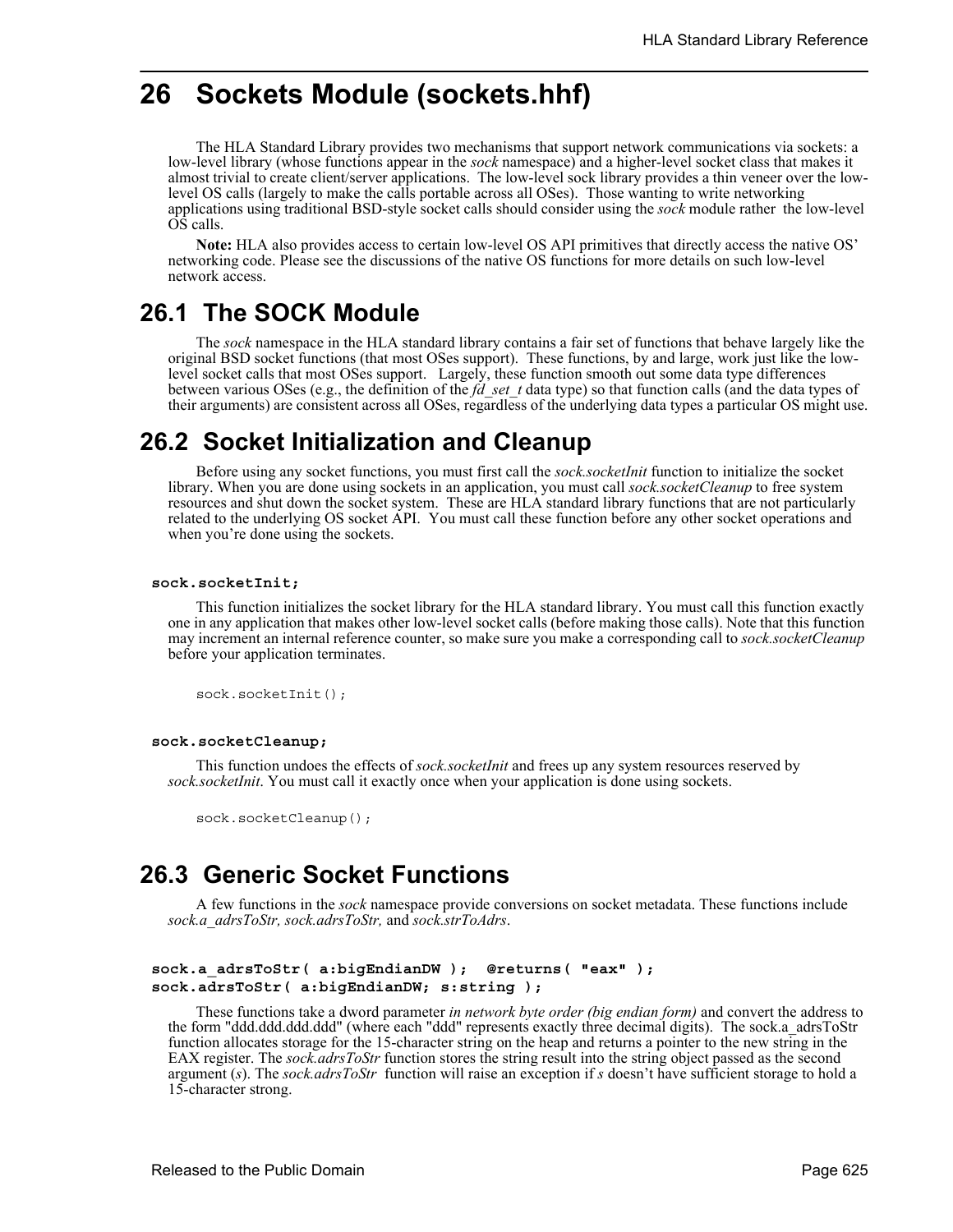```
sock.a_adrsToStr( $01020304 ); // Produces "004.003.002.001"
sock.adrsToStr( $04030201, s ); // Stores "001.002.003.004" into s
```
#### **sock.strToAdrs( s:string ); @returns( "eax" );**

This function take a string parameter of the form "ddd.ddd.ddd.ddd" (where each "ddd" represents exactly three decimal digits) and converts it to a double word *in network byte order (big endian form)* and returns this value in the EAX register. This function raises an exception of there is a conversion error.

sock.strToAdrs( "001.002.003.004" );// Produces \$04030201 in EAX

# **26.4 Low-Level BSD-Style Socket Functions**

The functions in this category correspond to the Berkeley (BSD) sockets functions. You should not assume that the data types passed to these functions are identical to those in BSD sockets. Some data types have been changed in order to make the HLA sockets module compatible across all the OSes that the HLA stdlib supports. It is the responsibility of all of these functions to do any necessary conversion prior to calling the OS-level socket API functions.

This documentation will not describe the functionality for each of these functions. See a discussion of the BSD sockets API (on the internet) for more details. If you are unfamiliar with low-level socket calls, you should either use the HLA standard library socket classes (which simplify network programming) or pick up a good book on making networking calls via the BSD sockets API. You can also look at the source code for the socket server and client classes in the HLA standard library for examples of these calls.

**sock.accept**

**(** 

|     | s       | :dword;         |
|-----|---------|-----------------|
| var | addr    | :sock.sockaddr; |
| var | addrlen | :sock.socklen t |

**);** 

The argument s is a socket that has been created with *sock.socket*, bound to an address with *sock.bind*, and is listening for connections after a *sock.listen* call. The *sock.accept* function extracts the first connection request on the queue of pending connections, creates a new socket with the same properties of *s* and allocates a new file descriptor for the socket. If no pending connections are present on the queue, and the socket is not marked as non-blocking, *sock.accept* blocks the caller until a connection is present. If the socket is marked non-blocking and no pending connections are present on the queue, *sock.accept* returns an error as described below. The accepted socket may not be used to accept more connections. The original socket *s* remains open.

The argument *addr* is a result parameter that is filled in with the address of the connecting entity, as known to the communications layer. The exact format of the *addr* parameter is determined by the domain in which the communication is occurring. The *addrlen* is a value-result parameter; it should initially contain the amount of space pointed to by *addr*; on return it will contain the actual length (in bytes) of the address returned. This call is used with connection-based socket types, currently with *sock.SOCK\_STREAM*.

It is possible to *sock.select* a socket for the purposes of doing a sock.accept by selecting it for read.

This function raises an *ex.SocketError* exception if any error occurs.

#### **sock.bind**

**(** 

|     | sockfd  | :dword;    |
|-----|---------|------------|
| var | addr    | :sockaddr; |
|     | addrlen | :socklen t |

**);**

sock.bind assigns a name (that is, an IP address) to an unnamed socket. When a socket is created with *sock.socket* it exists in a name space (address family) but has no name (IP address) assigned. *sock.bind* requests that name (IP address) be assigned to the socket.

This function raises an *ex.SocketError* exception if any error occurs.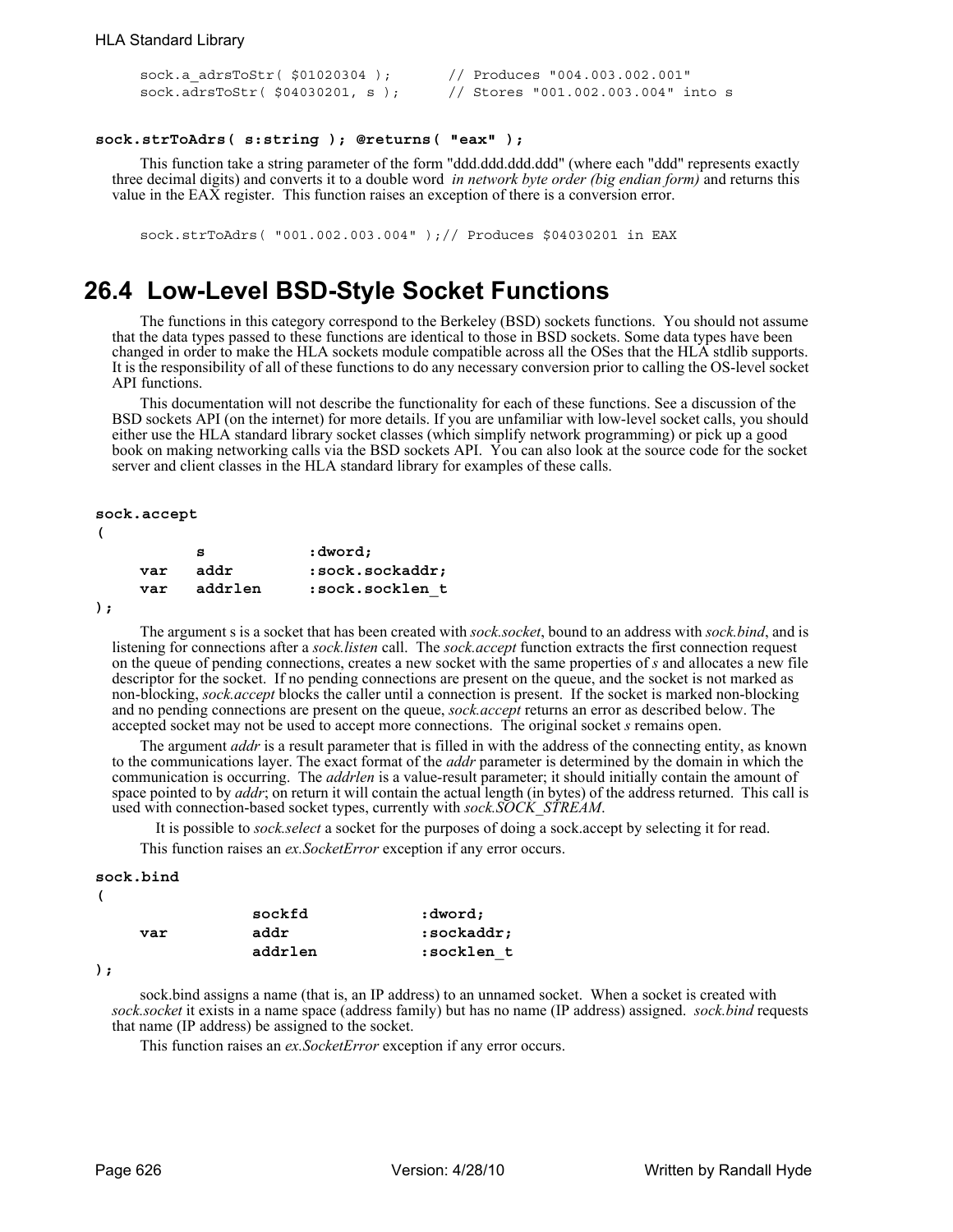## **sock.connect**

|     | s         | :dword;       |
|-----|-----------|---------------|
| var | serv addr | $:$ sockaddr; |
|     | addrlen   | :socklen t    |

**<sup>);</sup>**

**(** 

The parameter *s* is a socket. If it is of type *sock.SOCK DGRAM*, this call specifies the peer with which the socket is to be associated; this address is that to which datagrams are to be sent, and the only address from which datagrams are to be received. If the socket is of type *sock.SOCK STREAM*, this call attempts to make a connection to another socket. The other socket is specified by name (i.e., IP address), which is an address in the communications space of the socket. Each communications space interprets the name parameter in its own way. Generally, stream sockets may successfully connect only once; datagram sockets may use *sock.connect* multiple times to change their association. Datagram sockets may dissolve the association by connecting to an invalid address, such as a null address or an address with the address family set to *sock.AF\_UNSPEC* .

This function raises an *ex.SocketError* exception if any error occurs.

#### **sock.close( s:dowrd );**

sock.close closes the socket whose handle is specified by the *s* descriptor passed as a parameter. This function raises an *ex.SocketError* exception if any error occurs.

#### **sock.listen**

**(** 

|         | s | :dword; |
|---------|---|---------|
| backlog |   | :dword  |

**);**

To accept connections, a socket is first created with *sock.socket*, a willingness to accept incoming connections and a queue limit for incoming connections are specified with *sock.listen*, and then the connections are accepted with *sock.accept*. The *sock.listen* call applies only to sockets of type *sock.SOCK\_STREAM* or *sock.SOCK\_SEQPACKET*.

The backlog parameter defines the maximum length the queue of pending connections may grow to. If a connection request arrives with the queue full the client may receive an error, or, if the underlying protocol supports retransmission, the request may be ignored so that retries may succeed.

This function raises an *ex.SocketError* exception if any error occurs.

## **sock.recv ( s :dword; var buf :var; len :dword; flags :dword ); @returns( "eax" ); sock.recvfrom ( s :dword;**  var buf :var; **len :dword; flags :dword; var from :sockaddr;**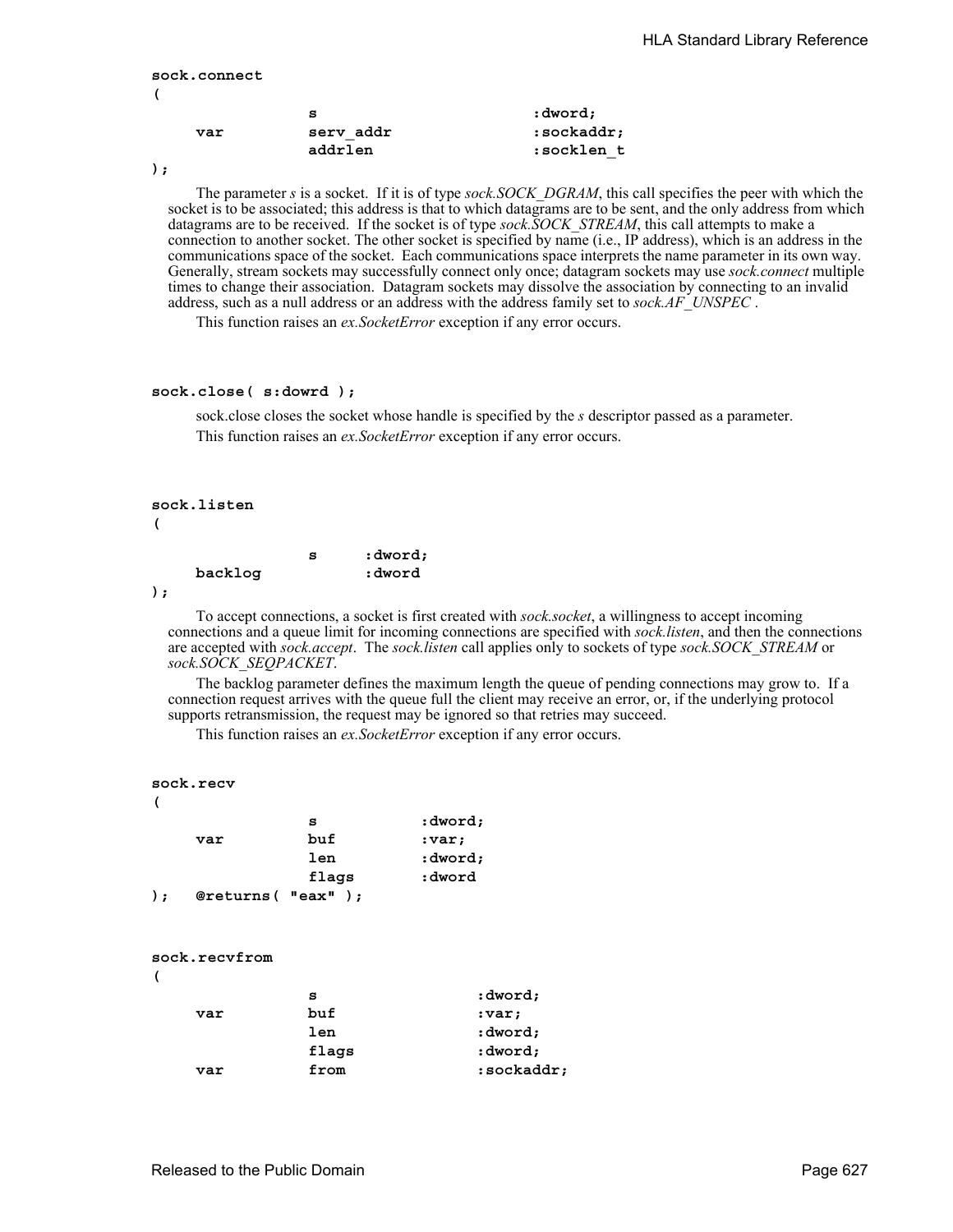## var fromlen :socklen t

## **); @returns( "eax" );**

*sock.recvfrom* is used to receive messages from a socket, and may be used to receive data on a socket whether or not it is connection oriented.

If from is non-nil, and the socket is not connection-oriented, the source address of the message is filled in. Fromlen is a value-result parameter, initialized to the size of the buffer associated with from, and modified on return to indicate the actual size of the address stored there.

The *sock.recv* call is normally used only on a connected socket (see sock.connect) and is identical to *sock.recvfrom* with a NJLL *from* parameter.

 On successful completion, both routines return the number of message bytes read in the EAX register. If a message is too long to fit in the supplied buffer, excess bytes may be discarded depending on the type of socket the message is received from (see *sock.socket*). Note that if these functions read fewer bytes from the socket than specified by the *len* parameter, these functions do not raise an end-of-file exception (as is common for the socket class input routines).

 The receive calls normally return any data available, up to the requested amount, rather than waiting for receipt of the full amount requested; this behavior is affected by the socket-level options *sock.SO\_RCVLOWAT* and *sock.SO\_RCVTIMEO* described in *sock.getsockopt*.

The *sock.select* call may be used to determine when more data arrives.

The flags argument to a *sock.recv* call is formed by or'ing one or more of the values:

 *sock.MSG\_OOB* process out-of-band data *sock.MSG\_PEEK* peek at incoming message *sock.MSG\_WAITALL* wait for full request or error

 The *sock.MSG\_OOB* flag requests receipt of out-of-band data that would not be received in the normal data stream. Some protocols place expedited data at the head of the normal data queue, and thus this flag cannot be used with such protocols. The *sock.MSG\_PEEK* flag causes the receive operation to return data from the beginning of the receive queue without removing that data from the queue. Thus, a subsequent receive call will return the same data. The *sock.MSG\_WAITALL* flag requests that the operation block until the full request is satisfied. However, the call may still return less data than requested if a signal is caught, an error or disconnect occurs, or the next data to be received is of a different type than that returned.

This function raises an *ex.SocketError* exception if any error occurs.

#### **sock.select**

**(** 

|              | nfds      | :dword;            |
|--------------|-----------|--------------------|
| var          | readSet   | $:$ sock.fd set t; |
| var          | writeSet  | :sock.fd set t;    |
| var          | exceptSet | :sock.fd set t;    |
| var          | timeout   | :sock.timeval      |
| . . <i>.</i> |           |                    |

**); @returns( "eax" );**

The *sock.select* function examines the I/O descriptor sets whose addresses are passed in *readfds, writefds*, and *exceptfds* to see if some of their descriptors are ready for reading, are ready for writing, or have an exceptional condition pending, respectively. The first *nfds* descriptors are checked in each set; i.e., the descriptors from 0 through *nfds-1* in the descriptor sets are examined. (Example: If you have set two file descriptors "4"and "17", *nfds* should not be "2", but rather "17 + 1" or "18".) On return, *sock.select* replaces the given descriptor sets with subsets consisting of those descriptors that are ready for the requested operation.

Select() returns the total number of ready descriptors in all the sets in the EAX register.

Note that the *sock.fd\_set\_t* data type may not be equivalent to the *fd\_set* data type used by the underlying operating system. In particular, you should not assume that this is a bit map. The function may choose to ignore the *nfds* parameter (which is present for historical reasons), but you should still set it up properly.

If timeout is a non-nil pointer, it specifies a maximum interval to wait for the selection to complete. If timeout is a NULL pointer, the select blocks indefinitely. To effect a poll, the timeout argument should be non-NULL, pointing to a zero-valued *sock.timeval* structure. Timeout is not changed by *sock.select*, and may be reused on subsequent calls, however it is good style to re-initialize it before each invocation of *sock.select*.

Any of readfds, writefds, and exceptfds may be given as nil pointers ifno descriptors are of interest.

The *sock.select* function returns the number of ready descriptors that are contained in the descriptor sets. If the time limit expires, *sock.select* returns 0. If *sock.select* raises an exception, the descriptor sets will be unmodified.

This function raises an *ex.SocketError* exception if any error occurs.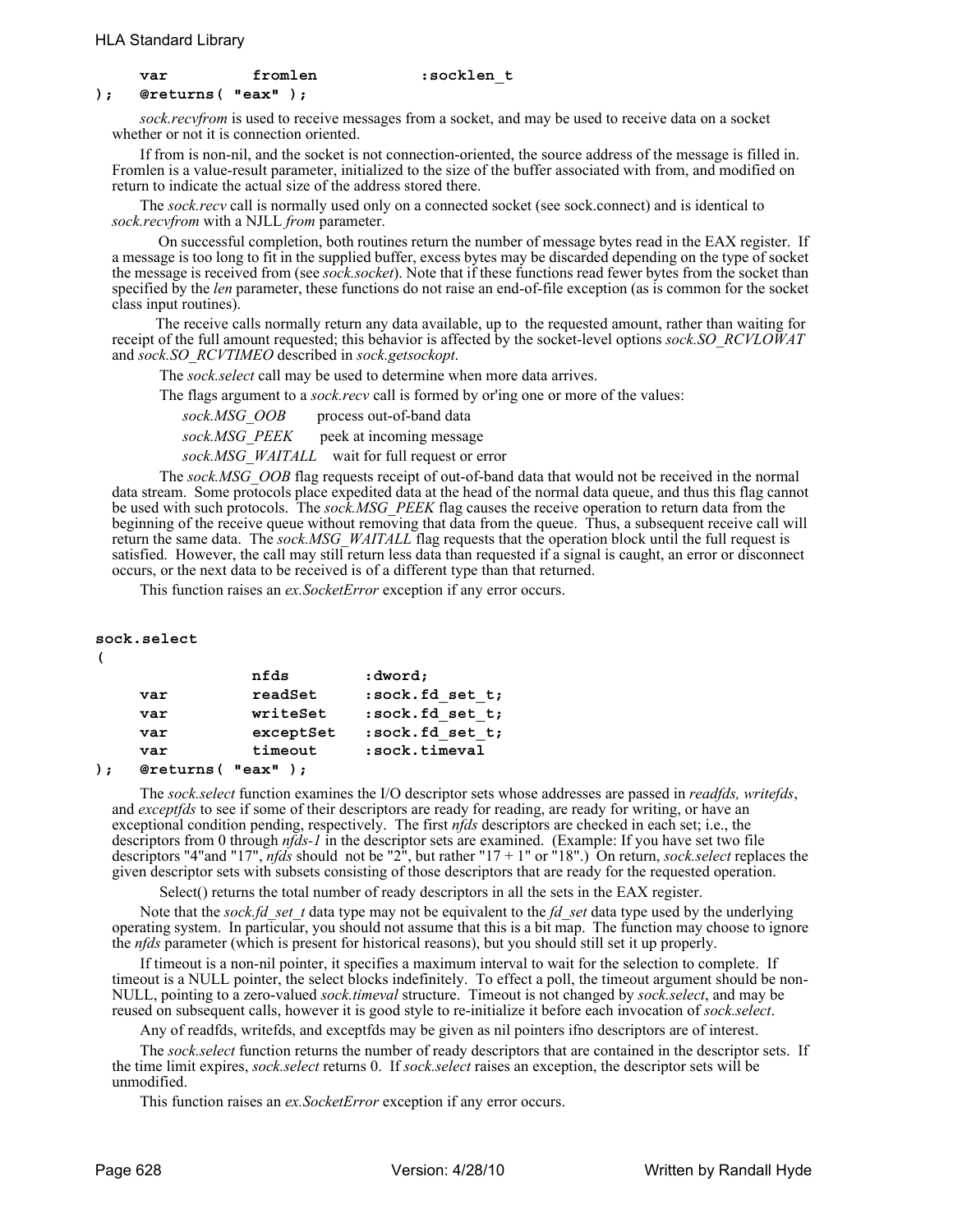```
sock.send
( 
            s :dword; 
   var buf :var;
            len :dword;
            flags :dword // MSG_* constants 
); @returns( "eax" );
sock.sendto
( 
            s :dword; 
   var buf :var;
            len :dword;
            flags :dword // MSG_* constants 
   var to :sock.sockaddr;
            tolen :sock.socklen_t 
); @returns( "eax" );
```
The *sock.end* and *sock.sendto* functions are used to transmit a message to another

socket. The *sock.send* function may be used only when the socket is in a connected state, while sock.sendto may be used at any time.

 The address of the target is given by to with *tolen* specifying its size. The length of the message is given by *len*. If the message is too long to pass atomically through the underlying protocol, the function raises an *ex.SocketError* exception and the message is not transmitted.

No indication of failure to deliver is implicit in a *sock.send* call.

 If no messages space is available at the socket to hold the message to be transmitted, then *sock.send* normally blocks, unless the socket has been placed in non-blocking I/O mode. The *sock.select* call may be used to determine when it is possible to send more data.

The flags parameter may include one or more of the following:

sock.MSG\_OOB /\* process out-of-band data \*/ sock.MSG\_DONTROUTE/\* bypass routing, use direct interface \*/

The flag *sock.MSG\_OOB* is used to send ``out-of-band" data on sockets that support this notion (e.g. sock.SOCK\_STREAM); the underlying protocol must also support ``out-of-band" data. *sock.MSG\_DONTROUTE* is usually used only by diagnostic or routing programs.

The call returns the number of characters sent in the EAX register.

This function raises an *ex.SocketError* exception if any error occurs.

## **sock.socket(int domain, int type, int protocol);@returns( "eax" );**

*sock.socket* creates an endpoint for communication and returns a descriptor. The domain parameter specifies a communications domain within which communication will take place; this selects the protocol family which should be used. These families are defined in the include file sockets.hhf.

The currently understood formats are

| sock.AF UNIX |  | (UNIX internal protocols), |
|--------------|--|----------------------------|
| sock.AF INET |  | (ARPA Internet protocols), |

The socket has the indicated type, which specifies the semantics of communication. Currently defined types are:

> sock.SOCK\_STREAM sock.SOCK\_DGRAM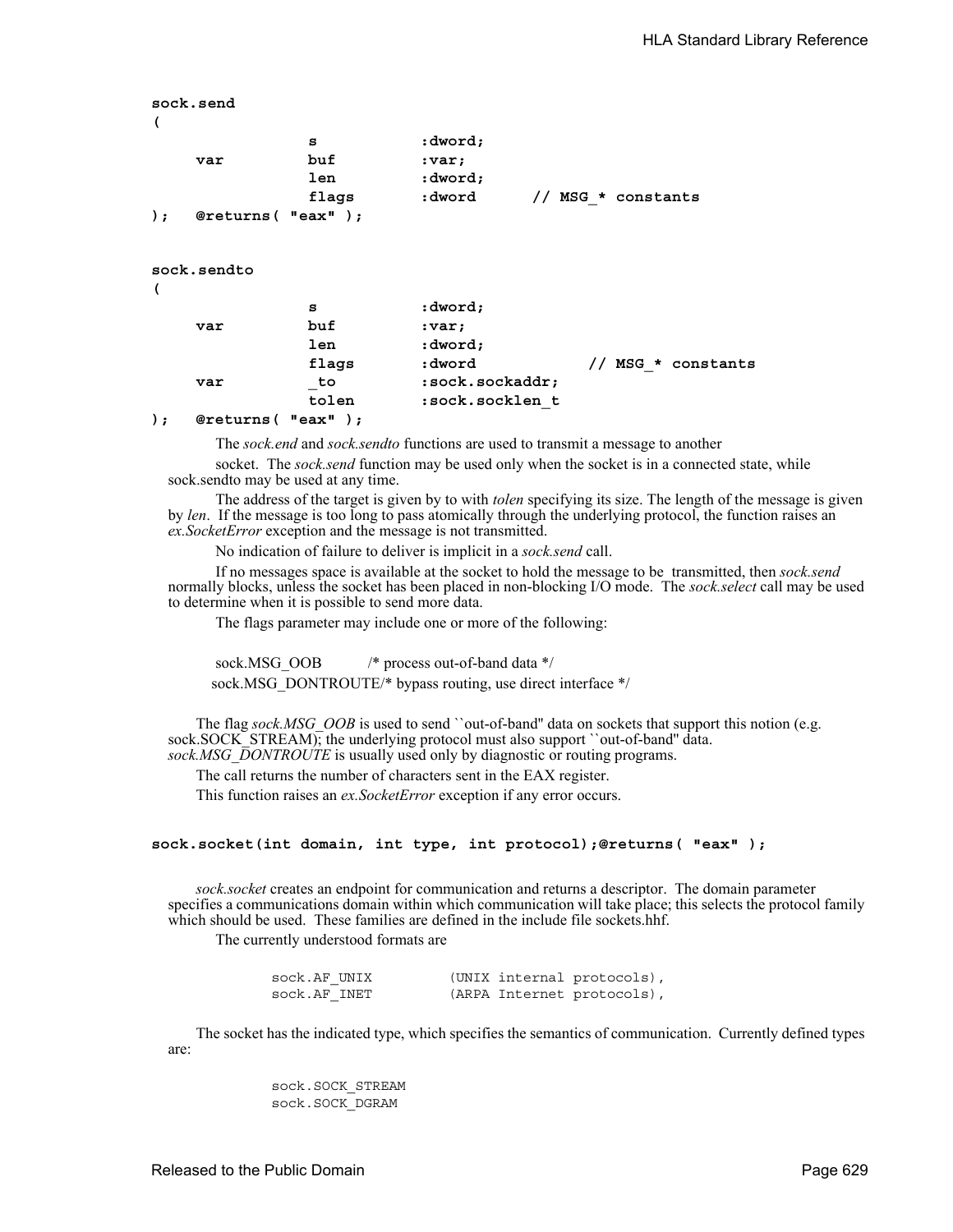A *sock.SOCK\_STREAM* type provides sequenced, reliable, two-way connection based byte streams. An out-of-band data transmission mechanism may be supported. A *sock.SOCK\_DGRAM* socket supports datagrams (connectionless, unreliable messages of a fixed (typically small) maximum length).

The protocol specifies a particular protocol to be used with the socket. Normally only a single protocol exists to support a particular socket type within a given protocol family. However, it is possible that many protocols may exist, in which case a particular protocol must be specified in this manner. The protocol number to use is particular to the communication domain in which communication is to take place.

Sockets of type *sock.SOCK\_STREAM* are full-duplex byte streams, similar to pipes. A stream socket must be in a connected state before any data may be sent or received on it. A connection to another socket is created with a *sock.connect* call. Once connected, data may be transferred using some variant of the *sock.send* and *sock.recv* calls. When a session has been completed a sock.close may be performed. Out-of-band data may also be transmitted as described in *sock.send* and received as described in sock.recv.

 The communications protocols used to implement a *sock.SOCK\_STREAM* stream insure that data is not lost or duplicated. If a piece of data for which the peer protocol has buffer space cannot be successfully transmitted within a reasonable length of time, then the connection is considered broken and calls will indicate an error by raising an *ex.SocketError* exception. The protocols optionally keep sockets ``warm'' by forcing transmissions roughly every minute in the absence of other activity. An error is then indicated if no response can be elicited on an otherwise idle connection for a extended period (e.g. 5 minutes). An ex.SocketError exception is raised if a process sends on a broken stream; this causes naive processes, which do not handle the exceptoin, to exit.

The operation of sockets is controlled by socket level options. *sock.setsockopt* and *sock.getsockopt* are used to set and get options, respectively.

 If the call is successful, the return value (in EAX) is a descriptor referencing the socket. This function raises an *ex.SocketError* exception if any error occurs.

#### **sock.setsockopt**

|     |                  | s             | :dword;    |
|-----|------------------|---------------|------------|
|     |                  | level         | :dword;    |
|     |                  | optname       | :dword;    |
|     | var              | optval        | :var;      |
|     |                  | optlen        | :socklen t |
| ; ( | @returns ( "eax" | $\rightarrow$ |            |

#### **sock.getsockopt**

#### **(**

|                         | s       | :dword;    |
|-------------------------|---------|------------|
|                         | level   | :dword;    |
|                         | optname | :dword;    |
| var                     | optval  | :var;      |
|                         | optlen  | :socklen t |
| @returns $($ "eax" $);$ |         |            |

*sock.getsockopt* and *sock.setsockopt* manipulate the options associated with a socket. Options may exist at multiple protocol levels; they are always present at the uppermost ``socket'' level.

When manipulating socket options the level at which the option resides and the name of the option must be specified. To manipulate options at the socket level, level is specified as *sock.SOL\_SOCKET*. To manipulate options at any other level the protocol number of the appropriate protocol controlling the option is supplied. For example, to indicate that an option is to be interpreted by the TCP protocol, level should be set to the protocol number of TCP.

The parameters *optval* and *optlen* are used to access option values for *sock.setsockopt*. For *sock.getsockopt* they identify a buffer in which the value for the requested option(s) are to be returned. For *sock.getsockopt*, *optlen* is a value-result parameter, initially containing the size of the buffer pointed to by *optval*, and modified on return to indicate the actual size of the value returned. If no option value is to be supplied or returned, *optval* may be NULL.

*Optname* and any specified options are passed uninterpreted to the appropriate protocol module for interpretation. The include file sockets.hhf contains definitions for socket level options, described below.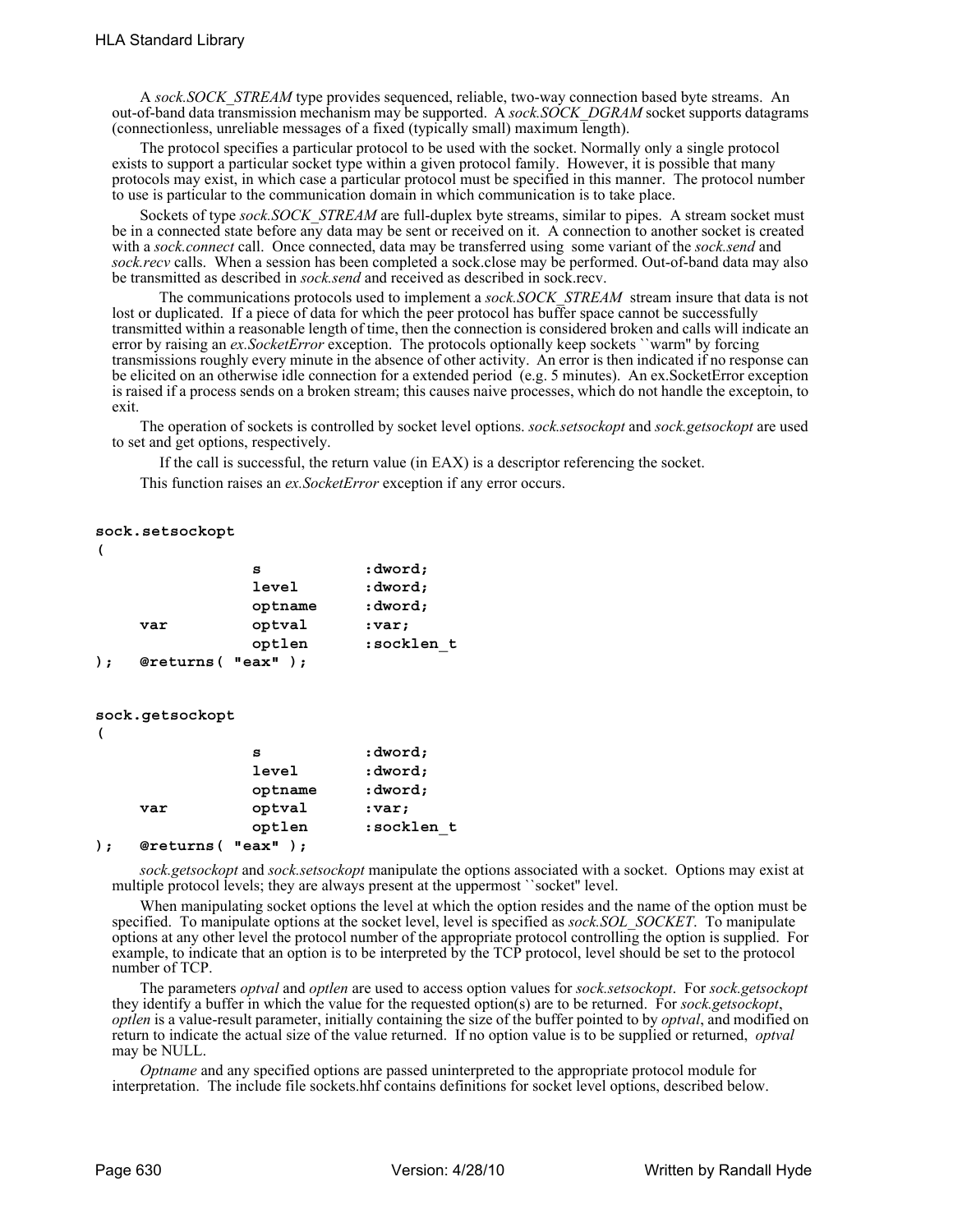Most socket-level options utilize a dword parameter for *optval*. For *sock.setsockopt*, the parameter should be non-zero to enable a Boolean option, or zero if the option is to be disabled. *sock.SO\_LINGER* uses a record *sock*.*linger* parameter, defined in socket.hhf, which specifies the desired state of the option and the linger interval (see below). *sock.SO\_SNDTIMEO* and *sock.SO\_RCVTIMEO* use a *sock. timeval* parameter, defined in sockets.hhf.

 The following options are recognized at the socket level. Except as noted, each may be examined with *sock.getsockopt* and set with *sock.setsockopt*.

| sock.SO DEBUG            | enables recording of debugging information        |
|--------------------------|---------------------------------------------------|
| sock. SO REUSEADDR       | enables local address reuse                       |
| sock. SO REUSEPORT       | enables duplicate address and port bindings       |
| SOCK. SO KEEPALIVE       | enables keep connections alive                    |
| <i>SOCK.SO DONTROUTE</i> | enables routing bypass for outgoing messages      |
| SOCK. SO LINGER          | linger on close if data present                   |
| sock. SO BROADCAST       | enables permission to transmit broadcast messages |
| <i>SOCK.SO OOBINLINE</i> | enables reception of out-of-band data in band     |
| sock.SO SNDBUF           | set buffer size for output                        |
| sock.SO RCVBUF           | set buffer size for input                         |
| <i>SOCK.SO SNDLOWAT</i>  | set minimum count for output                      |
| SOCK. SO RCVLOWAT        | set minimum count for input                       |
| SOCK. SO SNDTIMEO        | set timeout value for output                      |
| sock. SO RCVTIMEO        | set timeout value for input                       |
| <i>SOCK.SO TYPE</i>      | get the type of the socket (get only)             |
| sock.SO ERROR            | get and clear error on the socket (get only)      |
| sock. SO NOSIGPIPE       | do not generate SIGPIPE, instead return EPIPE     |
|                          |                                                   |

 *sock.SO\_DEBUG* enables debugging in the underlying protocol modules. *sock.SO\_REUSEADDR* indicates that the rules used in validating addresses supplied in a *sock.bind* call should allow reuse of local addresses. *sock.SO\_REUSEPORT* allows completely duplicate bindings by multiple processes if they all set *sock.SO\_REUSEPORT* before binding the port. This option permits multiple instances of a program to each receive UDP/IP multicast or broadcast datagrams destined for the bound port. *sock.SO\_KEEPALIVE* enables the periodic transmission of messages on a connected socket. Should the connected party fail to respond to these messages, the connection is considered broken and processes using the socket are notified via an *ex.SocketError* exception when attempting to send data. *sock.SO\_DONTROUTE* indicates that outgoing messages should bypass the standard routing facilities. Instead, messages are directed to the appropriate network interface according to the network portion of the destination address.

*sock.SO\_LINGER* controls the action taken when unsent messages are queued on socket and a *sock.close* is performed. If the socket promises reliable delivery of data and *sock.SO\_LINGER* is set, the system will block the process on the close attempt until it is able to transmit the data or until it decides it is unable to deliver the information (a timeout period, termed the linger interval, is specified in the *sock.setsockopt* call when *sock.SO\_LINGER* is requested). If *sock.SO\_LINGER* is disabled and a close is issued, the system will process the close in a manner that allows the process to continue as quickly as possible.

The option *sock.SO\_BROADCAST* requests permission to send broadcast datagrams on the socket. Broadcast was a privileged operation in earlier versions of the socket system. With protocols that support out-ofband data, the *sock.SO\_OOBINLINE* option requests that out-of-band data be placed in the normal data input queue as received; it will then be accessible with *sock.recv* without the *sock.MSG\_OOB* flag. Some protocols always behave as if this option is set. *sock.SO\_SNDBUF* and *sock.SO\_RCVBUF* are options to adjust the normal buffer sizes allocated for output and input buffers, respectively. The buffer size may be increased for highvolume connections, or may be decreased to limit the possible backlog of incoming data. The system places an absolute limit on these values.

*sock.SO\_SNDLOWAT* is an option to set the minimum count for output operations. Most output operations process all of the data supplied by the call, delivering data to the protocol for transmission and blocking as necessary for flow control. Nonblocking output operations will process as much data as permitted subject to flow control without blocking, but will process no data if flow control does not allow the smaller of the low water mark value or the entire request to be processed. A *sock.select* operation testing the ability to write to a socket will return true only if the low water mark amount could be processed. The default value for *sock.SO\_SNDLOWAT* is set to a convenient size for network efficiency, often 1024. *sock.SO\_RCVLOWAT* is an option to set the minimum count for input operations. In general, receive calls will block until any (non-zero) amount of data is received, then return with the smaller of the amount available or the amount requested. The default value for *sock.SO\_RCVLOWAT* is 1. If *sock.SO\_RCVLOWAT* is set to a larger value, blocking receive calls normally wait until they have received the smaller of the low water mark value orthe requested amount. Receive calls may still return less than the low water mark if an error occurs, a signal is caught, or the type of datanext in the receive queue is different than that returned.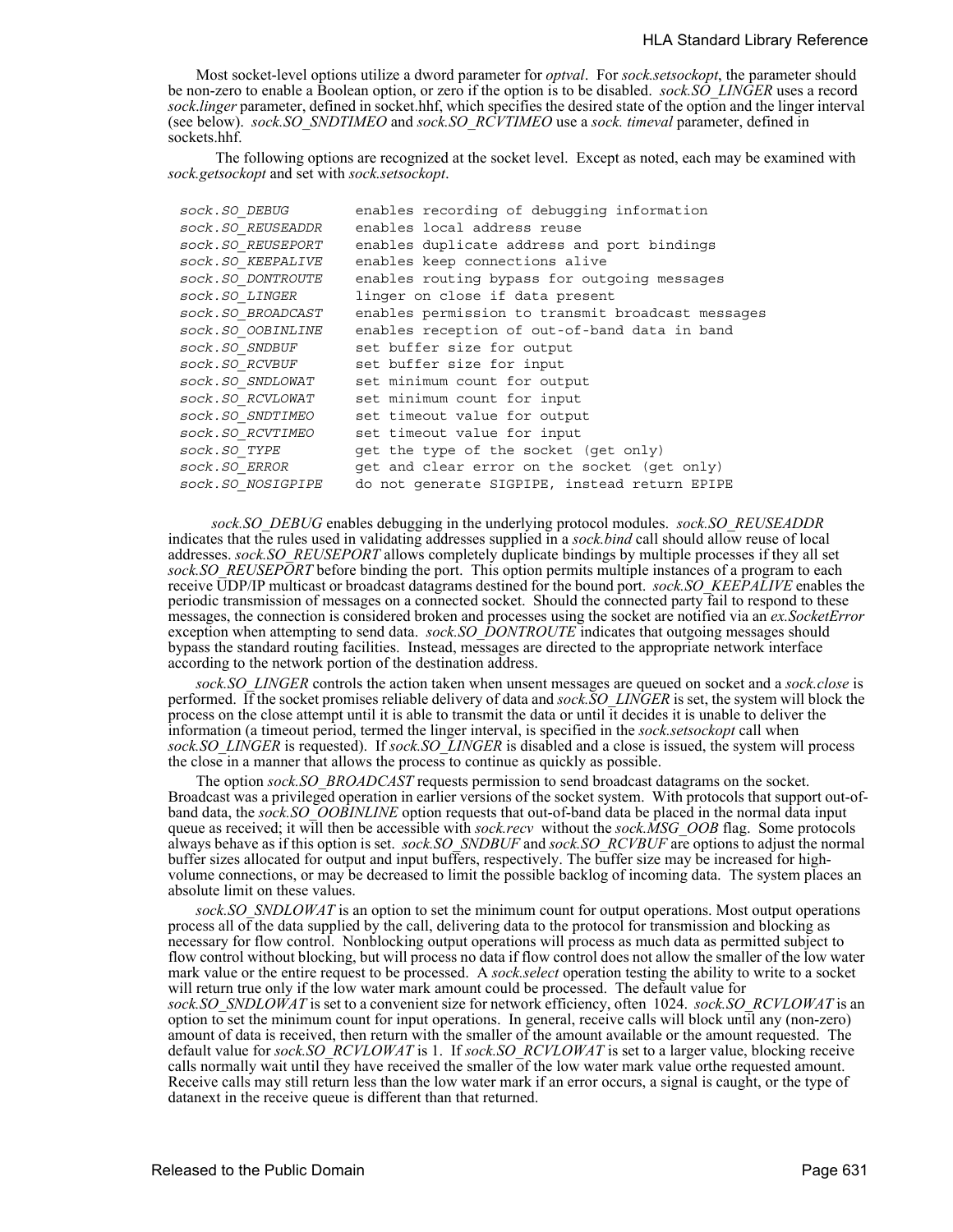*sock.SO\_SNDTIMEO* is an option to set a timeout value for output operations. It accepts a struct timeval parameter with the number of seconds and microseconds used to limit waits for output operations to complete. If a send operation has blocked for this much time, it returns with a partial count or raises an exception if no data were sent. In the current implementation, this timer is restarted each time additional data are delivered to the protocol, implying that the limit applies to output portions ranging in size from the low water mark to the high water mark foroutput. *sock.SO\_RCVTIMEO* is an option to set a timeout value for input operations. It accepts a record *sock.timeval* parameter with the number of seconds and microseconds used to limit waits for input operations to complete. In the current implementation, this timer is restarted each time additional data are received by the protocol, and thus the limit is in effect an inactivity timer. If a receive operation has been blocked for this much time without receiving additional data, it returns with a short count or with the error EWOULDBLOCK if no data were received. The struct

The *timeval* parameter must represent a positive time interval otherwise *sock.setsockopt* raises an *ex.SocketError* exception.

Finally, sock.SO\_TYPE and sock.SO\_ERROR are options used only with sock.getsockopt.<br>sock.SO\_TYPE returns the type of the socket, such as sock.SOCK\_STREAM; it is useful for servers that inherit sockets on startup. *sock.SO\_ERROR* returns any pending error on the socket and clears the error status. It may be used to check for asynchronous errors on connected datagram sockets or for other asynchronous errors.

This function raises an *ex.SocketError* exception if any error occurs.

## **sock.setTimeout( s:dword; timeout: sock.timeval );**

*sock.setTimeout* sets the timeout period for both transmission and reception on the socket specified by the socket descriptor *s*. Note: this function is a convenience function that calls *sock.setsockopt* to set the timeout periods. There is no equivalent *gettimeout* function; call *sock.getsockopt* if you need to retrieve one of the timeout periods. If you need to set the receive timeout period independently of the send timeout period, you will need to call *sock.setsockopt* to achieve this.

This function raises an *ex.SocketError* exception if any error occurs.

#### **sock.gethostname( s:string );**

The *sock.gethostname* makes a copy of (one of) the host name string(s) and stores this into the string variable you pass as an argument. Some systems can have more than one host name. In such a case, *sock.gethostname* returns one of the names (arbitrary choice).

This function raises an *ex.SocketError* exception if any socket-based error occurs. This function raises an ex.StringOverflow error if the hostname string is too long to fit in the storage allocated for the *s* argument. It can raise other exceptions if the value of *s* is bad.

#### **sock.gethostbyname( s:string; var hstent:sock.hostent );**

The *sock.gethostbyname* function fills in a *sock.hostent* data structure you pass by reference with host information based on the host name you pass as a string (s) to the function. Here is the current definition of the sock.hostent data structure (note that this is subject to change over time, so always use the *sock.hostent* type rather than manually creating this data structure yourself):

```
hostent:record
```

| h name      | :zstring;          |
|-------------|--------------------|
| h aliases   | :dword;            |
| h addrtype  | :sock.sa family t; |
| padding0    | :word;             |
| h length    | :word;             |
| padding1    | :word;             |
| h addr list | :dword;            |

#### endrecord;

The *h* aliases field is a pointer to a sequence of dword addresses, terminated by a NULL address, each of which points at a zstring containing an alternate name for the host. You must not modify this array and you must not modify the strings its entries point at.

The *h\_addrtype* field contains the type of the address being returned. This is usually *sock.AF\_INET*. The *h* length field contains the length, in bytes, of each address in the address list.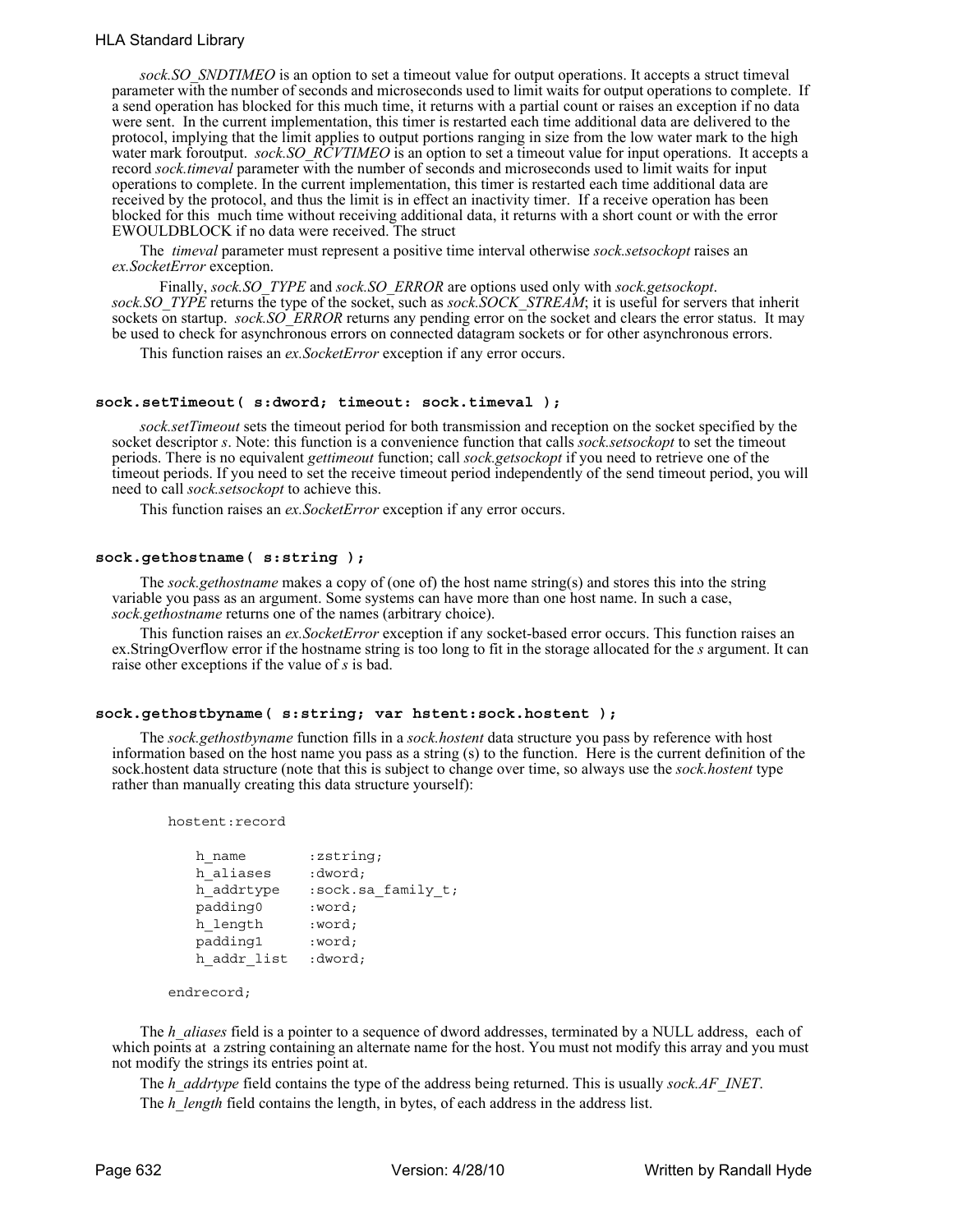The *h\_addr\_list* is a pointer to an array of pointers to network addresses for the host. Note that these addresses are stored in network byte order (big endian) form. The list is terminated with a NULL pointer. This function raises an *ex.SocketError* exception if any socket-based error occurs.

```
sock.gethostbyaddr
```
**(**

```
var addr :var; 
    len :dword; 
     _type :dword;
var hstent:hostent
```
**);**

The *sock.gethostbyaddr* function fills in a *sock.hostent* data structure you pass by reference with host information based on the host whose address you pass to the function. The addr argument is the address of a network address data structure whose type is specified by the *type* argument (usually *sock.AFINET*) and the length of which is specified by the *len* argument. This function copies the host information to the hstent argument you pass by reference. The *h\_name* field of the *sock.hostent* data structure will contain the primary name of the host.

This function raises an *ex.SocketError* exception if any socket-based error occurs.

#### **sock.getpeername**

**(** 

|    |     | s                       | :dword;         |
|----|-----|-------------------------|-----------------|
|    | var | name                    | :sock.sockaddr; |
|    | var | namelen                 | :sock.socklen t |
| ); |     | @returns $($ "eax" $);$ |                 |

The *sock.getpeername* function returns the IP address (the "name") of the peer connected to the socket specified by the *s* socket descriptor. The *namelen* parameter should be initialized to indicate the amount of space pointed to by \_*name*. On return it contains the actual size of the *\_name* returned (in bytes). The name is truncated if the buffer provided is too small. Note that the term "name" here refers to an IP address, not the name of the peer machine. This confusion is unfortunate, but that's the way the BSD sockets system was designed.

This function raises an *ex.SocketError* exception if any socket-based error occurs.

#### **sock.getsockname**

**(** 

|     | s       | :dword;         |
|-----|---------|-----------------|
| var | name    | :sock.sockaddr; |
| var | namelen | :sock.socklen t |
|     |         |                 |

## **); @returns( "eax" );**

The *sock.getsockname* function returns the IP address (the "name") of the socket machine specified by the *s* socket descriptor. The *namelen* parameter should be initialized to indicate the amount of space pointed to by \_*name*. On return it contains the actual size of the *\_name* returned (in bytes). The name is truncated if the buffer provided is too small. Note that the term "name" here refers to an IP address, not the name of the peer machine. This confusion is unfortunate, but that's the way the BSD sockets system was designed.

This function raises an *ex.SocketError* exception if any socket-based error occurs.

```
sock.fd_zero( var fdset:sock.fd_set_t );
sock.fd_set( fd:dword; var fdset:sock.fd_set_t );
sock.fd_clr( fd:dword; var fdset:sock.fd_set_t );
sock.fd_isset( fd:dword; var fdset:sock.fd_set_t );@returns( "al" );
```
The *sock.fd\_\** functions manipulate "file descriptor sets" that the *sock.select* function uses. The *sock.fd\_zero* function creates the empty set and stores this into the *fdset* argument that you pass as by reference to the function. The *sock.fd\_set* function unions the file (socket) descriptor pass in *fd* into the set *fdset* that you pass by reference to the function. The *sock.fd\_clr* function removes (if preset) the file descriptor you pass in the *fd* argument from the set *fd\_set* that you pass by reference to the function. The *sock.fd\_isset* function checks for set membership. That is, it checks to see if the file descriptor specified by *fd* is present in the set *fdset* that you pass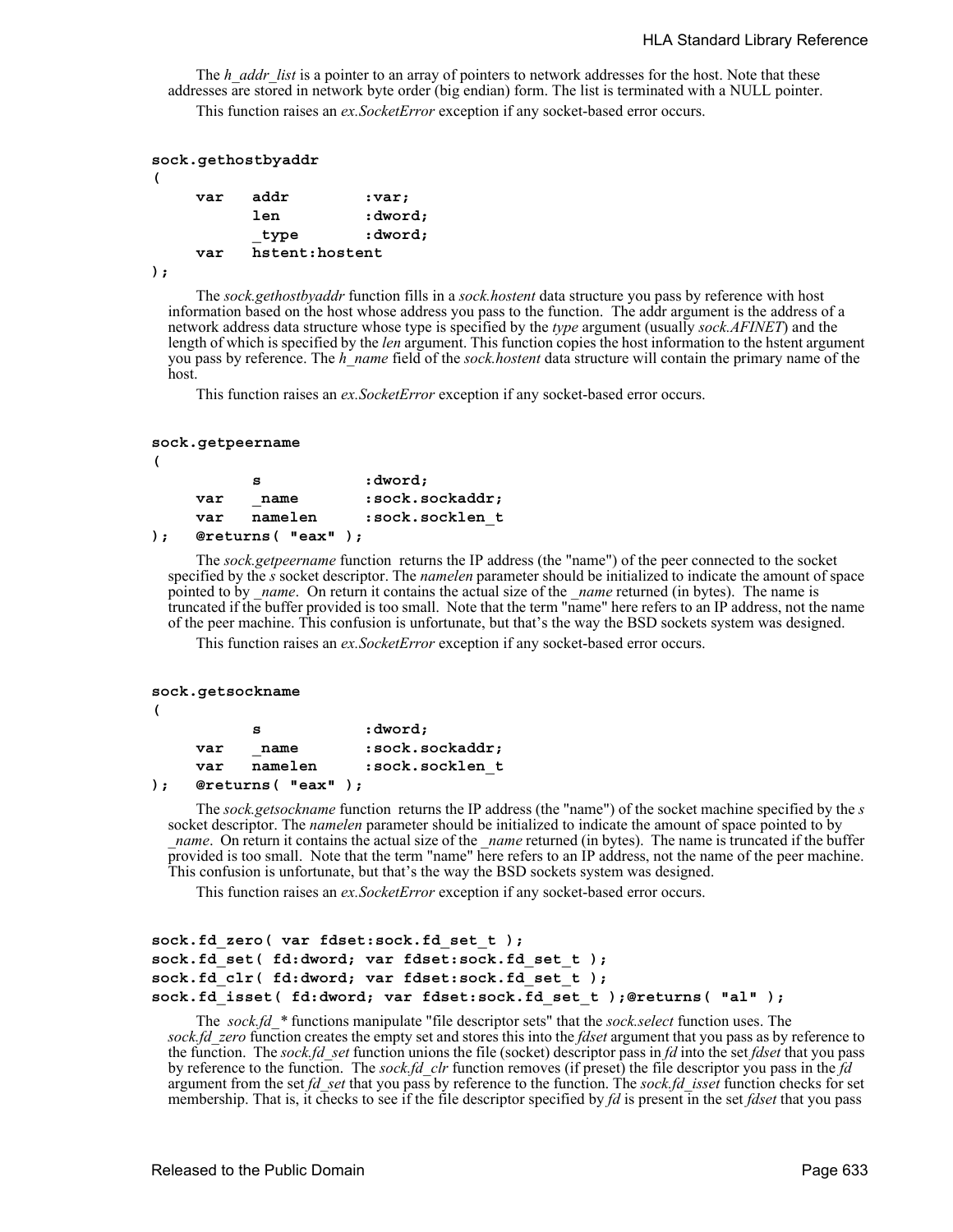## HLA Standard Library

by reference to the function; this function returns true/false in the AL register to denote presence/absence of the file descriptor in the set.

Note: always use these functions to manipulate socket descriptor sets. Do not assume that the HLA stdlib data structures match that of the underlying OS (they don't). Do not assume that the current implementation will always be used in future versions of the HLA stdlib. By using these functions, you can avoid future problems.

This function raises an *ex.SocketError* exception if any error occurs.

# **26.5 Socket Classes**

**Warning:** *Don't forget that HLA objects modify the values in the ESI and EDI registers whenever you call a class procedure, method, or iterator. Do not leave any important values in either of these registers when making calls to the socket object functions. If the use of ESI and EDI is a problem for you, you might consider using the sock module that does not suffer from this problem.*

The HLA Standard Library provides an object-oriented network socket access mechanism implemented via the *baseSocket t, server t, client t, vBaesSocket t, vServer t, and <i>vClient t* classes. As is typical for classes appearing in the HLA Standard Library, you can create customized versions of the generic socket classes, selecting which class functions are procedures or methods. This lets you choose between efficient static linking and virtual (overload) method capability on a function by function basis. Unless otherwise specified, this document will use the terms *socket class, server class,* and *client class* to describe the generic socket classes rather than the specific instance of the these classes (which uses static linking for all functions).

The HLA Standard Library sockets module provide six predefined classes that simplify the use of sockets, particularly for client/server applications. There are three basic classes with two variants of each class (a static variant and a virtual variant). In HLA classes, there are three types of functions: (static) procedures, (dynamic) methods, and dynamic iterators. The only difference between a method and a procedure is how the program actually calls the function: the program calls procedures directly, it calls methods indirectly through an entry in the virtual method table (VMT). The system always calls object iterators indirectly through the VMT, so we will not consider them in this discussion. This section will discuss the impact of class procedures versus class methods in your programs.

Static procedure calls are very efficient, but you lose the benefits of inheritance and functional polymorphism when you define a function as a static procedure in a class. Methods, on the other hand, fully support polymorphic calls, but introduce some (in)efficiency issues. The following paragraphs describe some of the efficiency issues concerning the use of methods.

First of all, unlike static procedures, your program will link in all methods defined in your program *even if you don't explicitly call those methods*. Because the call is indirect, there really is no way for the assembler and linker to determine whether you've actually called the function, so it must assume that you do call it and links in the code for each method in the class. This can make your program a little larger because it may be including several socket class functions that you don't actually call.

The second efficiency issue concerning method calls is that they use the EDI register to make the indirect call (static procedure calls do not disturb the value in EDI). Therefore, you must ensure that EDI is free and available before making a virtual method call, or take the effort to preserve EDI's value across such a call.

A third, though extremely minor, efficiency issue concerning methods is that the class' VMT will need an extra entry in the virtual method table. As this is only four bytes per class (not per object), this probably isn't much of a concern.

The predefined *baseSocketClass\_t* and *vBaseSocketClass, server\_t and vServer\_t, and client\_t and vClient\_t* classes differ in how they define the functions appearing in the class types. The non-virtual types (without the 'v' prefix) generally use static procedures for all functions, the *virtual* types (with the 'v' prefix) use methods for all class functions. Therefore, the non-virtual socket object types will make direct calls to all the functions (and only link in the procedures you actually call); however, the non-virtual socket objects do not support function polymorphism in derived classes. The virtual socket types do support polymorphism for all the class methods, but whenever you use these data types you will link in all the methods (even if you don't call them all) and calls to these methods will require the use of the EDI register.

It is important to understand that *baseSocketClass\_t/vBaseSocketClass\_t, server\_t/vServer\_t,* and *client\_t/ vClient* t pairs are two separate types. Neither is derived from the other. Nor are the two types in each pair compatible with one another. You should take care not to confuse objects of these two types if you're using both types in the same program.

The *baseSocketClass\_t* and *vBaseSocketClass\_t* types are base types intended for creating derived types (e.g., *server\_t/vServer\_t* and *client\_t/vClient\_t*); you would not normally use these two types in your programs, instead, you would use some type derived from these base classes (such as *server* t/vServer t, or client t/ *vClient\_t*).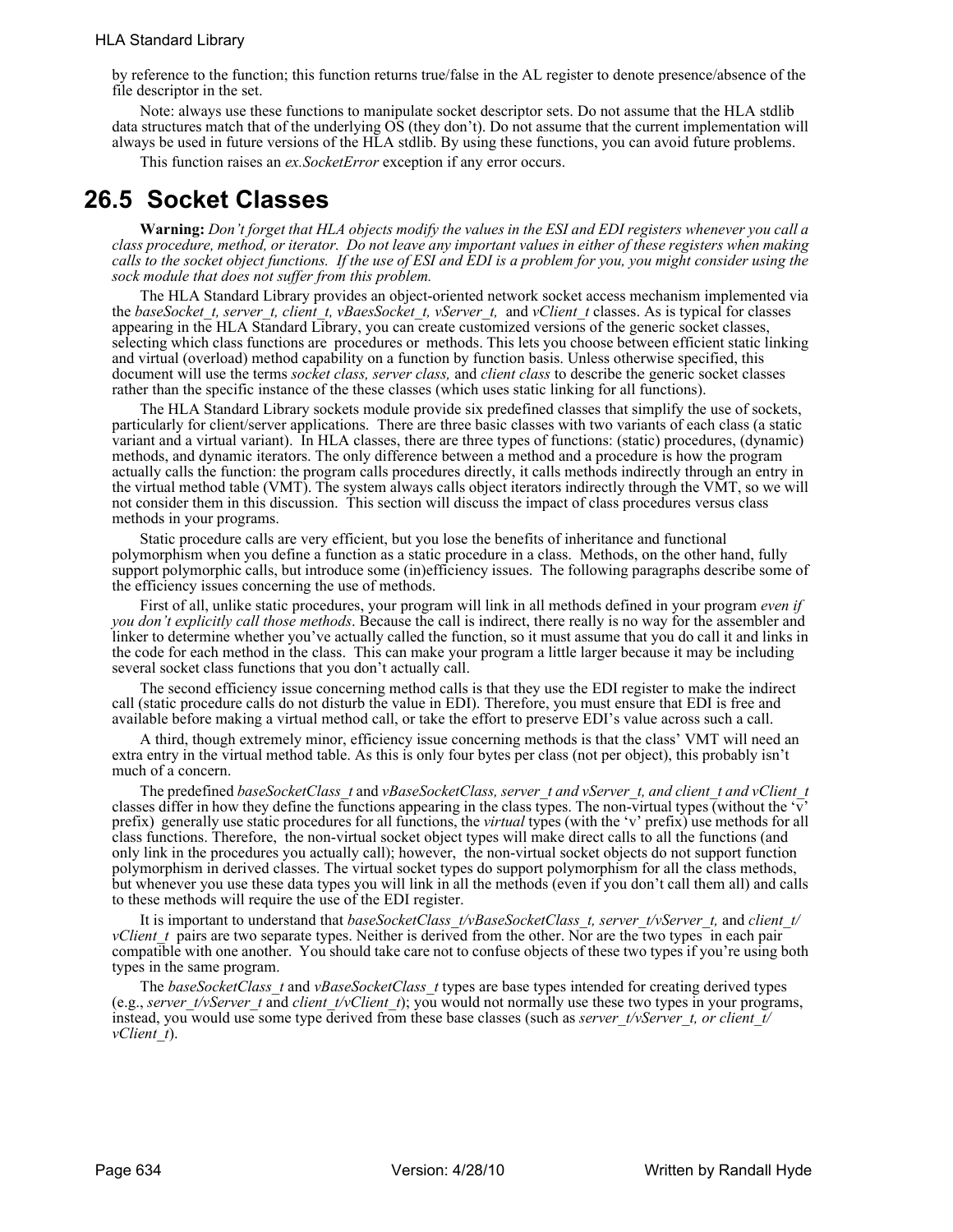# **26.6 A Quick Note**

The following sections do not include sample code demonstrating the calling sequences for a couple of reasons:

For high level calls, the syntax depends on the object name and type.

Low-level calling sequences don't appear here because it doesn't really make sense to make a low-level object invocation.

These functions are really intended for use by programmers experienced with HLA's Object-oriented assembly facilities.

For the same reasons, there are no stack diagrams for these function calls. If you want more information on making calls to HLA class methods and procedures, please consult the HLA documentation.

In the following function descriptions, the symbol  $\leq$  biect $\geq$  is used to specify a socket class object or a pointer to a socket class object. Wherever this document uses the name "socket", you may substitute (as appropriate) *server\_t*, *vServer\_t, client\_t, vClient\_t,* or any other socket class you've created by subclassing *baseSocketClass\_t* or *vBaseSocketClass\_t*.

# **26.7 Client/Server Applications Using the Socket Classes**

The HLA sockets module makes creating client/server applications in assembly language almost trivial. The HLA Stdlib provides four classes for this purpose: server t, vServer, t, client, t and vClient, t. The classes with the 'v' prefix use virtual methods for all functions, those without the 'v' prefix use static procedures. Generally, you'll use the static versions of these classes unless you need to create derived classes from them and overload some methods in these classes. Using the static classes produces more efficient code, but you lose the ability to overload the class functions (i.e., polymorphism is not possible with static classes). Note that you do not have to chose both virtual or static classes for your client and server applications. That is, one application can use a virtual class and the other can use a static class. The server and client applications and independent with respect to the choice of virtual or static classes. The examples in this document will use static classes because they don't require polymorphism, but you can easily substitute a virtual class into these examples, as needed.

# **26.8 A Simple Server Application**

A server application is one that is running waiting for some other application (the client) to communicate with it. In particular, the server application must be running before the client application attempts to connect to it. Usually, the client and server applications run on separate computer systems on the network, though it is perfectly possible (and common for testing purposes) to run both applications on the same computer. The important thing to understand is that the server must be running before the client application begins because the client assumes that the server is available to provide services when it attempts to connect to the server.

To create a server application, you begin by declaring a *server\_t* variable, e.g.,

```
static
 myServer :server_t;
```
The *server* t data type inherits all the functions from the baseSocketClass t (which this document will describe later) and it adds two methods you can call: *start* and *close*. Though the server\_t (and baseSocketClass\_t) type has some data fields, you should consider them private to the class and never access or modify them directly.

The *start* method has the following prototype:

```
method start
( 
  adrs : dword;
  port : word;
  timeoutCallback : thunk;
  connectionCallback :procedure 
); @returns( "eax" );
```
The first parameter is the IP address that this server will be listening for clients on. This is a 32-bit IP address *in little endian format*! This value is *not* in big endian (network byte order) form.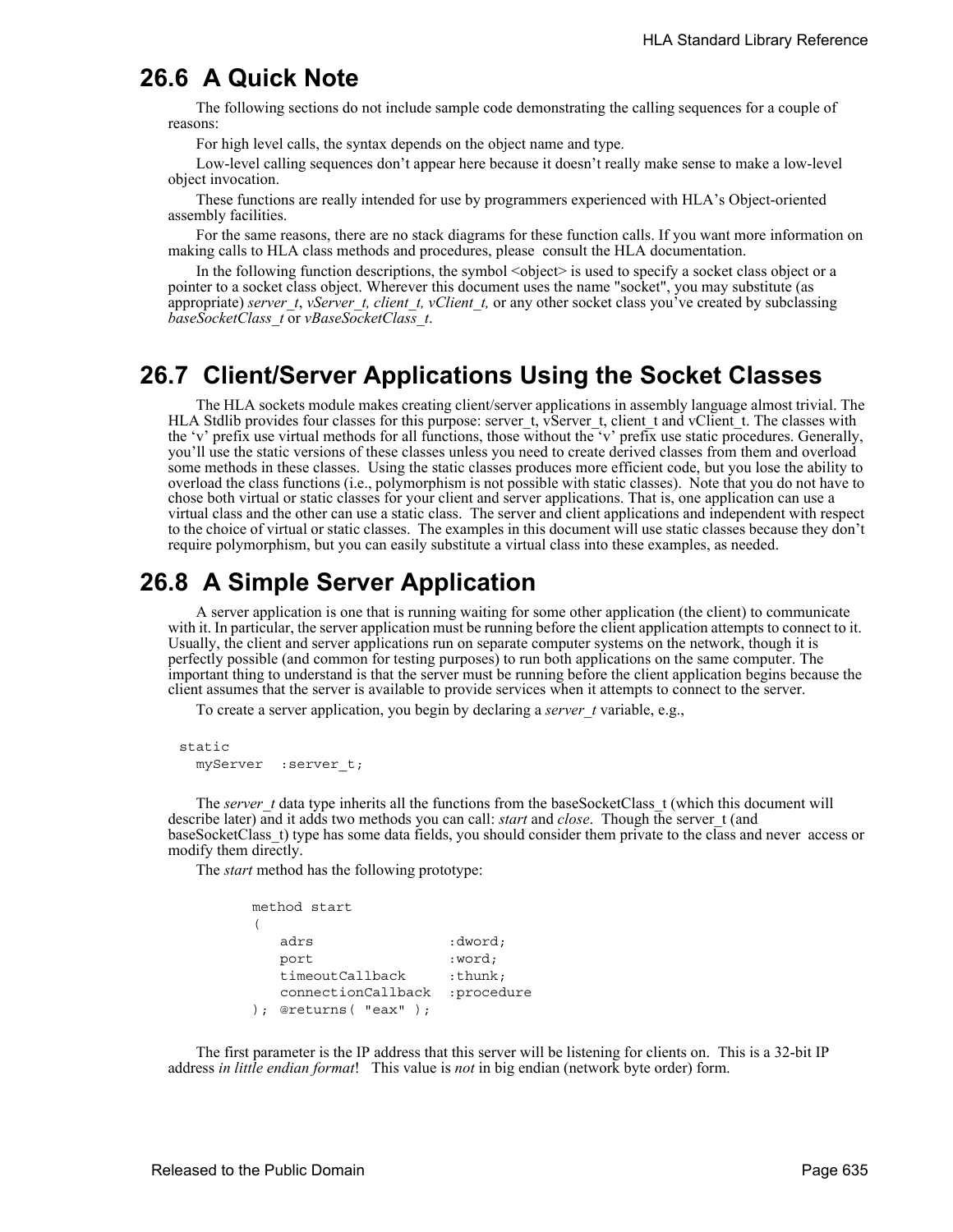The second parameter is the port (socket) number that the server will listen on for a connection from a client. This is a 16-bit value *in little endian (not network byte order/big endian) format*! The combination of IP address and socket port number is what uniquely identifies a particular server.

The *timeoutCallback* parameter is a **thunk** that the *start* function calls before attempting to listen for a client and on each timeout period while listening for a client. For those unfamiliar with thunks, they are simply procedures embedded in other code; when called, the EBP register is initialized to the value of EBP in the surrounding code when the thunk was initialized. This means that the code in the thunk can access variables that are local to the code that the thunk is embedded in.

When the *start* method invokes the *timeoutCallback* thunk code, the EAX register contains the address of a *sock.timeval* object that controls the timeout period. On the first call, the *start* method has initialized this timeout to zero (which means infinite timeout period). If your thunk code does not change this value, then the server will wait indefinitely for a connection and will never again invoke the timeout thunk. If you would like to have your timeout thunk invoked on a periodic basis while the server is listening for a client connection (perhaps to update a progress bar or something like that to indicate the program is still operating), you should initialize the *sock.timeval* value pointed at by EAX. Before returning, the thunk should load a Boolean value (true or false, 1 or 0) into EAX to tell the *start* method whether it should quit. False/0 means "don't quit", true/1 means "quit" (and return to whomever called the *start* method).

Here is a typical thunk that sets up a one-second timeout period:

```
static
  timeout :thunk;
  calls :dword := 0;
     .
     .
     .
  thunk timeout :=
  #{
        // On entry to thunk, EAX contains the address of the timeout
        // variable. Set this as desired for the timeout (1 second,
        // in this case).
        mov( 1, (type sock.timeval [eax]).tv sec );
        mov( 0, (type sock.timeval [eax]).tv_usec );
        // On successive calls, print a period to the stdout
        // to let an observer know that we're still listening
        // for a connection:
        cmp( calls, 0 );
        je dontPrintPeriod;
            stdout.putc( '.' );
        dontPrintPeriod:
        inc( calls );
        mov( 0, eax ); // Never quit
```
}#;

After initializing the *timeout* thunk as shown above, you can pass the *timeout* thunk variable to the *start* method.

The fourth parameter to the *start* method is the address of a procedure that *start* will call when it connects with a client application over the network. This is a standard HLA procedure with no parameters. This procedure must preserve all registers it modifies. This *connectionCallback* procedure provides whatever service the client requires and generally operates in one of two modes:

The *connectionCallback* procedure directly provides whatever services the client requires and then returns. At that point, the server and client are disconnected and the server starts listening for a new client. In this mode, the server can provide services to only one client at a time.

The

*connectionCallback* procedure spawns a new process to handle the client's requests and then immediately returns to the *start* method. The server then begins listening for a new client connection while the spawned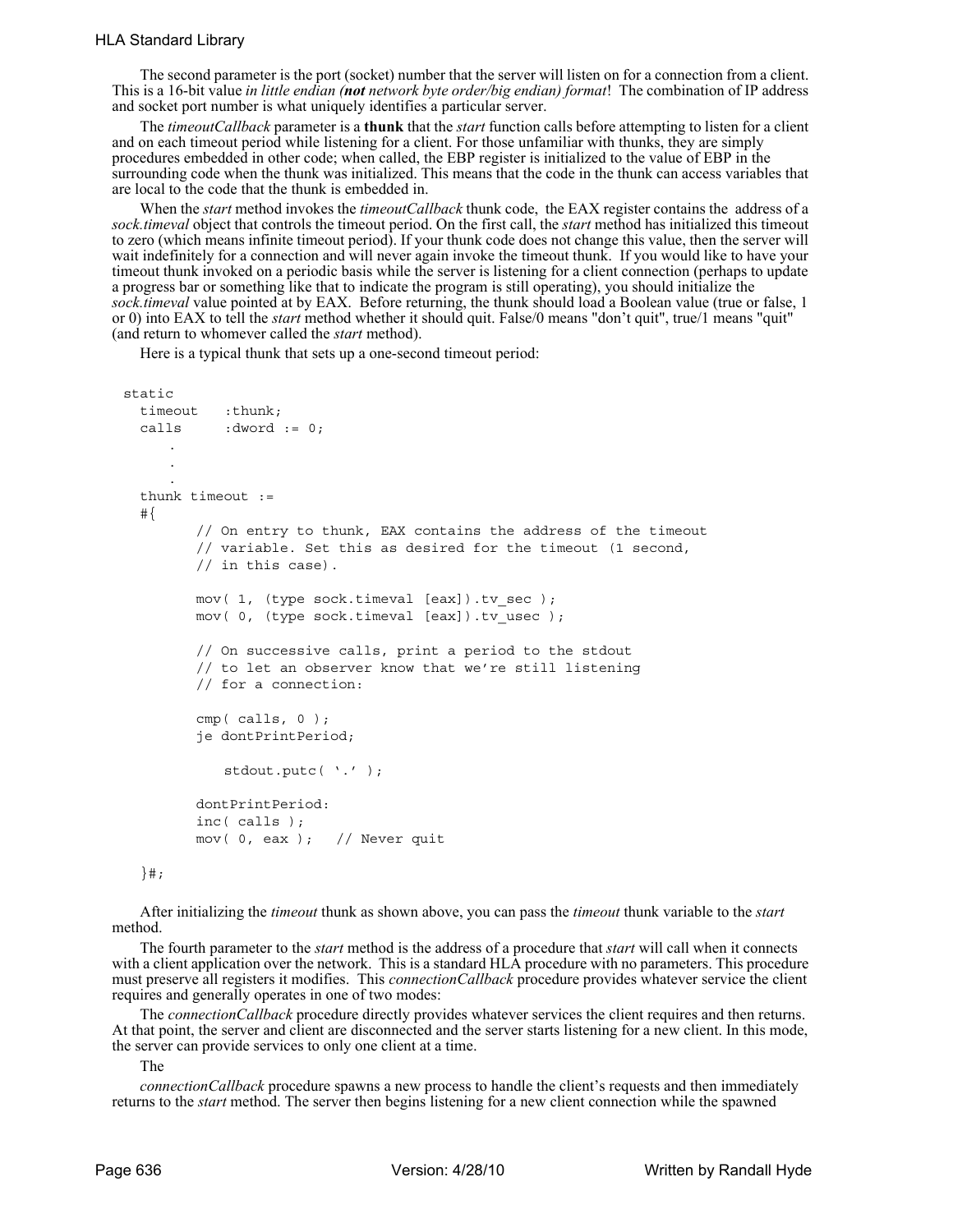process provides appropriate services for the client. This mode allows the server to provide services to multiple clients simultaneously.

Upon entry into the *connectionCallback* procedure, the EAX register contains a socket handle and the ESI register contains the address of a *server* t (or *vServer* t) object. You should save these values in local (not static!) variables. At the very least, you will need the object address in order to communicate with the client.

If you choose to spawn a new process to provide services to the client, you must make a copy of the server object address passed to you in the ESI register. This is because the value passed in ESI is the main object used by the *start* procedure and upon returning to *start* after you spawn the new process, *start* will write to the data fields of that object. This would be a disaster for the service process. You can avoid this problem by making a copy of the *server\_t* (or *vServer\_t*) using code like the following:

```
procedure connected;
     @nodisplay;
     @nostackalign;
     @noframe;
 var
     handle :dword;
     object : pointer to server t;
     newObject : pointer to server t;
 begin connected;
     push( ebp );
     mov( esp, ebp );
     sub( _vars_, esp );
     pushad();
     pushfd();
     mov( eax, handle );
     mov( esi, object );
     server t.create();
     mov( esi, newObject );
     // Duplicate the server object:
     mov( esi, edi );
     mov( object, esi );
     mov( @size( server_t ), ecx );
     cld();
     rep.movsb();
     /*****************************************************************/
     // Spawn process here and pass it the address of the new object
     // contained in newObject.
     // . . . . . . . .
     /*****************************************************************/
     // Return to start, so it can handle other client requests
     popfd();
     popad();
     leave();
     ret( _parms_ );
  end connected;
```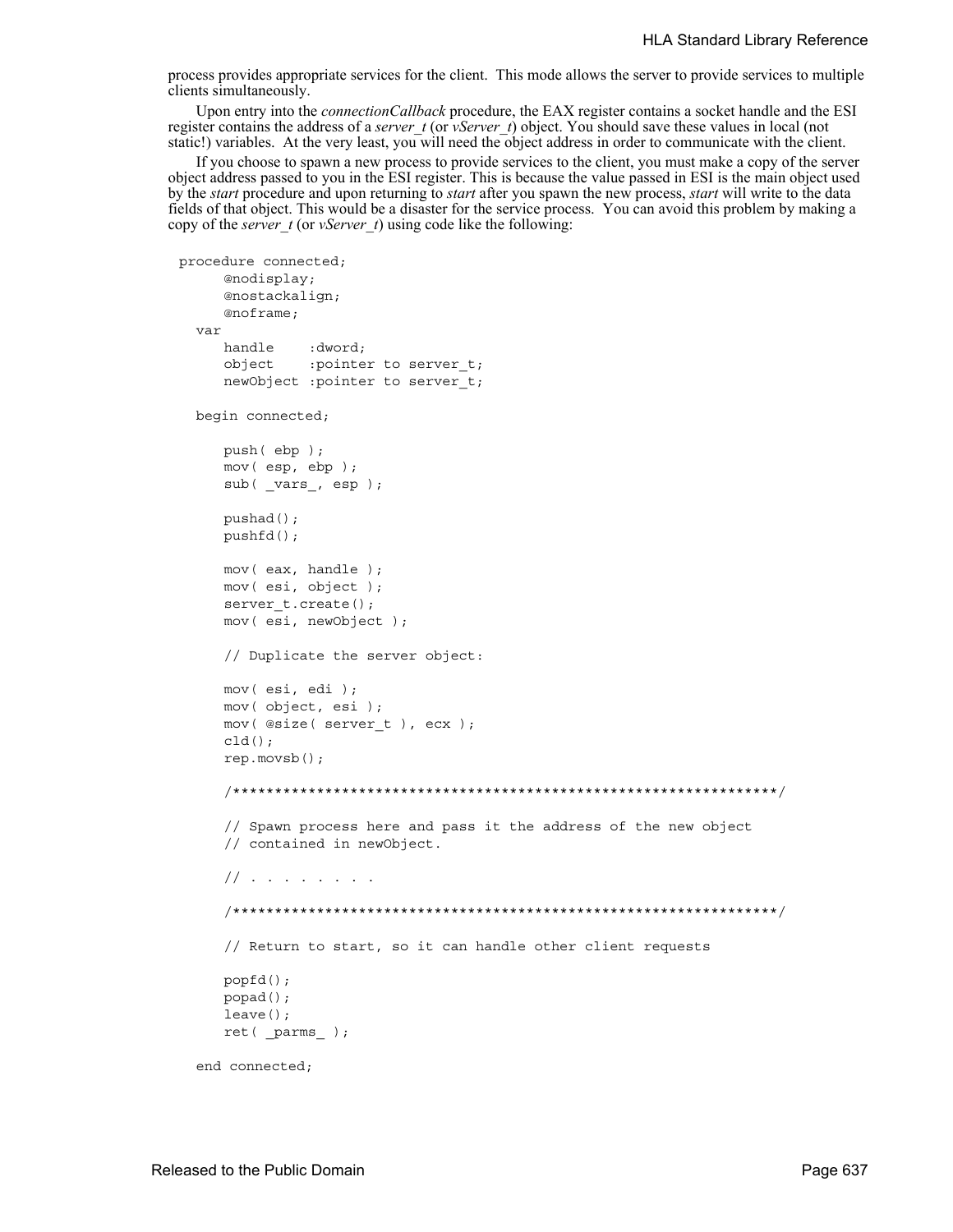Note that the *server\_t start* method will never return unless the *timeout* thunk returns true in the EAX register. Therefore, if you elect to specify an indefinite timeout by storing zero into the sock.timeval object passed to the *timeout* thunk, the *start* method will never return to its caller.

Whenever a *connectionCallback* procedure (or the thread it spawns) finishes providing services for a connected client, it should call the server object's *close* method to disconnect the socket from the client and free up system resources,. If you've allocated a new socket object (e.g., prior to spawning a new process), you should call the server *destroy* method and also free the storage associated with the socket object before terminating the spawned process.

# **26.9 A Simple Client Application**

Setting up a client application is even easier than setting up a server application. You declare an object of type *client*  $\tau$  (or *vClient* $\tau$ ), invoke the object's *create* procedure, and then call the *connect* method to connect to a listening server. Here is the prototype for the *connect* method:

```
method connect
( 
   adrs :dword; 
   port :word 
); @returns( "eax" );
```
The *adrs* parameter is the IP address (in little endian form). The *port* parameter is the socket port number (a 16-bit value, also in little endian form). When you call this function, it will attempt to connect to the server at the specified IP address and port number. If a server is not available or it refuses to connect to the client program, the *connect* method will raise an ex.SocketError exception. Note that the *connect* method will not wait for a server to become available. If it goes to the specify IP address and port number and there isn't a server application listing on that port, the *connect* method will raise an exception.

Once the *connect* method returns (without raising an exception), you can assume that the client and server are connected and communication between the two application may commence. When the client is done using the services of the server, it should call the *client\_t* (or *vClient\_t*) *close* method to disconnect itself from the server.

## **26.10 Client/Server Communication**

Once a client establishes a connection to a server, the two applications may exchange data. A socket supports bidirectional data transfer; that is, the server can send data to the client and receive data from the client, and the client may send data to and receive data from the server.

The *server* t/vServer t and *client* t/vClient t classes are derived class that inherit all the information from the *baseSocketClass\_t/vBaseSocketClass\_t* classes. The *baseSocketClass\_t/vBaseSocketClass\_t* classes define all the procedures and methods that the server and client objects use to communicate via the socket. Without question, the most generic I/O functions (and the ones you will probably use most commonly) are the *read* and *write* functions. These methods/procedures use prototypes like the following:

```
method read( var buf:var; len:dword );
   @returns( "eax" );
method write( var buf:var; len:dword );
   @returns( "eax" );
```
The first parameter (*buf*) is the address of some block of memory, the second parameter (*len*) is the number of bytes to read or write at the address in memory. This function returns the number of bytes read or the number of bytes written in the EAX register.

All socket I/O communication is subject to a *timeout period*. The base socket class defines a (private) data field that specifies the timeout period in seconds and microseconds. You can use the socket class' *setTimeout* and *setTimeout2* functions to specify the timeout period (the default is zero, which means wait indefinitely). Should a timeout occur during a socket *read* or *write* call, the function will immediately return without completing the I/O operation. The EAX register will contain the actual number of bytes read or written; so you can check the return result to determine if the I/O operation was complete.

In addition to the generic *read* and *write* functions, the base socket classes provide a full set of formatted I/O functions similar to those provided by the *stdout, stdin, stderr,* and *fileio* modules. The following sections will describe the use of those functions.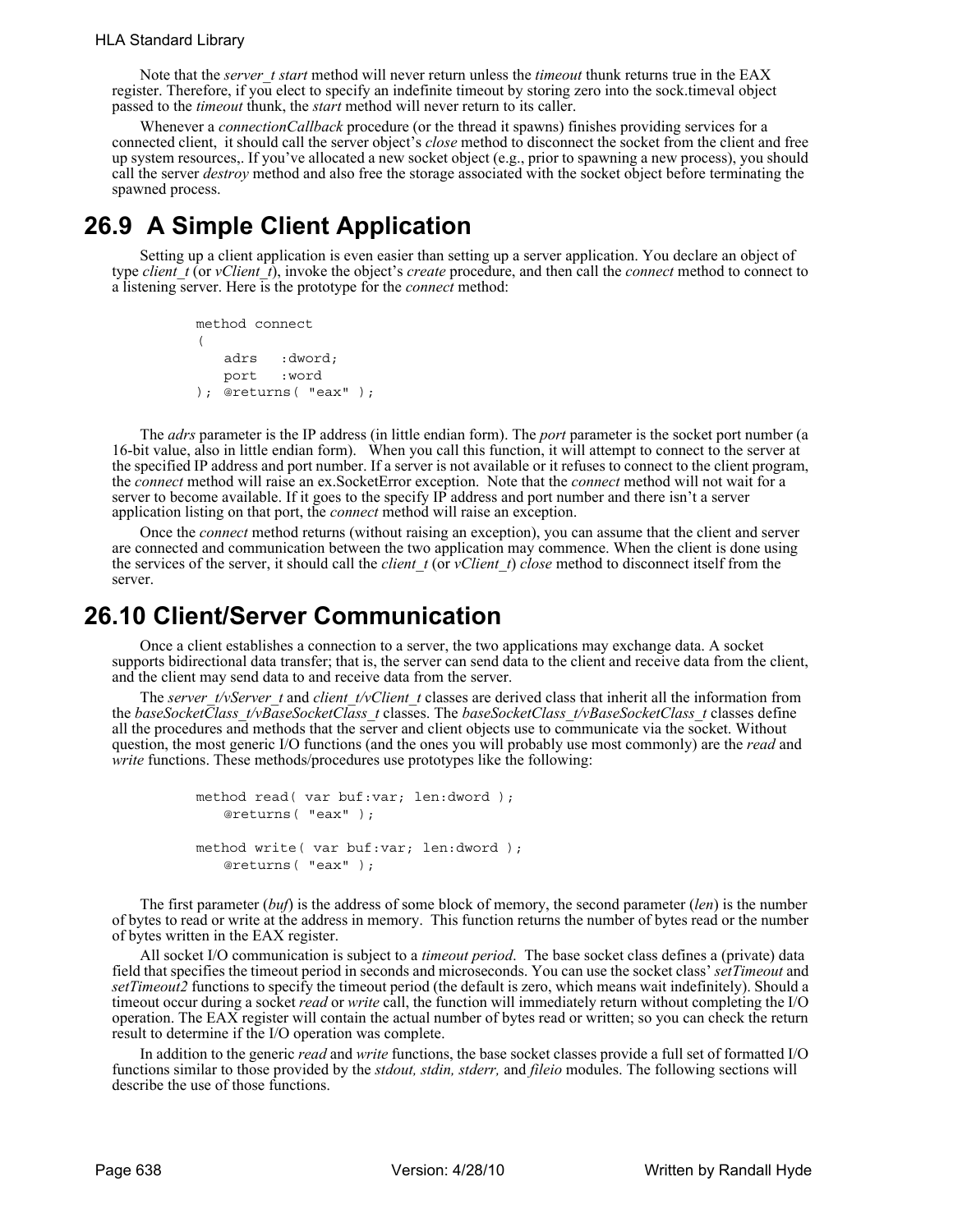## **26.11 General Socket Class Operations**

The functions in this category let you initialize socket objects, access fields of the socket objects, and perform other conversion and housekeeping tasks.

```
<object>.create; @returns( "esi" );
server_t.create; @returns( "esi" ); [to create dynamic objects]
client_t.create; @returns( "esi" ); [to create dynamic objects]
```
The socket classes provide a *<socket>.create* constructor which you should always call before making use of a client or server variable. For socket variables (as opposed to socket pointer variables), you should call this routine specifying the name of the socket variable. For socket pointer variables, you should call this routine using the class name and store the pointer returned in EAX into your file variable. For example, to initialize the following two socket objects, you would use code like the following:

```
var
 MyClientSocket : client_t;
 clientPtr : pointer to vClient t;
               . 
               .
               .
 MyClientSocket.create();
 vclient t.create();
 mov( eax, clientPtr);
```
Note that the *vClient t.create* constructor simply initializes the virtual method table pointer and does other necessary internal initialization. The constructor does not open a socket or perform other socket-related activities.

```
<object>.destroy; @returns( "esi" );
server_t.destroy; @returns( "esi" ); [to create dynamic objects]
client_t.destroy; @returns( "esi" ); [to create dynamic objects]
```
The socket classes provide a *<socket>.destroy* destructor which you should always call when you're done using a socket. For example, when you are done working with the MyClientSocket and the clientPtr objects from the previous examples, you should execute the following code:

```
MyClientSocket.destroy();
```
clientPtr.destroy();

The socket destructor frees up system resources in use by an active socket. Note: some of these resources are system wide and may not be automatically reclaimed when your program terminates. Be sure you always call the destructor to prevent system resource leaks.

```
<object>.close;
server_t.close;
client_t.close;
```
This method closes a socket opened via *<object>.start* or *<object>.connect*.

```
MyClientSocket.close();
clientPtr.close();
```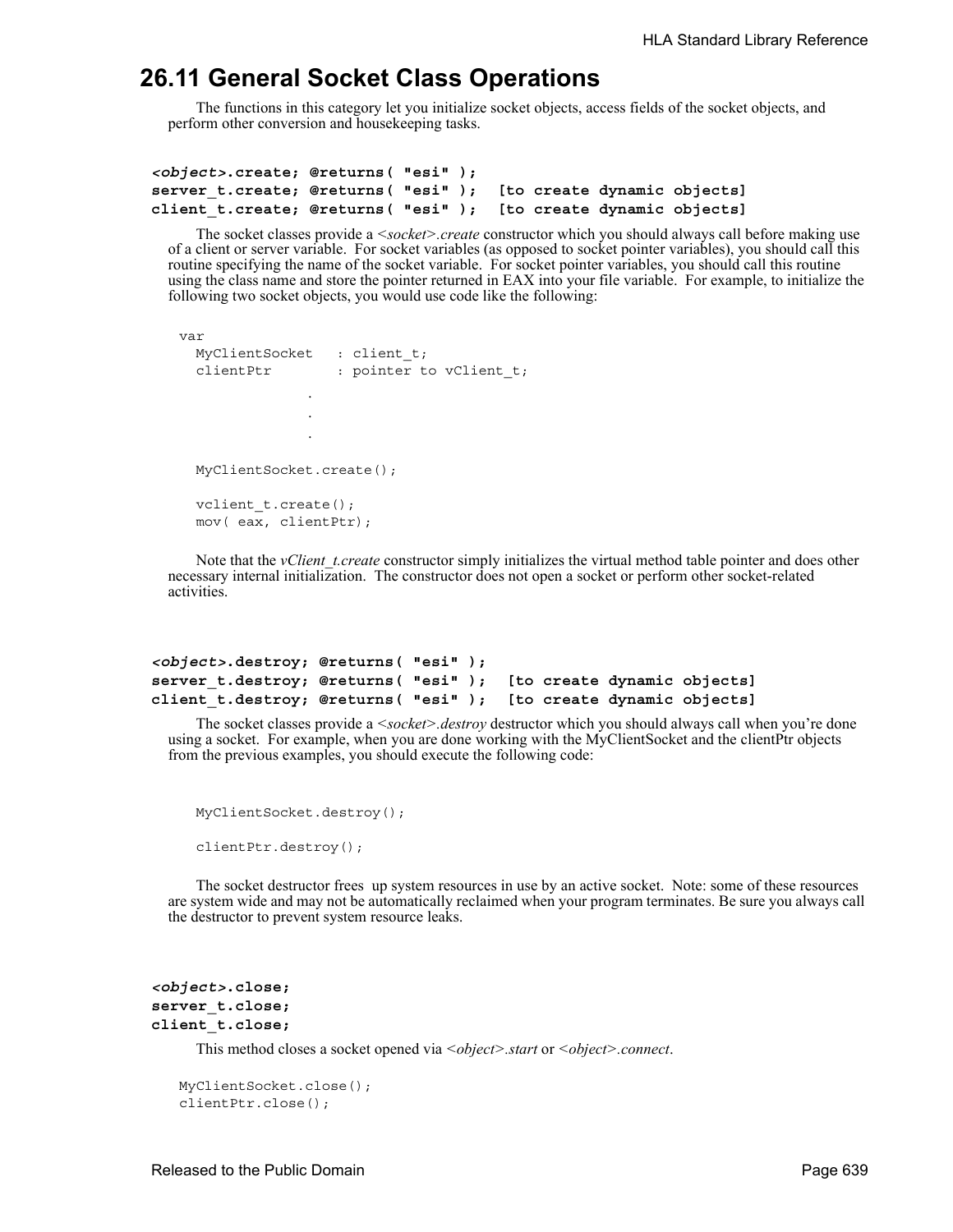Note that calling the *destroy* method/procedure does not close the socket. You must always call the *close* function before calling *destroy*. The difference between the two is that the close function tells the OS you're done using the socket, the *destroy* method deallocates resources associated with the HLA Standard Library.

```
<serverObject>.start
( 
   adrs :dword; 
   port :word; 
   timeoutCallback :thunk;
   connectionCallback :procedure
```
**);**

This method starts a server that listens on IP address *adrs* and socket *port* number port for a connection from a client.

After setting up the server-side socket (but before checking for a client attempting to connect), this function calls the thunk specified by the *timeoutCallback* parameter. It passes the address of a *sock.timeval* variable to the thunk in the EAX register. The *timeoutCallback* thunk should set this *sock.timeval* variable to an appropriate timeout value (zero mean indefinite timeout). Generally, the timeout value is non-zero because you want to check the status of the listening socket on a periodic basis; further, the only way the *start* function ever returns to the caller is via a signal from the *timeoutCallback* thunk; Therefore, if you do not specify a timeout value (that is, if you specify an indefinite timeout period by writing zeros to the *sock.timeval* object), then *start* will have no way to terminate (other than by manually killing the process).

The *timeoutCallback* thunk passes true/false (1/0) back to the start function in the EAX register. If EAX contains true, then the *start* function returns to the caller and terminates listening for a client connection. If EAX contains zero upon return, then the *start* function continues to listen for a socket connection or until the timeout period expires.

The *start* function calls the procedure pointed at by the *connectionCallback* parameter whenever the server accepts a connection from a client. Upon entry into the *connectionCallback* procedure, ESI will contain the address of the server object (<serverObject>) and EAX will contain a copy of the new socket connection handle. At this point, most programs do one of two things: either the procedure pointed at by *connectionCall* provides all the services required by the client (during which the server will not accept any more client connections), or the procedure can spawn a new thread to provide those services and then immediately return (allowing the *start* function to handle additional client requests while the new thread provides any necessary services to the connected client).

The simplest case is to have the *connectionCallback* procedure provide all the services without spawning an new thread. In this case, the *connectionCallback* procedure would store the value in ESI into a *server\_t* (or *vServer* t) pointer variable and then use that pointer variable with all the I/O functions described in the following sections. When your code finishes, it simply returns to the *start* function and the server continues listening for new connections. Note, however, that while your server code is providing those services, the *start* function is suspended and your server will not accept any other client requests. This mode of operation is great for peer-topeer type socket communications where only two network nodes communicate at one time.

If you want to allow your server to handle multiple client requests simultaneously, the situation is more complicated. First of all, you cannot simply store away the pointer held in the ESI register; instead, you have to make a copy of that object for use by the new thread and pass the address of this copy to the thread. After creating the copy, you should spawn a new thread (passing the address of the new object to the thread) and then reference the copy of the object within that thread. The reason for making a copy of the server object is because the server will modify that object on the next client connection. This would create problems for the current server thread.

Note that you don't actually have to create a new *server* t or *vServer* t object. The data server thread will only need a *baseSocketClass\_t* (or *vBaseSocketClass\_t*) object, so you can create one of those objects and then copy the pertinent fields from the *server\_t/vServer\_t* object to the *baseSocketClass\_t/vBaseSocketClass\_t* object (use the <object>.*assign* function to copy data from one *baseSocketClass\_t/vBaseSocketClass\_t* object into the current object).

Of course, don't forget that multithreaded applications have their own host of synchronization requirements. Also be aware that many of the stdlib functions are not (as this was being written) thread-safe, so be sure to protect stdlib calls with a mutex unless you are sure that the call you're making will function properly in a multithreaded environment.

MyServerSocket.start( \$01020304, \$1234, myTimeoutThunk, &connection );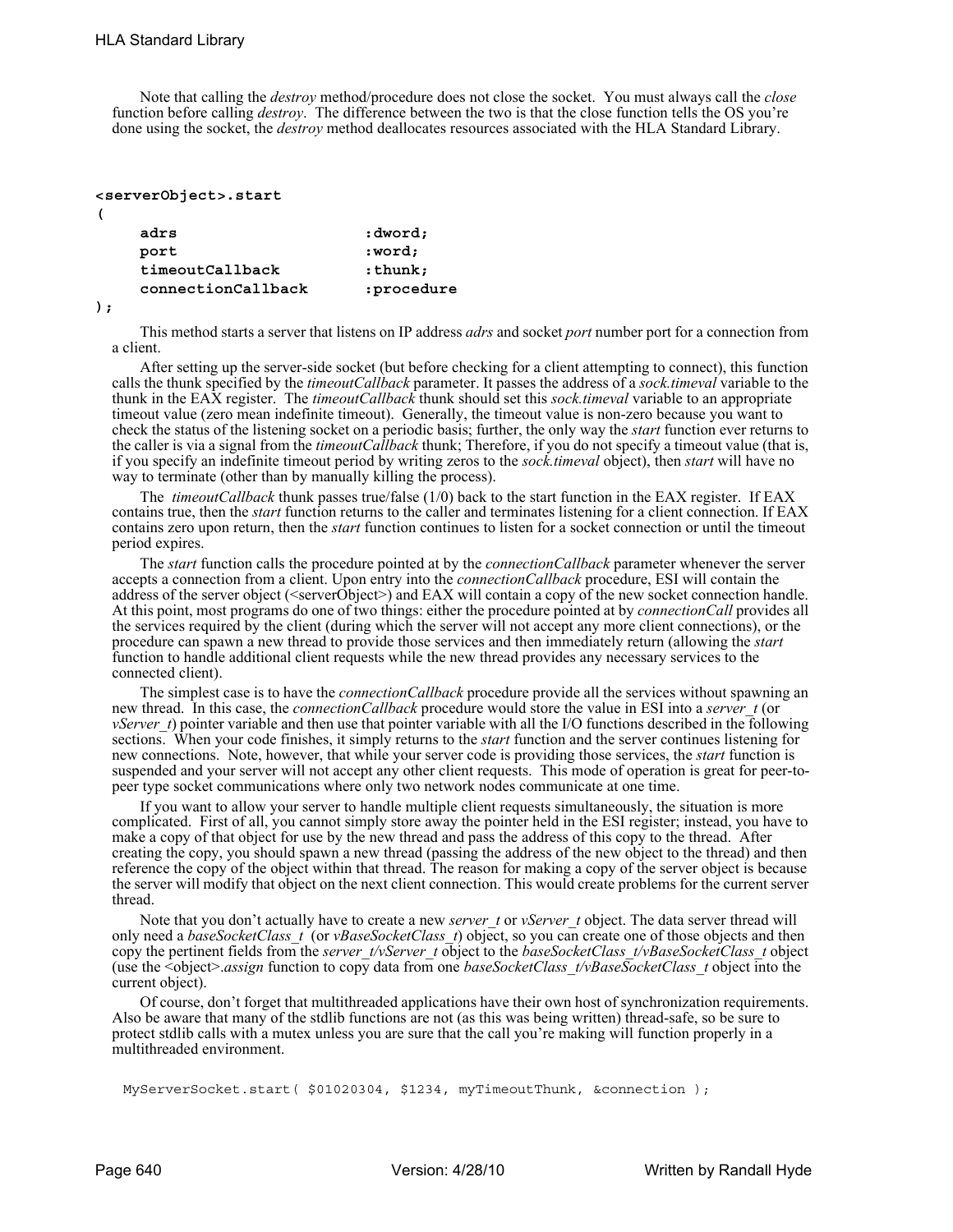### **<clientObject>.connect( IPadrs:dword; port :word );**

This method connects a client to a server.

```
MyClientSocket.connect( $01020304, $1234 );
```
This function attempts to connect a client to a server. The IPadrs is the IP address of the server (in little endian form); port is the socket port number (also in little endian form). If the server is ready and willing to accept a socket connection, this function returns; if the server is not running, or is unwilling to connect, then this function raises an *ex.SocketError* exception.

## **<baseSocketClass\_t>.assign( var src:baseSocketClass\_t ); <vBaseSocketClass\_t>.assign( var src:vBaseSocketClass\_t );**

These functions copy the pertinent data fields from the src operand to the current object. This is useful when creating a copy of a socket for use by a server thread (see the discussion in *start's* description).

MySocket.assign( (type baseSocketClass t [esi]) );

```
<object>.setTimeout( timeout:sock.timeval );
<object>.setTimeout2( tv_sec:dword; tv_usec:dword );
<object>.getTimeout( var timeout:sock.timeval );
```
These functions get and set the internal timeout values for a socket object. The *getTimeout* function is an accessor that returns the value of the socket object's internal timeout value. The *setTimeout* and *setTimeout2* functions (which differ only insofar as how you pass the timeout argument) store their argument into the internal data field and they also notify the OS' socket package of the new timeout value.

```
mov( 1, timeValVar.tv_sec );
mov( 500 000, timeValVar.tv usec );
MyClientSocket.setTimeout( timeValVar );
clientPtr.setTimeout2( 2, 0 );
  .
  .
  .
clientPtr.getTimeout( timeValVar );
```
Note: to ensure consistency with the system, the *getTimeout* function will actually write the internal timeout value to the system. This way, you're ensured that the value that *getTimeout* returns is the timeout value that the operating system will actually use.

## *<object>***.getAdrs; @returns( "eax" );**

This function returns the IP address associated with the object's socket. It returns the IP address in the EAX register in little endian form (not network byte order/big endian form).

```
MyClientSocket.getAdrs();
mov( eax, ipAdrs1 );
clientPtr.getAdrs();
mov( eax, ipAdrs2 );
```
## *<object>***.setAdrs( adrs:dword );**

This function stores the IP address passed as a parameter into the internal address field of the socket object. The *adrs* parameter contains the IP address in little endian form (not network byte order/big endian form). Note that this function is really intended for internal use by the socket classes. This function only stores the IP address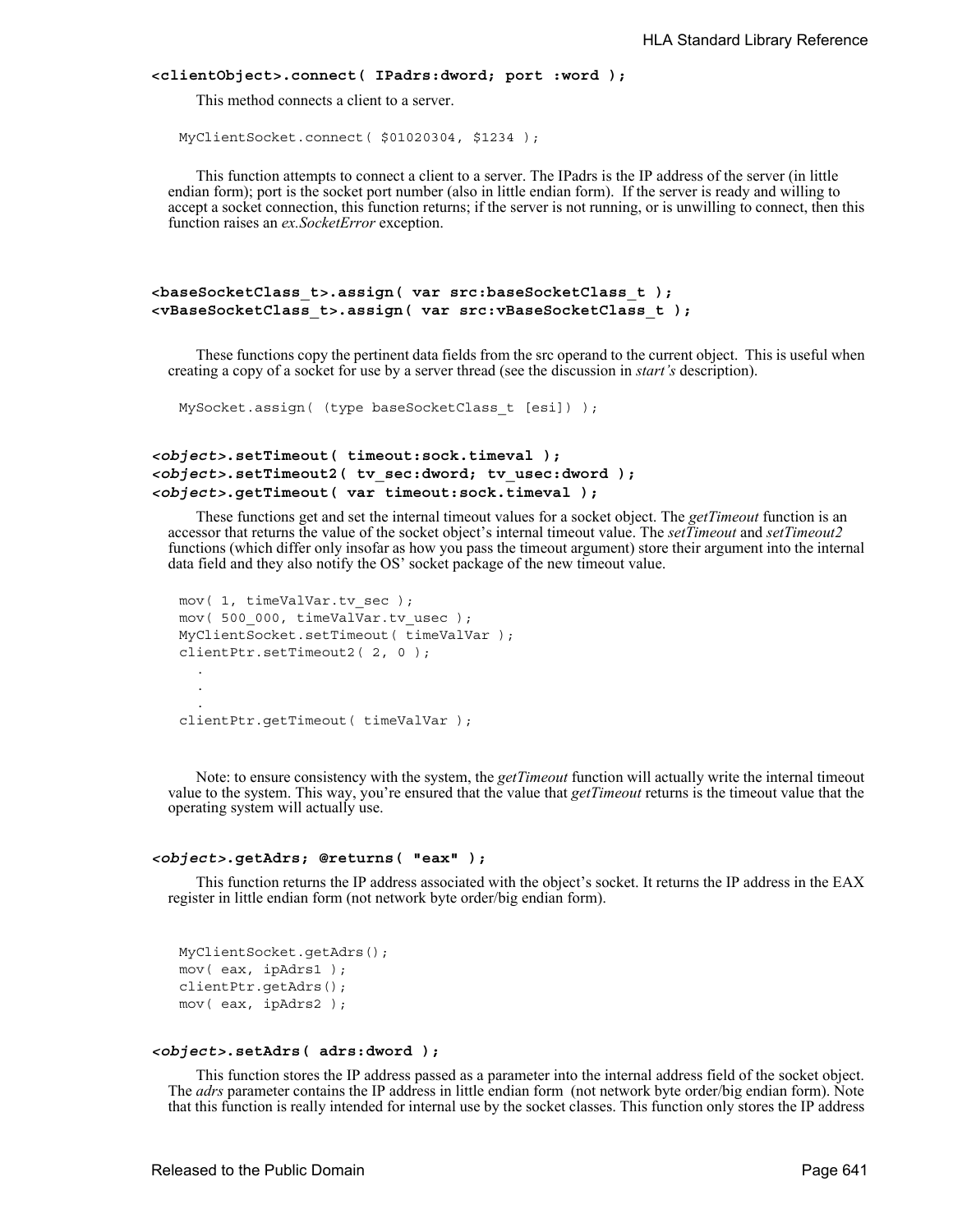## HLA Standard Library

into the internal field. It does not update the IP address of any open socket and it does not change the IP address. The *client\_t.connect* and *server\_t.start* functions provide the mechanism for specifying the IP address of an internet connection. The *setAdrs* function exists so the *start* and *connect* functions can set the IP address in an object-oriented fashion. For that reason, this document is not providing any sample calls to this function.

### *<object>***.getPort; @returns( "ax" );**

This function returns the socket port number associated with the object's socket. It returns the port value in the AX register in little endian form (not network byte order/big endian form).

```
MyClientSocket.getPort();
mov( ax, port1 );
clientPtr.getPort();
mov( ax, port2 );
```
## *<object>***.setPort( port:word );**

This function stores the socket port number passed as a parameter into the internal port field of the socket object. The *port* parameter contains the port value in little endian form (not network byte order/big endian form). Note that this function is really intended for internal use by the socket classes. This function only stores the port number into the object's internal data field. It does not update the port number of any open socket and it does not change the port number in use. The *client\_t.connect* and *server\_t.start* functions provide the mechanism for specifying the port number of an internet connection. The *setPort* function exists so the *start* and *connect* functions can set the port value in an object-oriented fashion. For that reason, this document is not providing any sample calls to this function.

## *<object>***.adrsToStr( s:string );** *<object>***.a\_adrsToStr; @returns( "eax" );**

These functions convert the IP address found in the socket's internal IP address data field to a string of the form "ddd.ddd.ddd.ddd". The *adrsToStr* function stores the string data into the string passed as the argument (raising an exception if that string has insufficient storage); the *a\_adrsToStr* function allocates the storage on the heap and returns a pointer to that string in the EAX register.

```
MyClientSocket.adrsToStr( adrsStr );
clientPtr.a_adrsToStr();
mov( eax, adrsStr2 );
```
# **26.12 Miscellaneous Output**

The following socket output routines all assume that you've opened the  $\leq$ object $\geq$  socket variable via a call to *<serverObject>.start or <clientObject>.connect*.

```
<object>.write( var buffer:var; count:dword )
```
This method writes the number of bytes specified by the *count* parameter to the sockiet. The bytes starting at the address of the *buffer* byte are written to the file. No range checking is done on the *buffer*, it is your responsibility to ensure that the buffer contains at least *count* valid data bytes.

Note: Notice that the *buffer* parameter is an untyped reference parameter. Untyped reference parameters have special properties, so be sure to read the chapter on "Passing Parameters to Standard Library Routines" (parmpassing.rtf) if you are not absolutely sure you understand how untyped reference parameters operate.

```
HLA high-level calling sequence examples:
```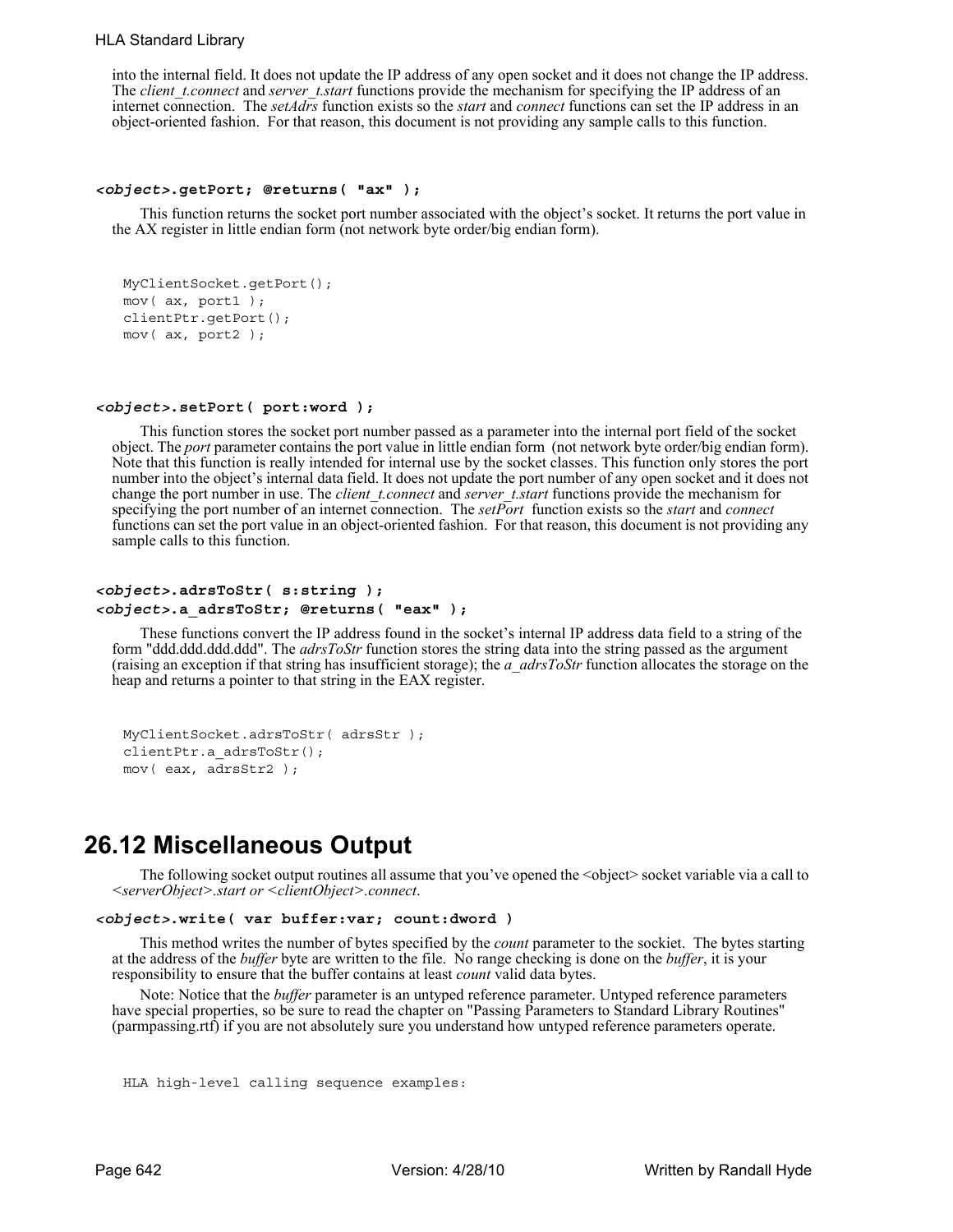```
socketPtr.write( buffer, count );
// If bufPtr is a dword object containing the
// address of the buffer whose data you wish to
// write to the socket:
socketPtr.write( val bufPtr, count );
// The following writes the four-byte value of
// the bufPtr variable to the socket (an unusual
// operation):
socketPtr.write( bufPtr, 4 );
```
#### *<object>***.putbool( b:boolean );**

This procedure writes the string "true" or "false" to the *<object>* output socket depending on the value of the *b* parameter.

```
HLA high-level calling sequence examples:
socketPtr.putbool( boolVar );
// If the boolean is in a register (AL):
socketPtr.putbool( al );
```
#### *<object>***.newln( );**

This function writes a newline sequence (carriage return/line feed under Windows, linefeed under other operating systems) to the specified socket (*<object>*).

```
HLA high-level calling sequence examples:
socketPtr.newln();
```
# **26.13 Character, Character Set, and String Output**

The following socket output routines all assume that you've opened the <object> socket variable via a call to *<serverObject>.start or <clientObject>.connect*.

```
<object>.putc( c:char )
```
Writes the character specified by the *c* parameter to the socket.

```
HLA high-level calling sequence examples:
socketPtr.putc( charVar );
// If the character is in a register (AL):
socketPtr.putc( al );
```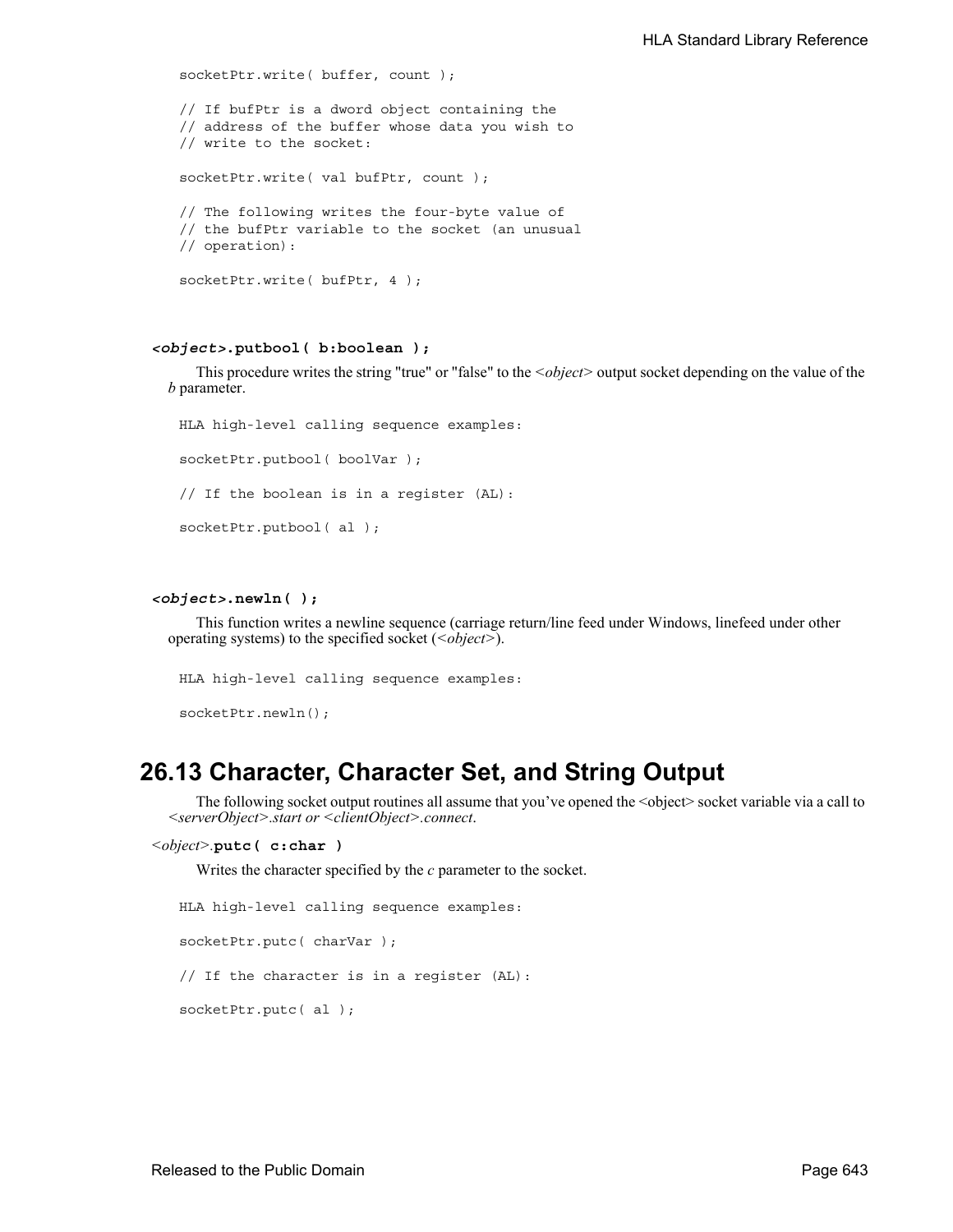## HLA Standard Library

## *<object>.***putcSize( c:char; width:int32; fill:char )**

Outputs the character *c* to the socket specified by <object> using at least *width* output positions. If the absolute value of *width* is greater than one, then this function writes *fill* characters as padding characters during the output. If *width* is a positive value greater than one, then *<object>.putcSize* writes *c* left justfied in a field of *width* characters; if *width* is a negative value less than one, then *<object>.putcSize* writes *c* right justified in a field of *width* characters.

```
HLA high-level calling sequence examples:
socketPtr.putcSize( charVar, width, padChar );
```
## *<object>.***putcset( cst:cset );**

This function writes all the members of the *cst* character set parameter to the specified socket variable.

```
socketPtr.putcset( csVar );
socketPtr.putcset( [ebx] ); // EBX points at the cset.
```
## *<object>.***puts( s:string );**

This procedure writes the value of the string parameter to the socket.

```
HLA high-level calling sequence examples:
```
HLA high-level calling sequence examples:

```
socketPtr.puts( strVar );
socketPtr.puts( ebx ); // EBX holds a string value.
socketPtr.puts( "Hello World" );
```
## *<object>.***putsSize( s:string; width:int32; fill:char )**

This function writes the *s* string to the socket using at least *width* character positions. If the absolute value of *width* is less than or equal to the length of *s*, then this function behaves exactly like *<object>.puts*. On the other hand, if the absolute value of *width* is greater than the length of *s*, then *<object>.putsSize* writes *width* characters to the output file. This procedure emits the *fill* character in the extra print positions. If *width* is positive, then *<object>.putsSize* right justifies the string in the print field. If *width* is negative, then *<object>.putsSize* left justifies the string in the print field. Generally, people expect the string to be left justified, so you should ensure that this value is negative to achieve this.

```
HLA high-level calling sequence examples:
socketPtr.putsSize( strVar, width, ' ' );
// For the following, EBX holds the string value,
// ECX contains the width, and AL holds the pad
// character:
socketPtr.putsSize( ebx, ecx, al );
socketPtr.putsSize( "Hello World", 25, padChar );
```
## *<object>.***putz( z:zstring );**

This procedure writes the value of the zstring parameter to the socket.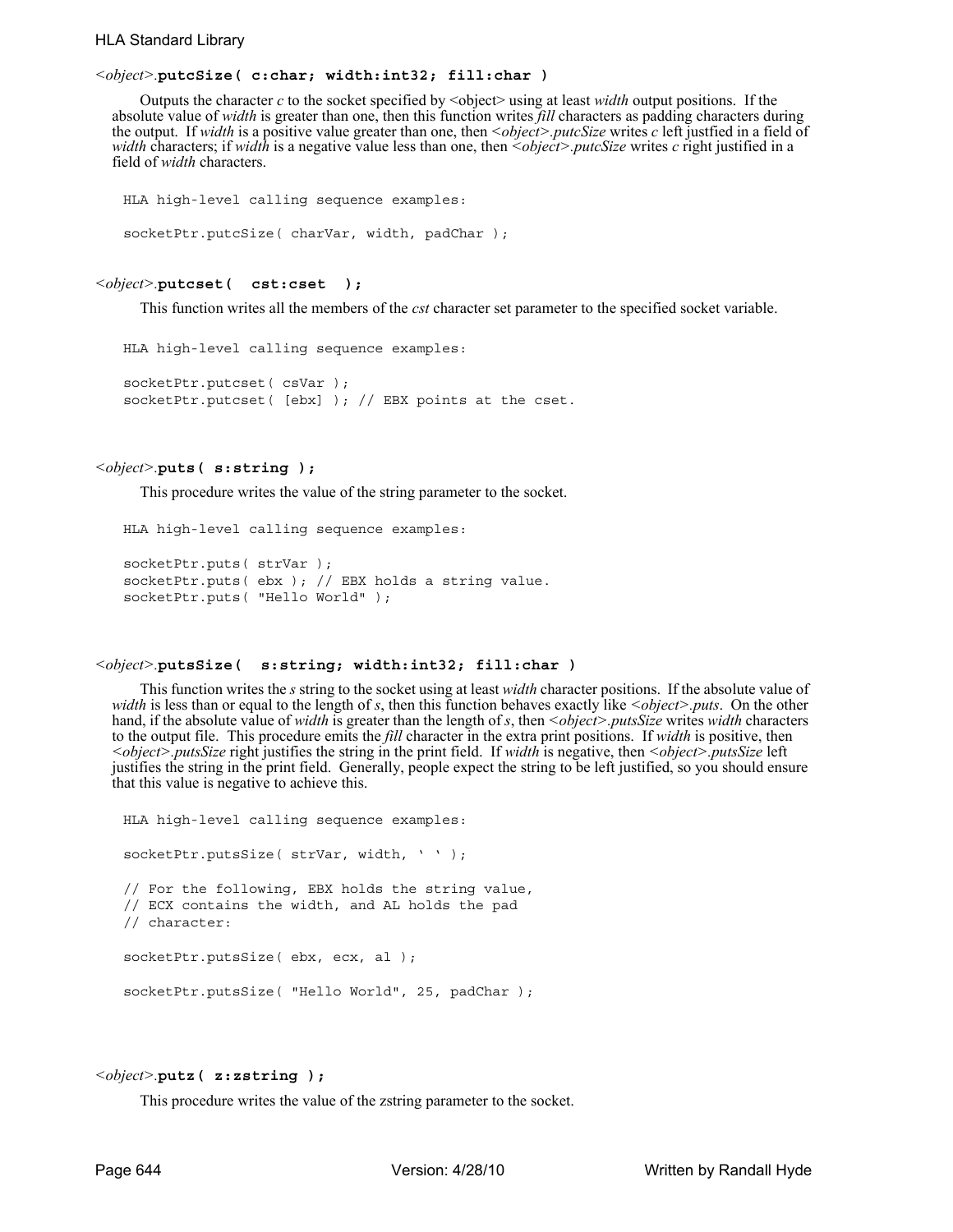```
HLA high-level calling sequence examples:
socketPtr.putz( zstrVar );
socketPtr.putz( ebx ); // EBX holds a zstring value.
socketPtr.putz( "Hello World" );
```
*<object>.***putzSize( z:zstring; width:int32; fill:char )**

This function writes the *z* zstring to the socket using at least *width* character positions. If the absolute value of *width* is less than or equal to the length of *z*, then this function behaves exactly like *<object>.putz*. On the other hand, if the absolute value of *width* is greater than the length of *z*, then *<object>.putzSize* writes *width* characters to the output file. This procedure emits the *fill* character in the extra print positions. If *width* is positive, then *<object>.putzSize* right justifies the string in the print field. If *width* is negative, then *<object>.putzSize* left justifies the string in the print field. Generally, people expect the string to be left justified, so you should ensure that this value is negative to achieve this.

HLA high-level calling sequence examples: socketPtr.putzSize( zstrVar, width, ' ' ); // For the following, EBX holds the string value, // ECX contains the width, and AL holds the pad // character: socketPtr.putzSize( ebx, ecx, al ); socketPtr.putzSize( "Hello World", 25, padChar );

## **26.14 Hexadecimal Numeric Output**

The following socket output routines all assume that you've opened the <object> socket variable via a call to *<serverObject>.start or <clientObject>.connect*.

```
<object>.putb( b:byte );
```
This procedure writes the value of *b* to the socket using exactly two hexadecimal digits (including a leading zero if necessary).

HLA high-level calling sequence examples:

socketPtr.putb( byteVar ); // If the character is in a register (AL): socketPtr.putb( al );

*<object>.***puth8( b:byte );**

This procedure writes the value of *b* to the socket using one or two hexadecimal digits (the minimum necessary).

HLA high-level calling sequence examples:

socketPtr.puth8( byteVar );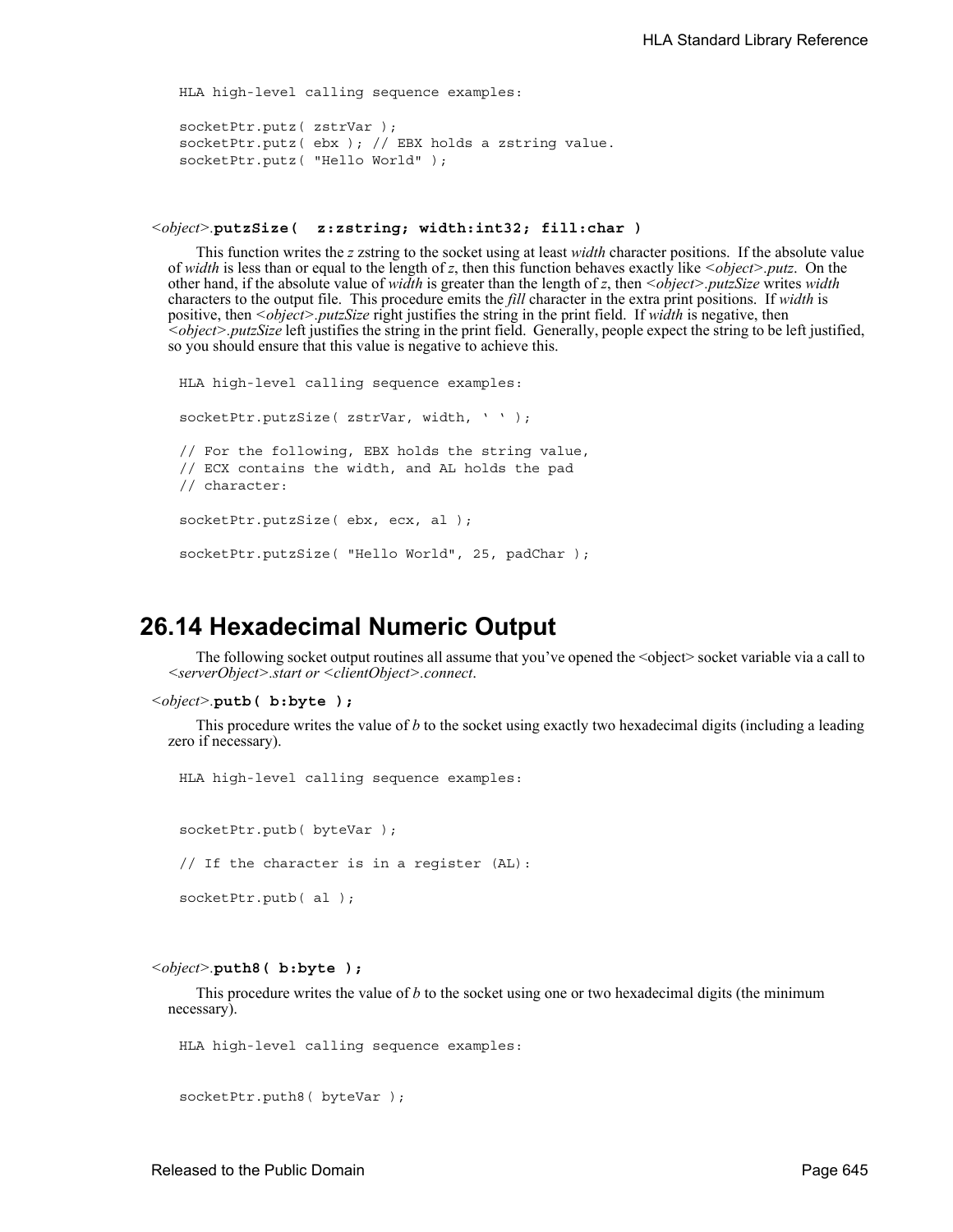```
// If the character is in a register (AL):
socketPtr.puth8(al);
```
#### *<object>.***puth8Size( b:byte; width:dword; fill:char )**

This procedure writes the value of *b* to the socket using a minimum field *width* and a *fill* character. See the discussion of *width* and *fill* in the description of the *<object>.putcSize* function for more details on their behavior.

```
HLA high-level calling sequence examples:
```

```
socketPtr.puth8Size( byteVar, width, padChar );
```
#### *<object>.***putw( w:word );**

This procedure writes the value of *w* to the socket using exactly four hexadecimal digits (including leading zeros if necessary).

```
HLA high-level calling sequence examples:
```

```
socketPtr.putw( wordVar );
```

```
// If the word is in a register (AX):
```

```
socketPtr.putw( ax );
```
## *<object>.***puth16( w:word );**

This procedure writes the value of *w* to the socket using 1-4 hexadecimal digits (the minimum necessary).

HLA high-level calling sequence examples:

socketPtr.puth16( wordVar );

// If the word is in a register (AX):

socketPtr.puth16( ax );

## *<object>.***puth16Size( w:word; width:dword; fill:char )**

This procedure writes the value of *w* to the socket using a minimum field *width* and a *fill* character. See the discussion of *width* and *fill* in the description of the *<object>.putcSize* function for more details on their behavior.

```
HLA high-level calling sequence examples:
```

```
socketPtr.puth16Size( wordVar, width, padChar );
```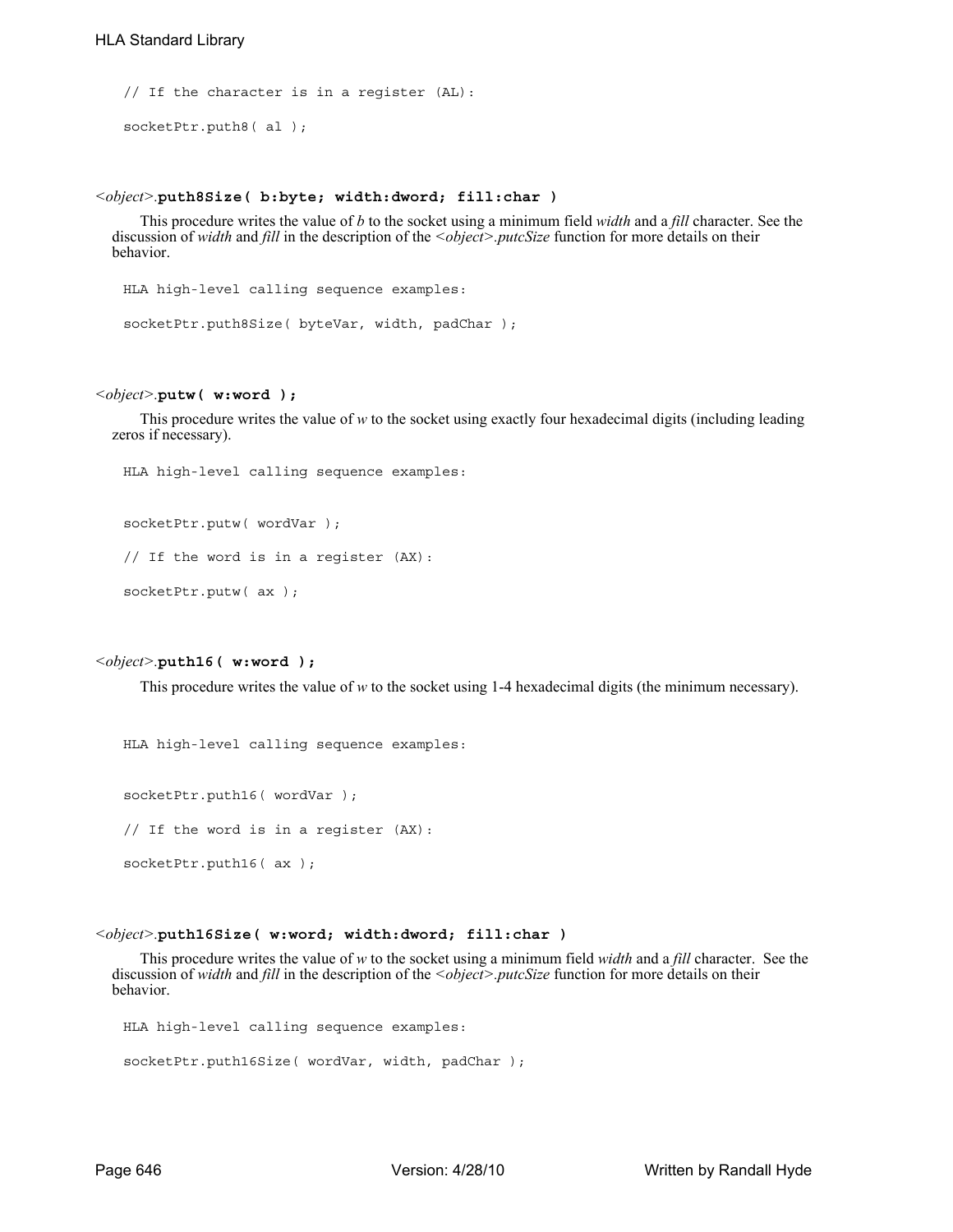## *<object>.***putd( dw:dword );**

This procedure writes the value of *d* to the socket using exactly eight hexadecimal digits (including leading zeros if necessary). If the stdlib global underscores value (see the conversions module for details) contains true, then this function will also print an underscore between the fourth and fifth digits.

```
HLA high-level calling sequence examples:
socketPtr.putd(dwordVar );
// If the dword value is in a register (EAX):
socketPtr.putd( eax );
```
## *<object>.***puth32( dw:dword );**

This procedure writes the value of *d* to the file using the minimum number of hexadecimal required. If the stdlib global underscores value (see the conversions module for details) contains true, then this function will also print an underscore between the fourth and fifth digits (if there are at least five digits in the number).

HLA high-level calling sequence examples: socketPtr.puth32( dwordVar ); // If the dword is in a register (EAX): socketPtr.puth32(eax);

#### *<object>.***puth32Size( d:dword; width:dword; fill:char )**

This procedure writes the value of *d* to the socket using a minimum field *width* and a *fill* character. See the discussion of *width* and *fill* in the description of the *<object>.putcSize* function for more details on their behavior.

HLA high-level calling sequence examples:

socketPtr.puth32Size( dwordVar, width, ' ' );

// If the dword is in a register (EAX):

socketPtr.puth32Size( eax, width, cl );

#### *<object>.***putq( q:qword );**

This procedure writes the value of *q* to the socket using exactly 16 hexadecimal digits (including leading zeros if necessary). If the stdlib global underscores value (see the conversions module for details) contains true, then this function will also print an underscore between each group of four digits.

HLA high-level calling sequence example:

socketPtr.putq( qwordVar );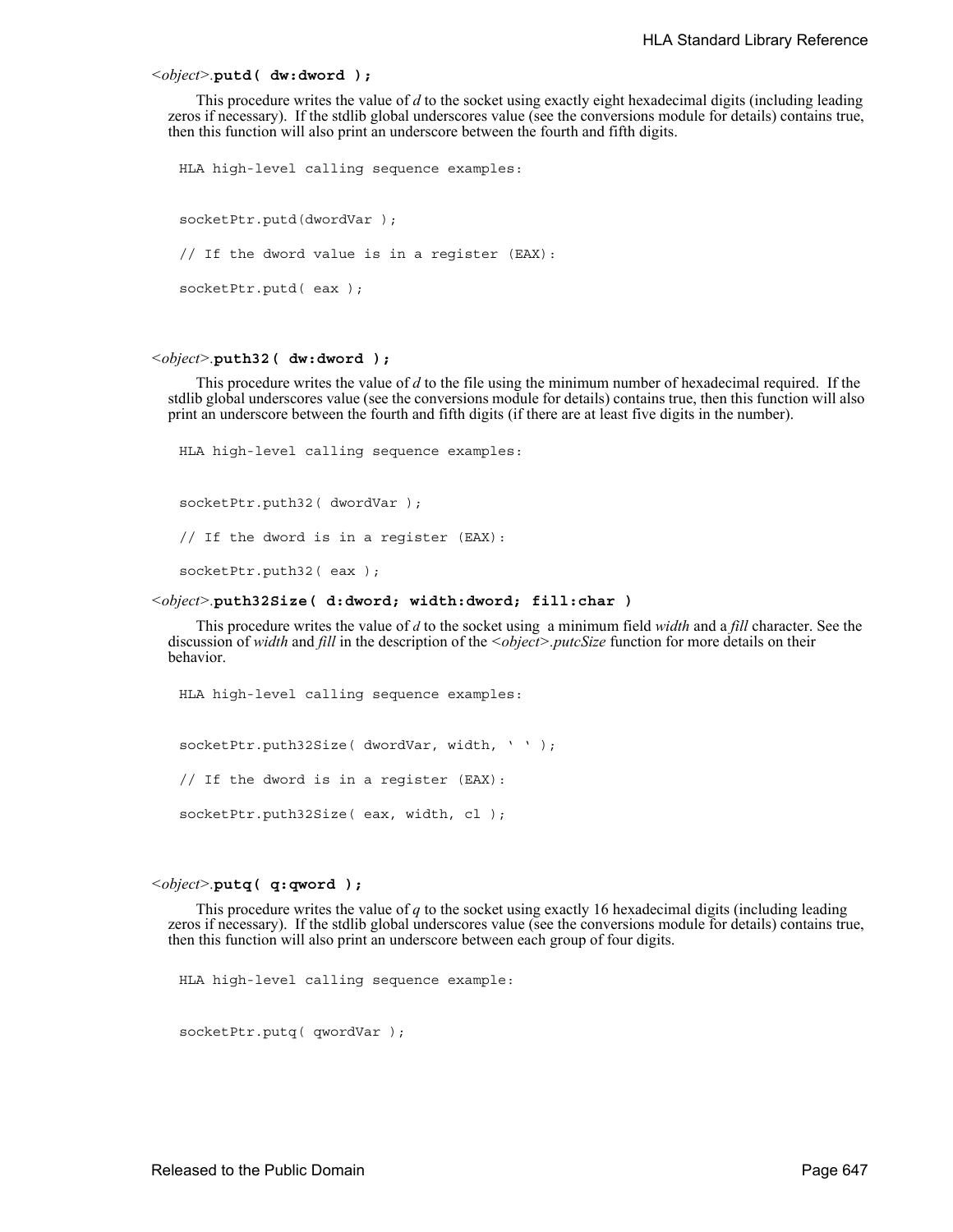## HLA Standard Library

### *<object>.***puth64( q:qword );**

This procedure writes the value of *q* to the socket using 1-16 hexadecimal digits (the minimum necessary). If the stdlib global underscores value (see the conversions module for details) contains true, then this function will also print an underscore between each group of four digits.

```
HLA high-level calling sequence example:
```

```
socketPtr.puth64( qwordVar );
```
## *<object>.***puth64Size( q:qword; width:dword; fill:char )**

This procedure writes the value of *q* to the socket using a minimum field *width* and a *fill* character. See the discussion of *width* and *fill* in the description of the *<object>.putcSize* function for more details on their behavior.

```
HLA high-level calling sequence example:
```

```
socketPtr.puth64Size( qwordVar, width, ' ' );
```
*<object>.***puttb( tb:tbyte )**

This procedure writes the value of *tb* to the socket using exactly 20 hexadecimal digits (including leading zeros if necessary and an intervening underscores if underscore output is enabled).

```
HLA high-level calling sequence examples:
```

```
socketPtr.puttb( tbyteVar );
```
## *<object>.***puth80( tb:tbyte )**

This procedure writes the value of *tb* to the socket using 1-20 hexadecimal digits (the minimum necessary) and an intervening underscores if underscore output is enabled).

```
HLA high-level calling sequence examples:
```
socketPtr.puth80( tbyteVar );

## *<object>.***puth80Size( tb:tbyte; width:dword; fill:char )**

This procedure writes the value of *tb* to the socket using a minimum field *width* and a *fill* character. See the discussion of *width* and *fill* in the description of the *<object>.putcSize* function for more details on their behavior.

```
HLA high-level calling sequence examples:
```
socketPtr.puth80Size( tbyteVar, width, ' ' );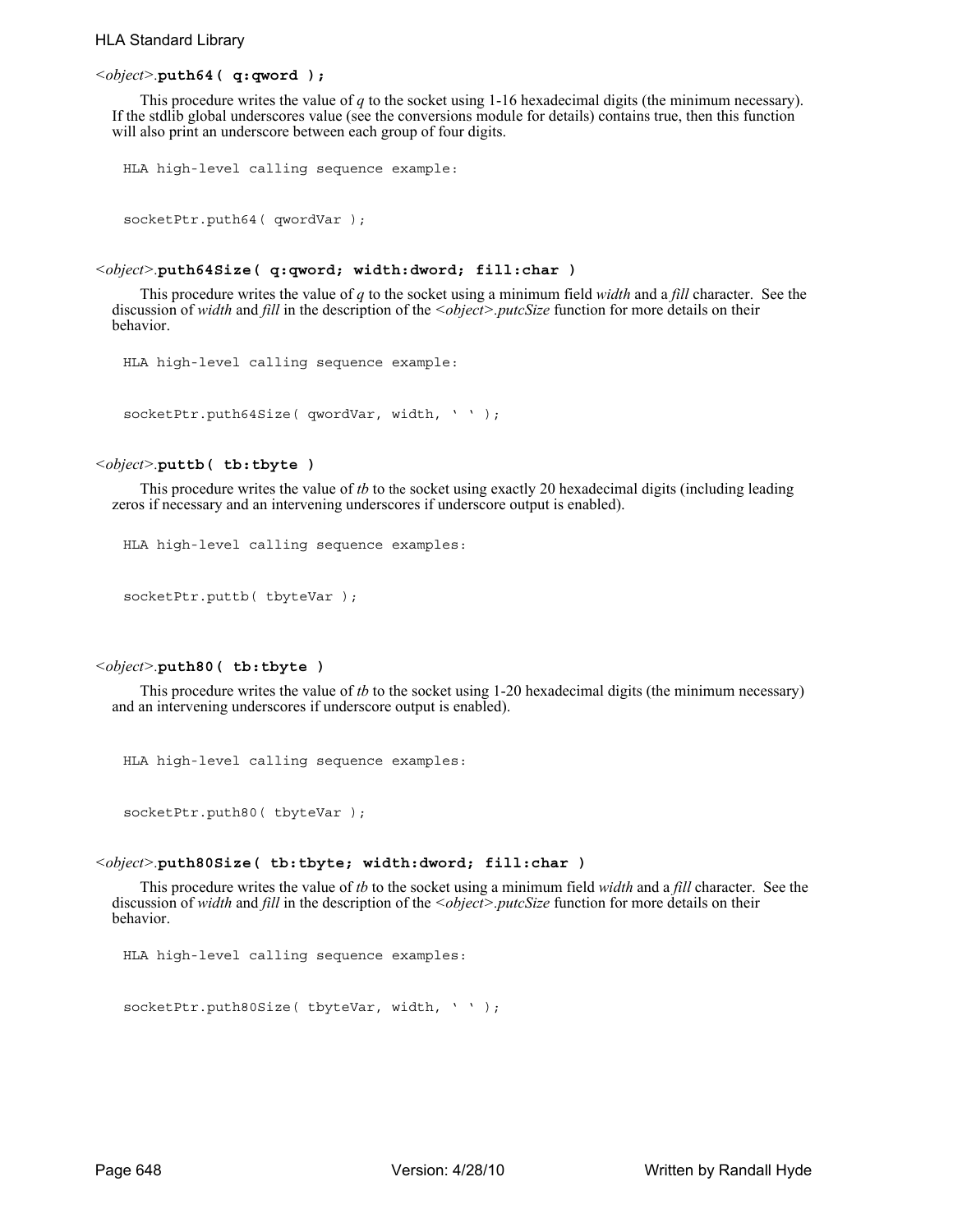## *<object>.***putl( l:lword )**

This procedure writes the value of *l* to the socket using exactly 32 hexadecimal digits (including leading zeros if necessary and an intervening underscores if underscore output is enabled).

```
HLA high-level calling sequence examples:
```
socketPtr.putl( lwordVar );

*<object>.***puth128( l:lword )**

This procedure writes the value of *l* to the socket using 1-32 hexadecimal digits (the minimum necessary) and an intervening underscores if underscore output is enabled).

HLA high-level calling sequence examples:

```
socketPtr.puth128( lwordVar );
```
*<object>.***puth128Size( l:lword; width:dword; fill:char )**

This procedure writes the value of *l* to the socket using a minimum field *width* and a *fill* character. See the discussion of *width* and *fill* in the description of the *<object>.putcSize* function for more details on their behavior.

HLA high-level calling sequence examples:

```
socketPtr.puth128Size( tbyteVar, width, ' ' );
```
# **26.15 Signed Integer Numeric Output**

The following socket output routines all assume that you've opened the <object> socket variable via a call to *<serverObject>.start or <clientObject>.connect*.

These routines convert signed integer values to string format and write that string to the *<object>* socket. The *<object>.putxxxSize* functions contain *width* and *fill* parameters that let you specify the minimum field width when outputting a value.

If the absolute value of *width* is greater than the number of print positions the value requires, then these functions output *width* characters to the socket. If *width* is non-negative, then these functions right-justify the value in the output field; if value is negative, then these functions left-justify the value in the output field.

These functions print the *fill* character as the padding value for the extra print positions.

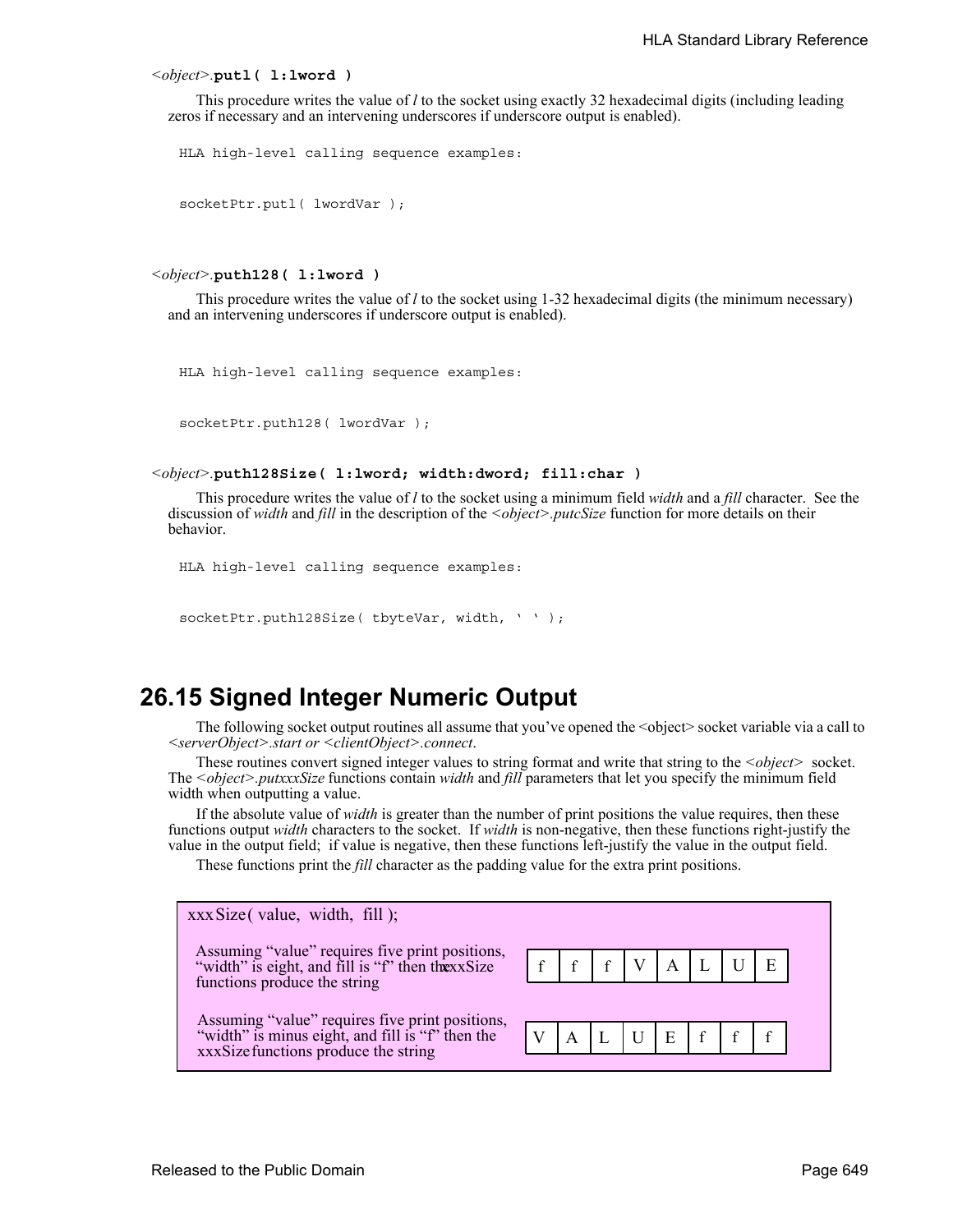#### HLA Standard Library

#### **<***object***>.puti8 ( b:byte );**

This function converts the eight-bit signed integer you pass as a parameter to a string and writes this string to the socket using the minimum number of print positions the number requires.

```
HLA high-level calling sequence examples:
socketPtr.puti8( byteVar );
// If the character is in a register (AL):
socketPtr.puti8(al);
```
## **<***object***>.puti8Size ( b:byte; width:int32; fill:char );**

This function writes the eight-bit signed integer value you pass to the specified output socket using the *width* and *fill* values as specified above.

HLA high-level calling sequence examples:

socketPtr.puti8Size( byteVar, width, padChar );

#### **<***object***>.puti16( w:word );**

This function converts the 16-bit signed integer you pass as a parameter to a string and writes this string to the socket using the minimum number of print positions the number requires.

HLA high-level calling sequence examples:

socketPtr.puti16( wordVar ); // If the word is in a register (AX): socketPtr.puti16( ax );

#### **<***object***>.puti16Size( w:word; width:int32; fill:char );**

This function writes the 16-bit signed integer value you pass to the specified socket using the *width* and *fill* values as specified above.

HLA high-level calling sequence examples:

socketPtr.puti16Size( wordVar, width, padChar );

#### **<***object***>.puti32( d:dword );**

This function converts the 32-bit signed integer you pass as a parameter to a string and writes this string to the socket using the minimum number of print positions the number requires.

```
HLA high-level calling sequence examples:
```

```
socketPtr.puti32( dwordVar );
```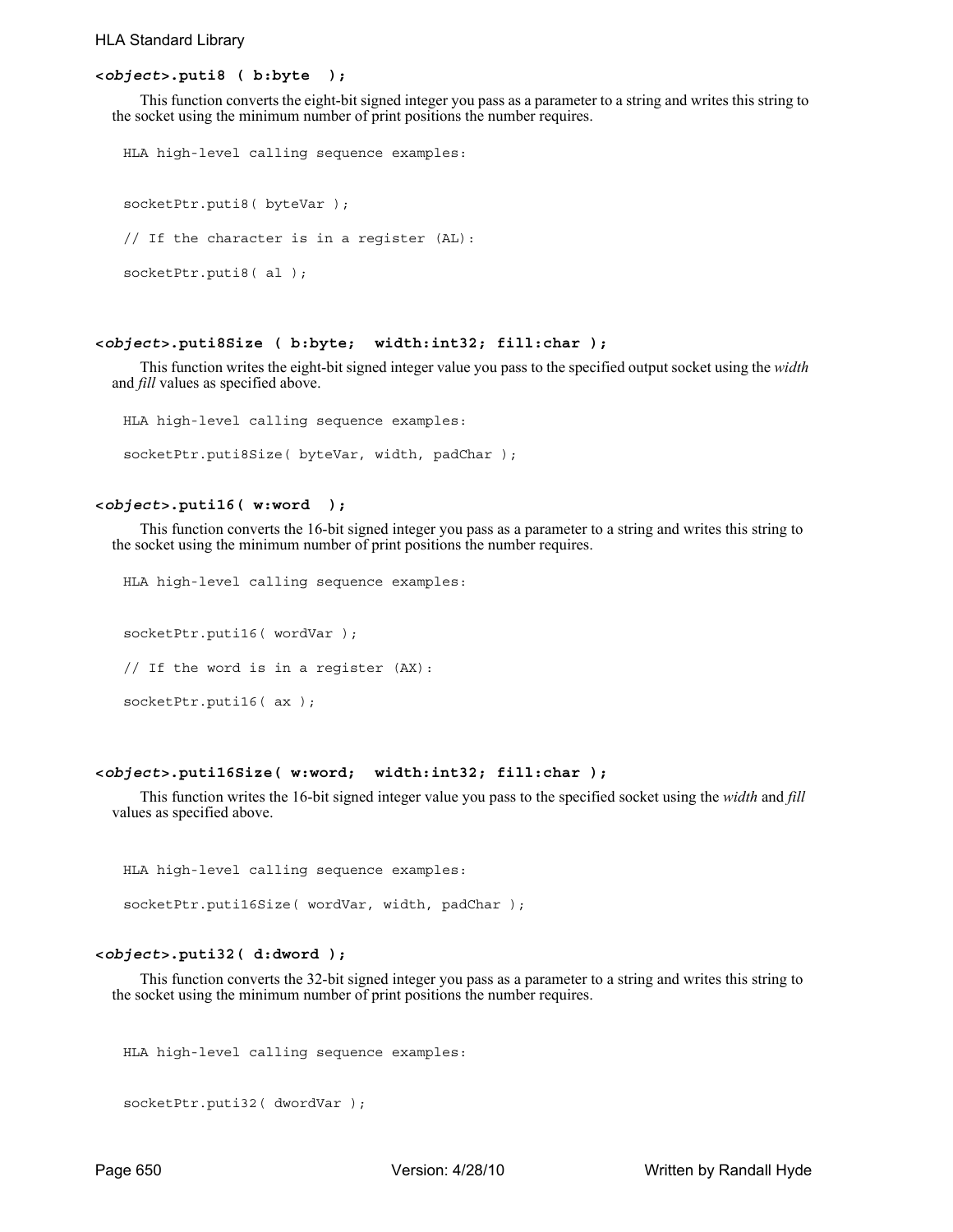// If the dword is in a register (EAX):

socketPtr.puti32(eax);

### **<***object***>.puti32Size( d:dword; width:int32; fill:char );**

This function writes the 32-bit value you pass as a signed integer to the specified socket using the *width* and *fill* values as specified above.

HLA high-level calling sequence examples: socketPtr.puti32Size( dwordVar, width, ' ' ); // If the dword is in a register (EAX): socketPtr.puti32Size( eax, width, cl );

## **<***object***>.puti64( q:qword );**

This function converts the 64-bit signed integer you pass as a parameter to a string and writes this string to the socket using the minimum number of print positions the number requires.

HLA high-level calling sequence examples:

```
socketPtr.puti64( qwordVar );
```
#### **<***object***>.puti64Size( q:qword; width:int32; fill:char );**

This function writes the 64-bit value you pass as a signed integer to the specified socket using the *width* and *fill* values as specified above.

HLA high-level calling sequence examples:

socketPtr.puti64Size( qwordVar, width, ' ' );

## **<***object***>.puti128( l:lword );**

This function converts the 128-bit signed integer you pass as a parameter to a string and writes this string to the socket using the minimum number of print positions the number requires.

HLA high-level calling sequence examples:

socketPtr.puti128( lwordVar );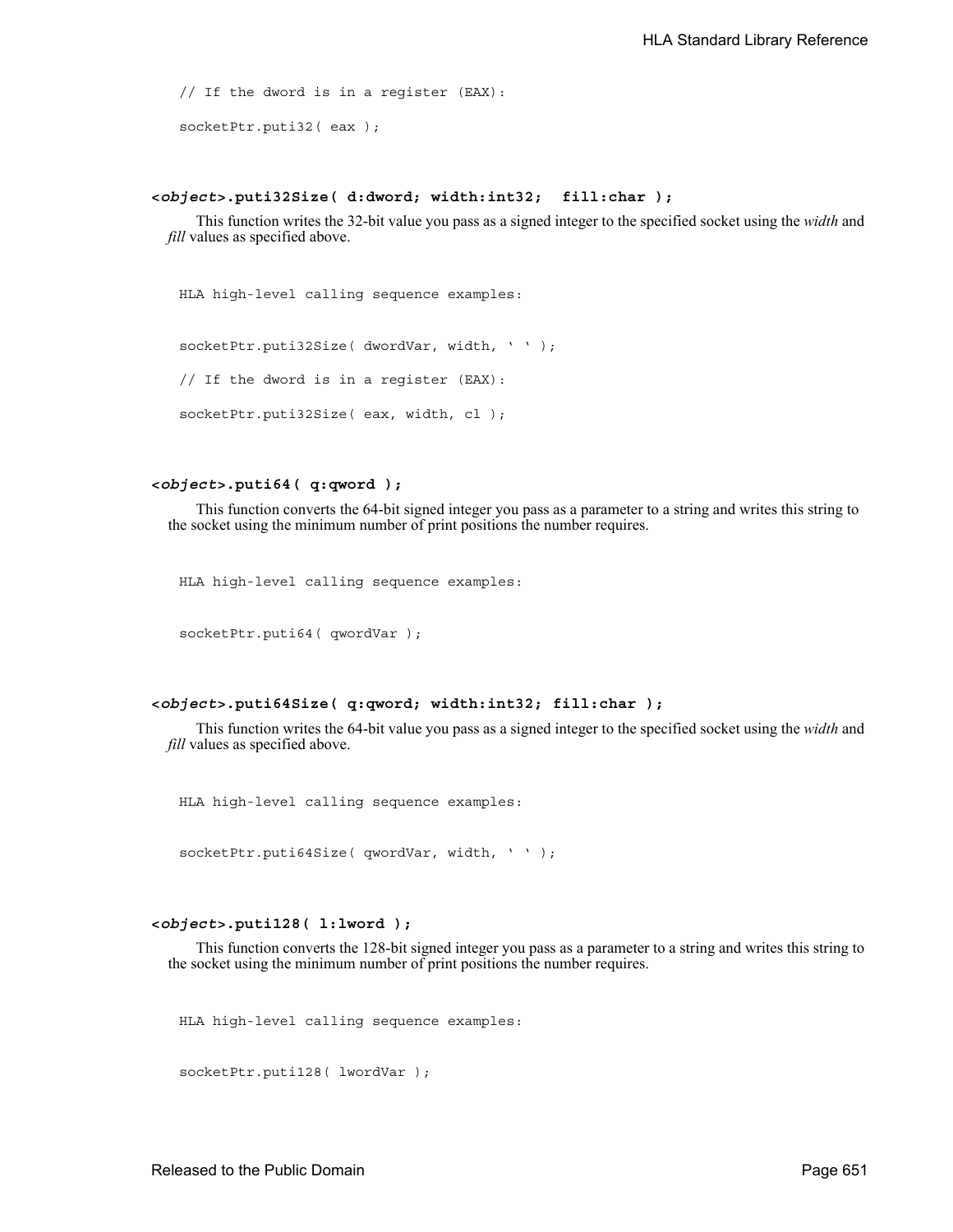## **<***object***>.puti128Size( l:lword; width:int32; fill:char );**

This function writes the 128-bit value you pass as a signed integer to the specified socket using the *width* and *fill* values as specified above.

```
HLA high-level calling sequence examples:
```
socketPtr.puti128Size( lwordVar, width, ' ' );

## **26.16 Unsigned Integer Numeric Output**

These routines convert unsigned integer values to string format and write that string to the socket. The *<object>.putxxxSize* functions contain *width* and *fill* parameters that let you specify the minimum field width when outputting a value.

If the absolute value of *width* is greater than the number of print positions the value requires, then these functions output *width* characters to the socket. If *width* is non-negative, then these functions right-justify the value in the output field; if value is negative, then these functions left-justify the value in the output field.

These functions print the *fill* character as the padding value for the extra print positions.

#### *<object>***.putu8 ( b:byte )**

This function converts the eight-bit unsigned integer you pass as a parameter to a string and writes this string to the socket using the minimum number of print positions the number requires.

```
HLA high-level calling sequence examples:
socketPtr.putu8( byteVar );
// If the character is in a register (AL):
socketPtr.putu8(al);
```
## *<object>***.putu8size( b:byte; width:int32; fill:char )**

This function writes the unsigned eight-bit value you pass to the specified socket using the *width* and *fill* values as specified above.

HLA high-level calling sequence examples:

socketPtr.putu8Size( byteVar, width, padChar );

#### *<object>***.putu16( w:word )**

This function converts the 16-bit unsigned integer you pass as a parameter to a string and writes this string to the socket using the minimum number of print positions the number requires.

HLA high-level calling sequence examples:

socketPtr.putu16( wordVar ); // If the word is in a register (AX):

socketPtr.putu16( ax );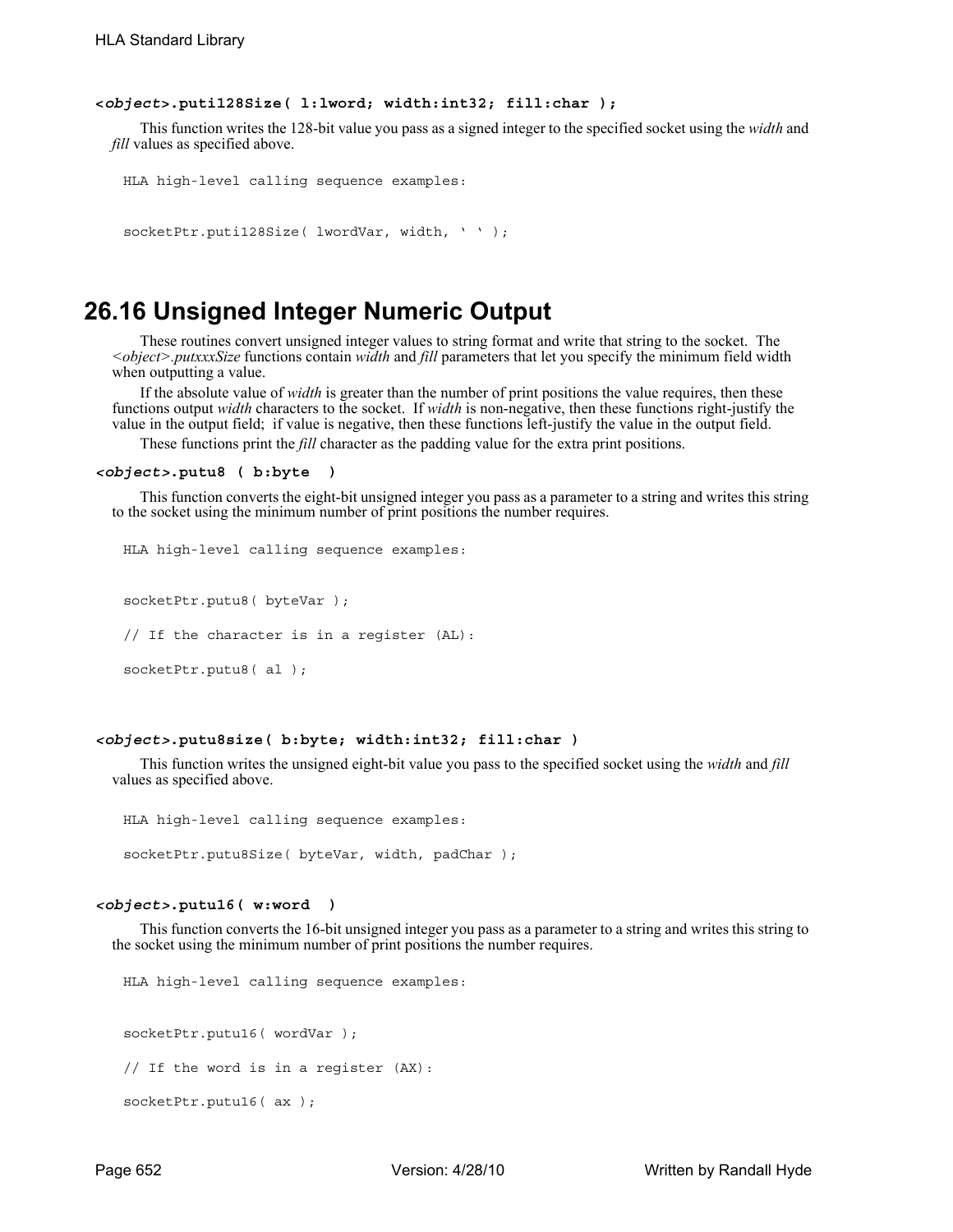#### *<object>***.putu16size( w:word; width:int32; fill:char )**

This function writes the unsigned 16-bit value you pass to the specified socket using the *width* and *fill* values as specified above.

```
HLA high-level calling sequence examples:
socketPtr.putu16Size( wordVar, width, padChar );
```
#### *<object>***.putu32( d:dword )**

This function converts the 32-bit unsigned integer you pass as a parameter to a string and writes this string to the socket using the minimum number of print positions the number requires.

HLA high-level calling sequence examples: socketPtr.putu32( dwordVar ); // If the dword is in a register (EAX): socketPtr.putu32( eax );

#### *<object>***.putu32Size( d:dword; width:int32; fill:char )**

This function writes the unsigned 32-bit value you pass to the specified socket using the *width* and *fill* values as specified above.

HLA high-level calling sequence examples: socketPtr.putu32Size( dwordVar, width, ' ' ); // If the dword is in a register (EAX): socketPtr.putu32Size( eax, width, cl );

## *<object>***.putu64( q:qword )**

This function converts the 64-bit unsigned integer you pass as a parameter to a string and writes this string to the socket using the minimum number of print positions the number requires.

HLA high-level calling sequence examples:

socketPtr.putu64( qwordVar );

#### *<object>***.putu64Size( q:qword; width:int32; fill:char );**

This function writes the unsigned 64-bit value you pass to the specified socket using the *width* and *fill* values as specified above.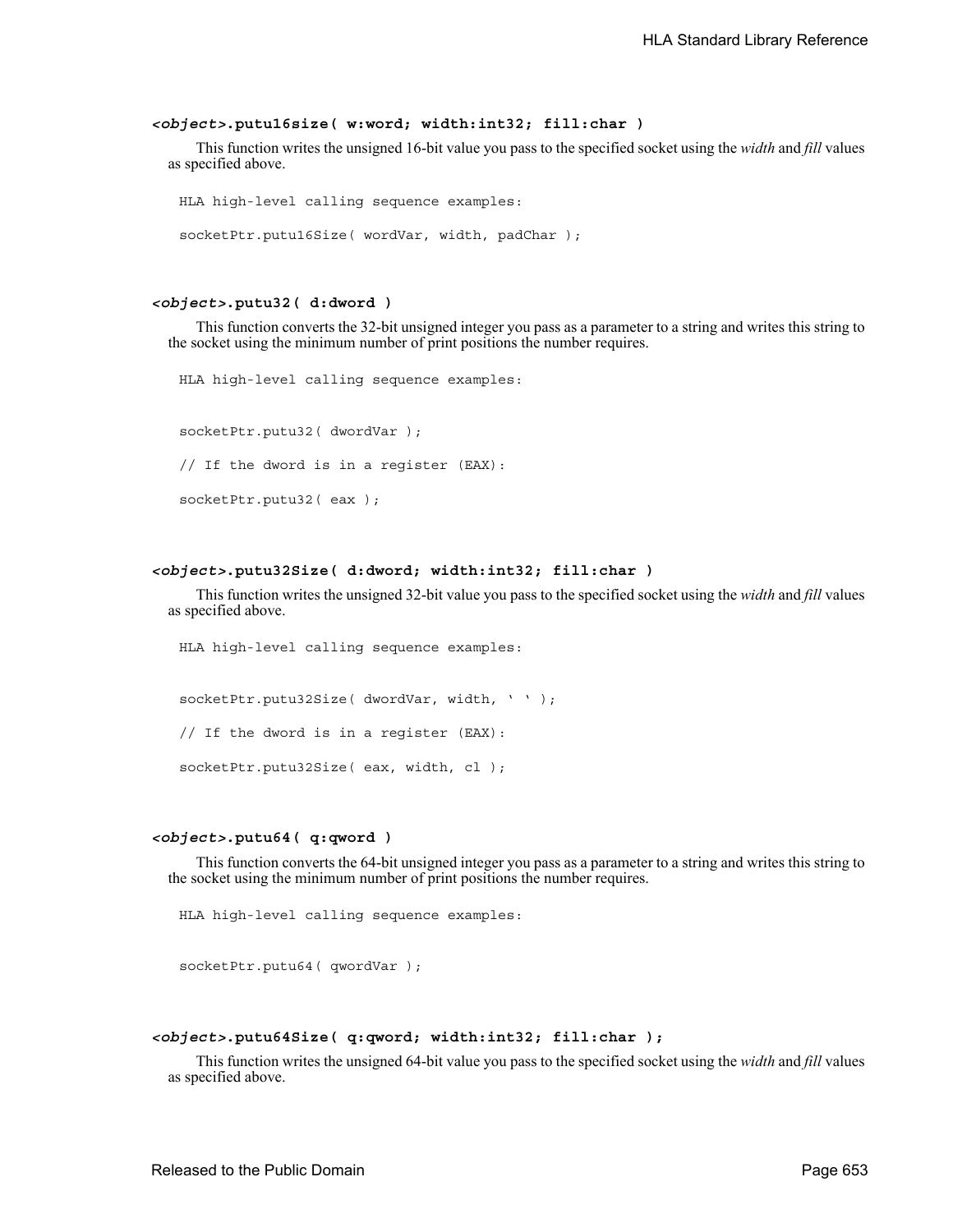## HLA Standard Library

HLA high-level calling sequence examples:

```
socketPtr.putu64Size( qwordVar, width, ' ' );
```
#### *<object>***.putu128( l:lword )**

This function converts the 128-bit unsigned integer you pass as a parameter to a string and writes this string to the socket using the minimum number of print positions the number requires.

```
HLA high-level calling sequence examples:
```

```
socketPtr.putu128( lwordVar );
```
#### *<object>***.putu128Size( l:lword; width:int32; fill:char );**

This function writes the unsigned 128-bit value you pass to the specified socket using the *width* and *fill* values as specified above.

```
HLA high-level calling sequence examples:
```

```
socketPtr.putu128Size( lwordVar, width, ' ' );
```
## **26.17 Floating-Point Numeric Output Using Scientific Notation**

The floating point numeric output routines translate the three different binary floating point formats to their string representation and then write this string to the socket that <object> specifies. There are two generic classes of these routines: those that convert their values to exponential/scientific notation and those that convert their string to a decimal form.

The *<object>.pute80*, *<object>.pute64*, and *<object>.pute32* routines convert their values to a string using scientific notation. These three routines each have two parameters: the value to output and the field width of the result. These routines produce a string with the following format:

| $s \mid i \mid$ . $f \mid f \mid f \mid f \mid f \mid E \mid \pm$                                                                                                                                                     |  |
|-----------------------------------------------------------------------------------------------------------------------------------------------------------------------------------------------------------------------|--|
| s is a space for positive values, '-' for negative values<br>i represents the integer portion of the mantissa<br>fffff represents the fractional portion of the mantissa<br>x is one or more base-10 exponent digits. |  |

## *<object>***.pute32( r:real32; width:uns32 )**

This function writes the 32-bit single precision floating point value passed in *r* to the socket using scientific/ exponential notation. This procedure prints the value using *width* print positions in the file. *width* should have a minimum value of five for real numbers in the range 1e-9..1e+9 and a minimum value of six for all other values. Note that 32-bit extended precision floating point values support about 6-7 significant digits. So a *width* value that yields more than seven mantissa digits will produce garbage output in the low order digits of the number.

```
HLA high-level calling sequence examples:
```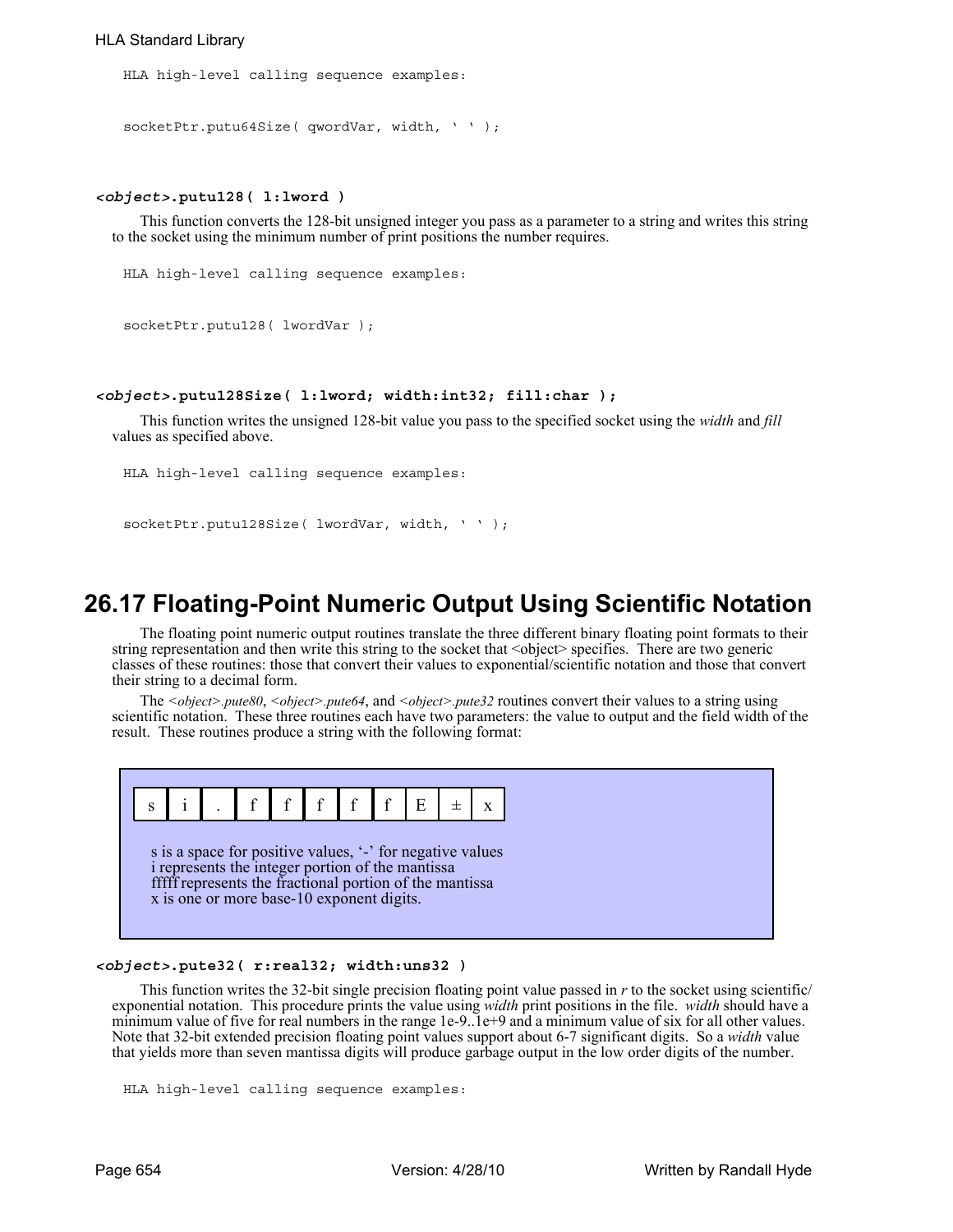```
socketPtr.pute32( r32Var, width );
// If the real32 value is in an FPU register (ST0):
var
 r32Temp :real32;
  .
  .
  .
fstp( r32Temp );
socketPtr.pute32(r32Temp, 12);
```
#### *<object>***.pute64( r:real64; width:uns32 )**

This function writes the 64-bit double precision floating point value passed in *r* to the socket using scientific/ exponential notation. This procedure prints the value using *width* print positions in the file. *width* should have a minimum value of five for real numbers in the range 1e-9..1e+9 and a minimum value of six for all other values. Note that 64-bit double precision floating point values support about 15 significant digits. So a *width* value that yields more than 15 mantissa digits will produce garbage output in the low order digits of the number.

```
HLA high-level calling sequence examples:
socketPtr.pute64( r64Var, width );
// If the real64 value is in an FPU register (ST0):
var
  r64Temp:real64;
  .
  .
  .
fstp( r64Temp );
socketPtr.pute64( r64Temp, 12 );
```
#### *<object>***.pute80( r:real80; width:uns32 )**

This function writes the 80-bit extended precision floating point value passed in *r* to the socket using scientific/exponential notation. This procedure prints the value using *width* print positions in the file. *width* should have a minimum value of five for real numbers in the range 1e-9..1e+9 and a minimum value of six for all other values. Note that 80-bit extended precision floating point values support about 18 significant digits. So a *width* value that yields more than 18 mantissa digits will produce garbage output in the low order digits of the number.

```
HLA high-level calling sequence examples:
socketPtr.pute80( r80Var, width );
// If the real80 value is in an FPU register (ST0):
var
  r80Temp :real80;
  .
  .
  .
fstp( r80Temp );
```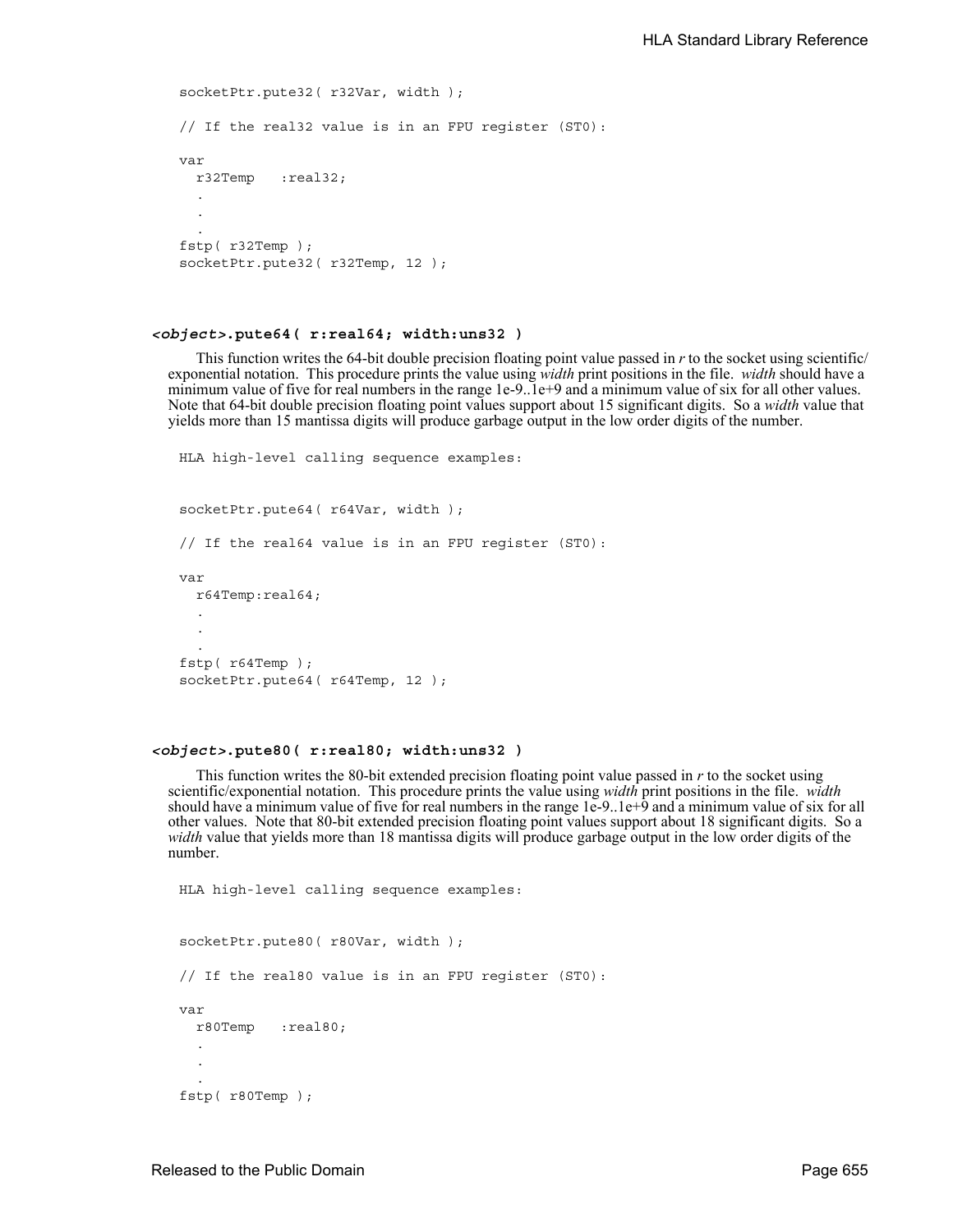```
socketPtr.pute80( r80Temp, 12 );
```
# **26.18 Floating-Point Numeric Output Using Decimal Notation**

Although scientific (exponential) notation is the most general display format for real numbers, real numbers you display in this format are very difficult to read. Therefore, the HLA socket class module also provides a set of functions that output real values using the decimal representation. Although you cannot (practically) use these decimal output routines for all real values, they are applicable to a wide variety of common numbers you will use in your programs.

These functions come in two varieties. The first variety requires four parameters: the real value to convert, the width of the converted value, the number of digit positions to the right of the decimal point, and a padding character. The second variety only requires the first three parameters and assumes the padding character is a space. These functions write their values using the following string format:



#### *<object>***.putr32( r:real32; width:uns32; decpts:uns32; fill:char )**

This procedure writes a 32-bit single precision floating point value to the socket as a string. The string consumes exactly *width* characters in the output file. If the numeric output, using the specified number of positions to the right of the decimal point, is sufficiently small that the string representation would be less than *width* characters, then this procedure uses the *fill* value as the padding character to fill the output with *width* characters.

```
HLA high-level calling sequence examples:
socketPtr.putr32( r32Var, width, decpts, fill );
socketPtr.putr32( r32Var, 10, 2, '*' );
// If the real32 value is in an FPU register (ST0):
var
 r32Temp :real32;
  .
  .
  .
fstp( r32Temp );
socketPtr.putr32( r32Temp, 12, 2, al );
```
#### *<object>***.putr64( r:real64; width:uns32; decpts:uns32; fill:char )**

This procedure writes a 64-bit double precision floating point value to  $\leq$  object  $\geq$  socket as a string. The string consumes exactly *width* characters in the output. If the numeric output, using the specified number of positions to the right of the decimal point, is sufficiently small that the string representation would be less than *width* characters, then this procedure uses the value of *fill* as the padding character to fill the output with *width* characters.

```
HLA high-level calling sequence examples:
```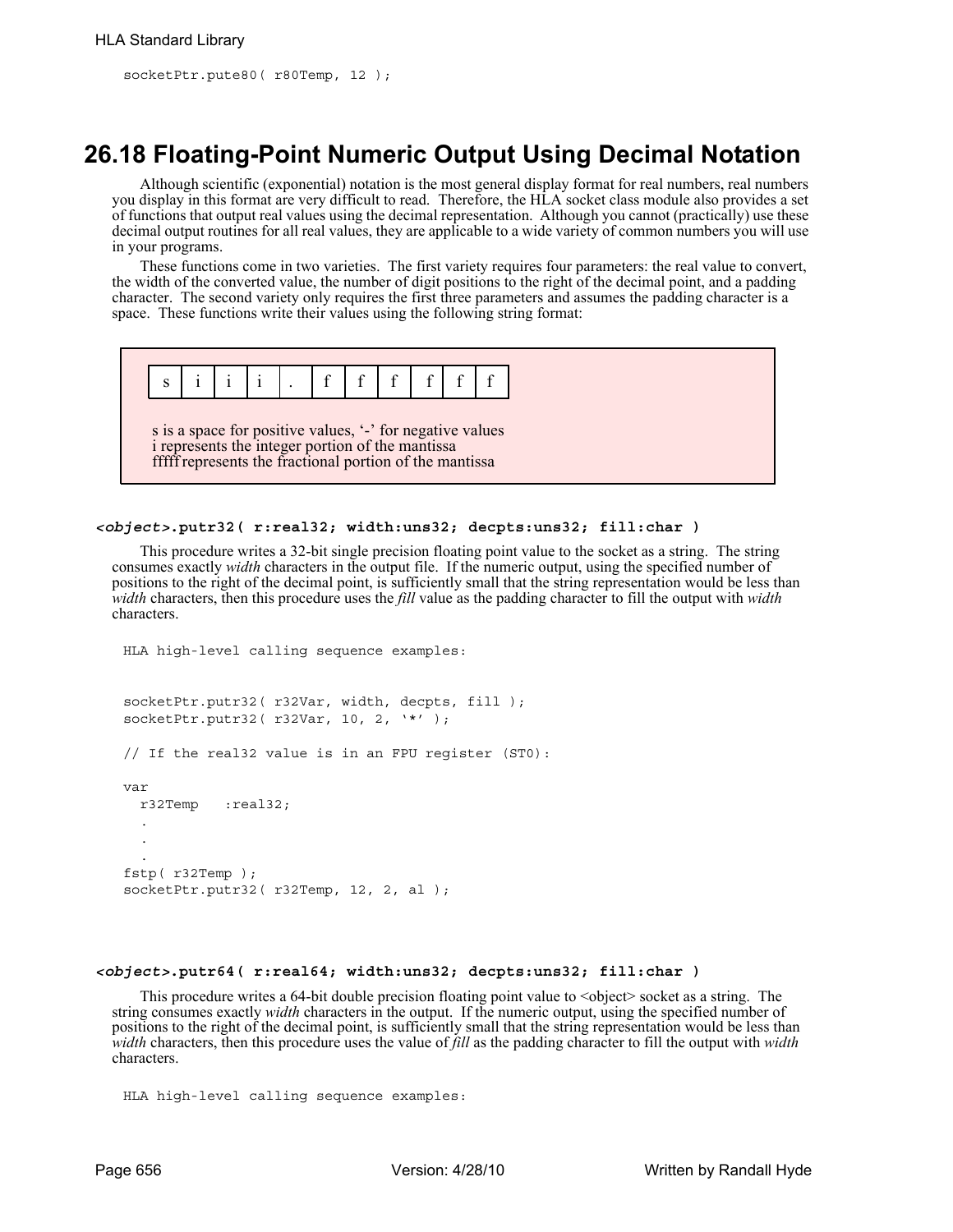```
socketPtr.putr64( r64Var, width, decpts, fill );
socketPtr.putr64( r64Var, 10, 2, '*' );
// If the real64 value is in an FPU register (ST0):
var
 r64Temp :real64;
  .
  .
  .
fstp( r64Temp );
socketPtr.putr64( r64Temp, 12, 2, al );
```
#### *<object>***.putr80( r:real80; width:uns32; decpts:uns32; fill:char )**

This procedure writes an 80-bit extended precision floating point value to the socket as a string. The string consumes exactly *width* characters in the output. If the numeric output, using the specified number of positions to the right of the decimal point, is sufficiently small that the string representation would be less than *width* characters, then this procedure uses the value of *fill* as the padding character to fill the output with *width* characters.

```
HLA high-level calling sequence examples:
socketPtr.putr80( r80Var, width, decpts, fill );
socketPtr.putr80( r80Var, 10, 2, '*' );
// If the real80 value is in an FPU register (ST0):
var
 r80Temp :real80;
  .
  .
  .
fstp( r80Temp );
socketPtr.putr80( r80Temp, 12, 2, al );
```
## **26.19 Generic File Output**

### **<object>.put( parameter\_list )**

*<object>.put* is a macro that automatically invokes an appropriate *<object>* output routine based on the type of the parameter(s) you pass it. This is a very convenient output routine and is probably the socket class formatted output call you will use most often in your programs. Keep in mind that this macro is not a single function call; instead, HLA translates this macro into a sequence of calls to procedures like *<object>.puti32, <object>.puts,* etc.

*<object>.put* is a macro that provides a flexible syntax for outputting data to the socket. This macro allows a variable number of parameters. For each parameter present in the list, *<object>.put* will call the appropriate routine to emit that data, according to the type of the parameter. Parameters may be constants, registers, or memory locations. You must separate each macro parameter with a comma.

Here is an example of a typical invocation of an *<object>.put* :

*<object>*.put( "I=", i, " j=", j, nl );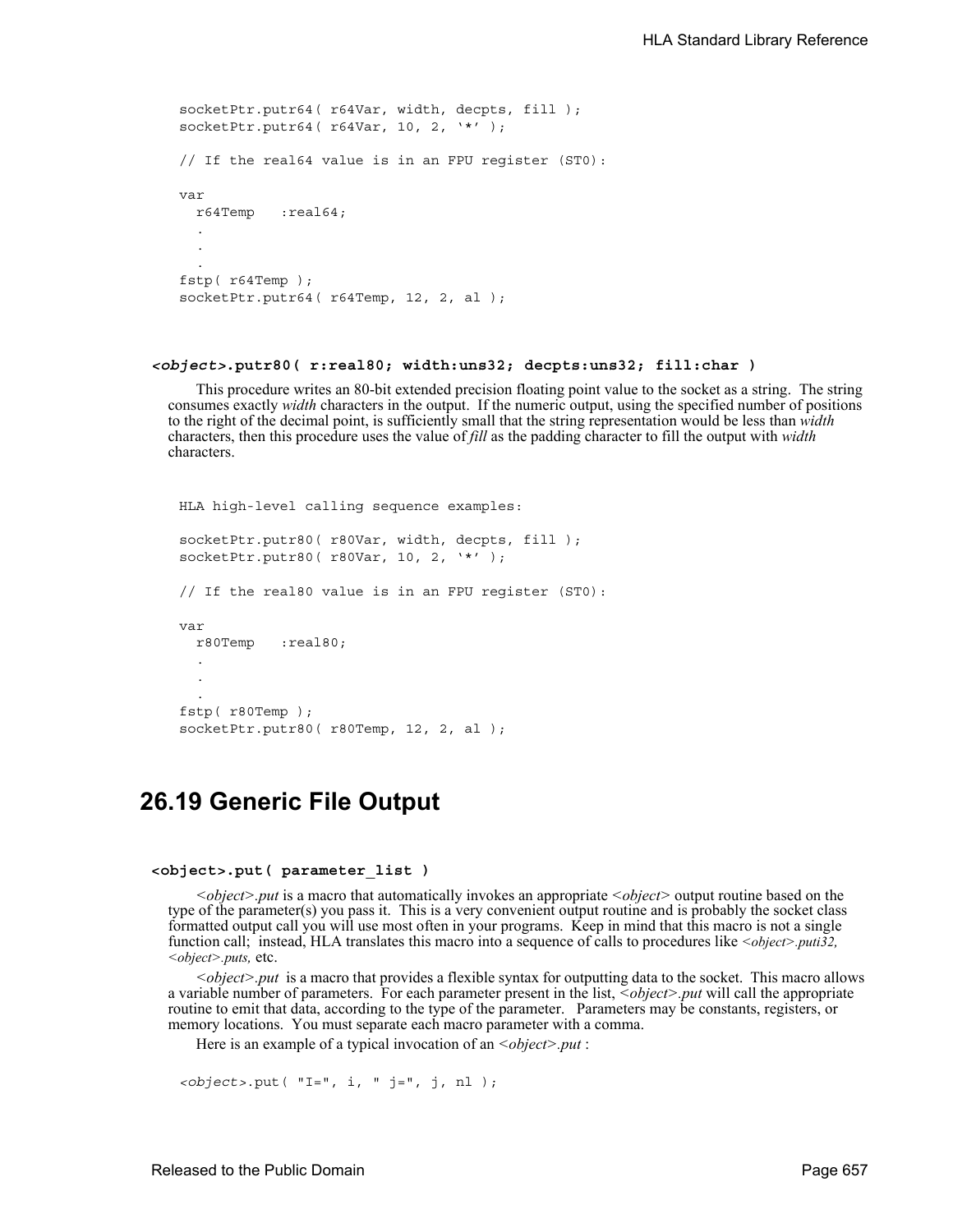The above is roughly equivalent to

```
<object>.puts( "I=" );
<object>.puti32( i );
<object>.puts( " j=" );
<object>.puti32( j );
<object>.newln();
```
This assumes, of course, that *i* and *j* are *int32* variables.

The *<object>.put* macro also lets you specify the minimum field width for each parameter you specify. To print a value using a minimum field width, follow the object you wish to print with a colon and the value of the minimum field width. The previous example, using field widths, could look like the following:

*<object>*.put( "I=", i:2, " j=", j:5, nl );

Although this example used the literal decimal constants two and five for the field widths, keep in mind that register values and memory value (integers, anyway) are prefectly legal here.

For floating point numbers you wish to display in decimal form, you can specify both the minimum field width and the number of digits to print to the right of the decimal point by using the following syntax:

*<object>*.put( "Real value is ", f:10:3, nl );

The *<object>.put* macro can handle all the basic primitive types, including boolean, unsigned (8, 16, 32, 64, 128), signed (8, 16, 32, 64, 128), character, character set, real (32, 64, 80), string, and hexadecimal (byte, word, dword, qword, tbyte, lword).

If you specify a class variable (object) and that class defines a *toString* method, the *<object>.put* macro will call the associated *toString* method and output that string to the socket. Note that the *toString* method must dynamically allocate storage for the string by calling *str.alloc*. This is because *<object>.put* will call *str.free* on the string once it outputs the string.

There is a known "design flaw" in the *<object>.put* macro. You cannot use it to print HLA intermediate variables (i.e., non-local VAR objects). The problem is that HLA's syntax for non-local accesses takes the form "reg32:varname" and *<object>.put* cannot determine if you want to print *reg32* using *varname* print positions versus simply printing the non-local *varname* object. If you want to display non-local variables you must copy the non-local object into a register, a static variable, or a local variable prior to using *<object>.put* to print it. Of course, there is no problem using the other *<object>.putXXXX* functions to display non-local VAR objects, so you can use those as well.

**Important(!)**, don't forget that method calls (e.g., the routines that *<object>.put* translates into) modify the values in the ESI and EDI registers. Therefore, it never makes any sense to attempt to print the values of ESI and EDI within the parameter list. All you will wind up doing is printing the address of the file variable (ESI) or the address of its virtual method table (EDI). If you need to write these two values to a file, move them to another register or a memory location first.

# **26.20 Generic File Input**

The following socket input routines behave just like their standard input and file input counterparts (unless otherwise noted). Because of the nature of sockets, it is not possible to provide an "end-of-file" function that tests whether you're currently at the end of file on an input stream. End of file is determined by a timeout (set by the *setTimeout* and *setTimeout2* functions). Whenever a timeout occurs while the program is waiting for an input from a socket, the system translates that timeout into an *ex.EndOfFile* exception. Therefore, you should really surround all socket input requests with a **try..endtry** sequence that handles the *ex.EndOfFile* exception.

#### *<object>***.read( var buffer:var; count:dword )**

This will probably be the most commonly-called input function in a typical socket-based application. This function reads *count* bytes from the socket and stores them into memory starting with the first byte of the *buffer* variable. This routine does not do any range checking. It is your responsibility to ensure that *buffer* is large enough to hold the data read.

Note: Notice that the *buffer* parameter is an untyped reference parameter. Untyped reference parameters have special properties, so be sure to read the chapter on "Passing Parameters to Standard Library Routines" (parmpassing.rtf) if you are not absolutely sure you understand how untyped reference parameters operate.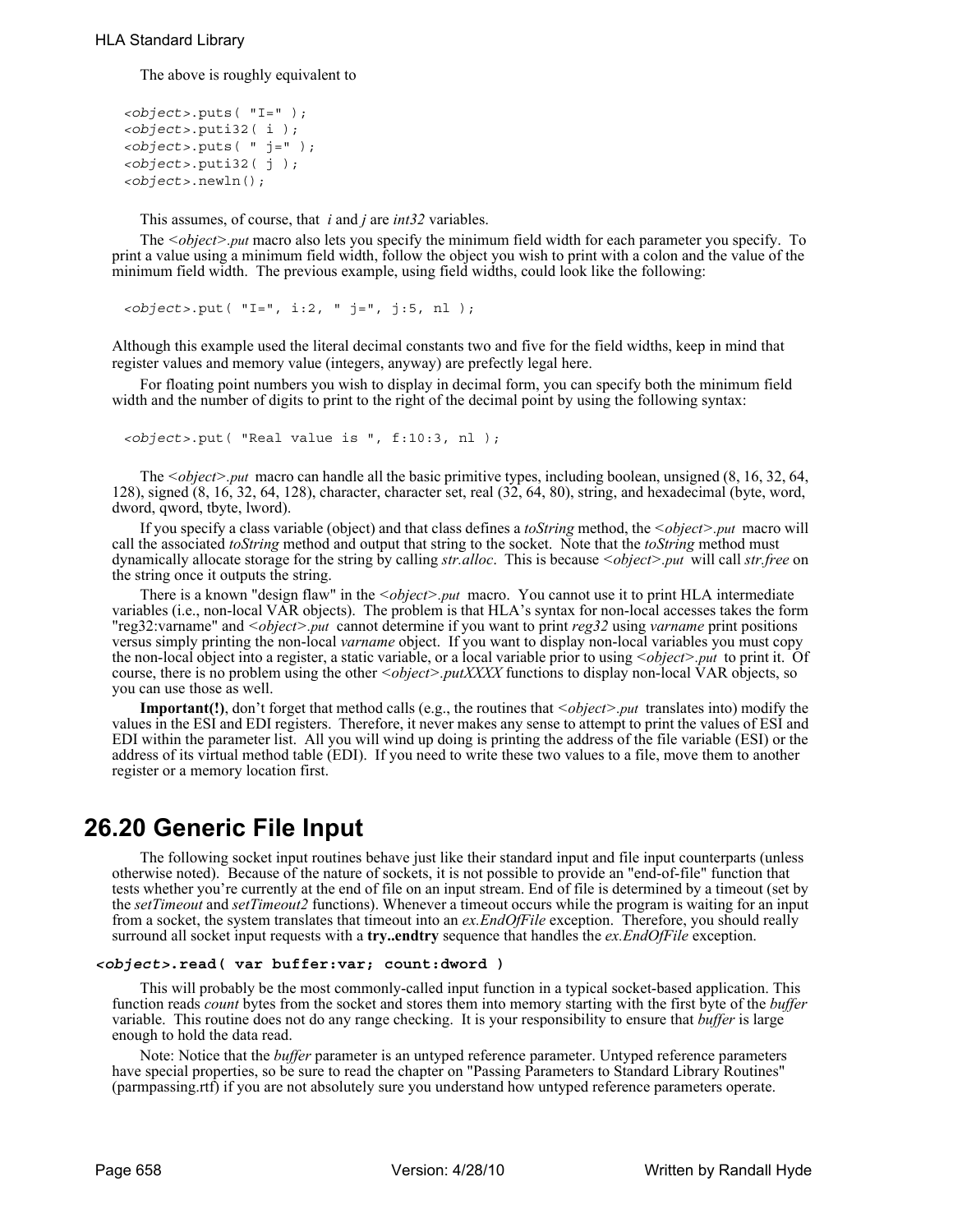HLA high-level calling sequence examples:

```
socketPtr.read( buffer, count );
socketPtr.read( [eax], 1024 );
```
#### *<object>***.readLn;**

This function reads and discards all characters up to and including the newline sequence in the socket stream.

```
HLA high-level calling sequence examples:
```
socketPtr.readLn();

## **26.21 Character and String Input**

The following functions read character data from a socket. Note that HLA's socket class module does not provide the ability to read character set data directly from the user. However, you can always read a string and then convert that string to a character set using the appropriate function in the *cset* module.

```
<object>.getc; @returns( "al" );
```
This function reads a single character from the socket and returns that character in the AL register.

```
HLA high-level calling sequence examples:
```
socketPtr.getc(); mov( al, charVar );

## *<object>***.gets( s:string );**

This function reads a sequence of characters from the socket through to the next end of line sequence and stores these characters (without the end of line sequence) into the string variable you pass as a parameter. Before calling this routine, you must allocate sufficient storage for the string. If *<object>.gets* attempts to read a larger string than the string's *MaxLen* value, *<object>.gets* raises a string overflow exception.

Note that this function does not store the end of line sequence into the string, though it does consume the end of line sequence. The next character a file class function will read from the socket will be the first character of the following line.

If the incoming socket data is a newline sequence, then *<object>.gets* consumes the end of line and stores the empty string into the *s* parameter.

HLA high-level calling sequence examples:

```
socketPtr.gets( inputStr );
socketPtr.gets( eax ); // EAX contains string value
```
### *<object>***.a\_gets; @returns( "eax" );**

Like *<object>.gets*, this function also reads a string from the socket. However, rather than storing the string data into a string you supply, this function allocates storage for the string on the heap and returns a pointer to this string in the EAX register. You code should call *str.free* to release this storage when you're done with the string data.

The *<object>.a\_gets* function imposes a line length limit of 4,096 characters. If this is a problem, you should modify the source code for this function to raise the limit. This functions raises an exception if you attempt to read a line longer than this internal limit.

HLA high-level calling sequence examples: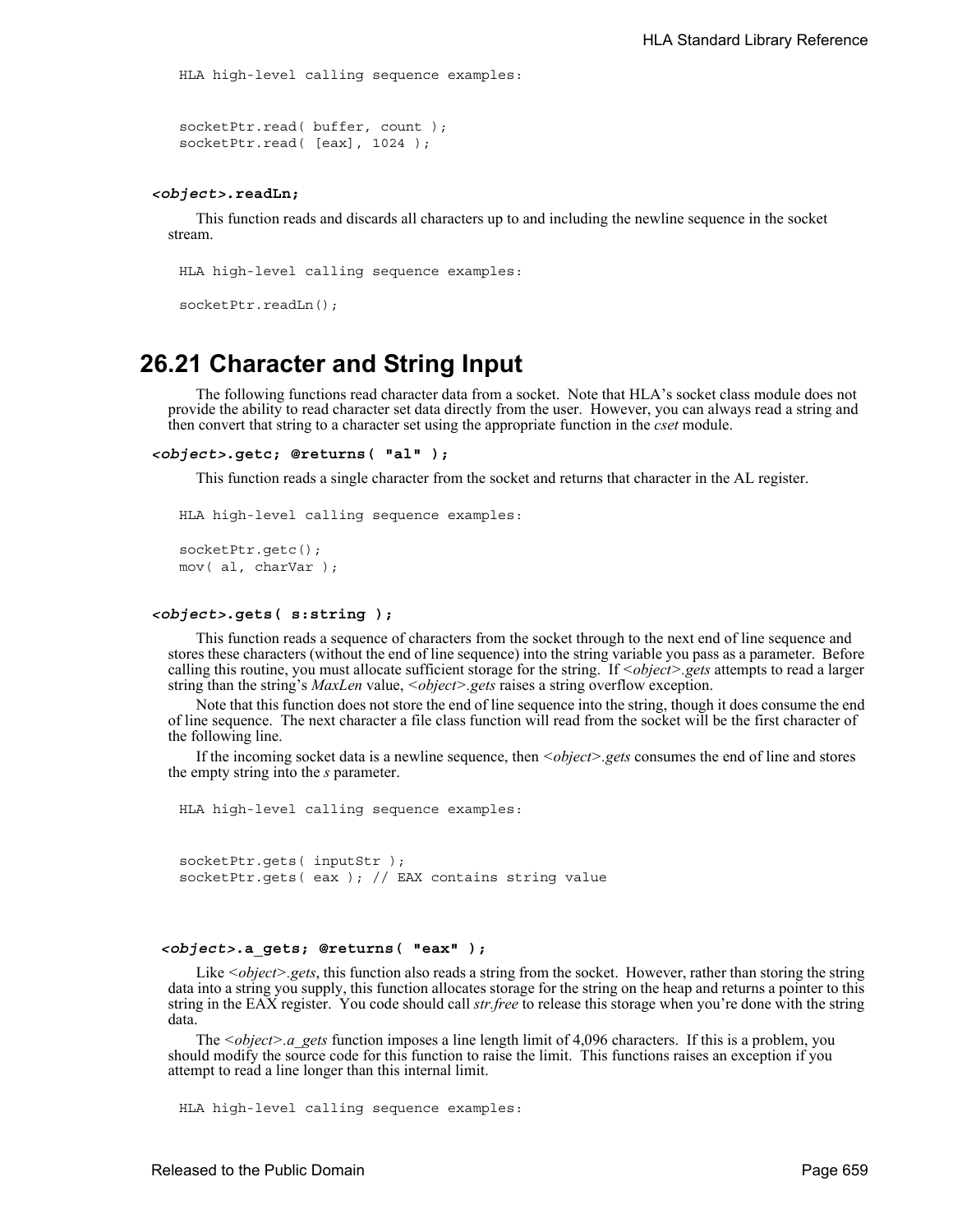```
socketPtr.a gets();
mov( eax, inputStr );
```
# **26.22 Signed Integer Input**

The functions in this group read numeric values from the socket using a signed decimal integer format. These functions read the string data, translate it to numeric form, and return that numeric data in an appropriate location.

```
<object>.geti8; @returns( "al" );
```
This function reads a signed eight-bit decimal integer in the range -128..+127 from the socket. The number may begin with any number of delimiter characters (see the *conv.setDelimiter* and *conv.getDelimiter* functions for details on the delimiter characters) followed by an optional minus sign and a string of one or more decimal digits. The number must end with a valid delimiter character or the end of file (i.e., timeout). This function allows underscores in the interior of the number. The *<object>.geti8* function raises an appropriate exception if the input violates any of these rules or the value is outside the range -128..+127. This function returns the binary form of the integer in the AL register.

```
HLA high-level calling sequence examples:
```

```
socketPtr.geti8();
mov( al, i8Var );
```
#### *<object>***.geti16; @returns( "ax" );**

This function reads a signed 16-bit decimal integer in the range -32768..+32767 from the socket. The number may begin with any number of delimiter characters (see the *conv.setDelimiter* and *conv.getDelimiter* functions for details on the delimiter characters) followed by an optional minus sign and a string of one or more decimal digits. The number must end with a valid delimiter character or the end of the file (i.e., timeout). This function allows underscores in the interior of the number. The *<object>.geti16* function raises an appropriate exception if the input violates any of these rules or the value is outside the range -32768..+32767. This function returns the binary form of the integer in the AX register.

```
HLA high-level calling sequence examples:
```

```
socketPtr.geti16();
mov( ax, i16Var );
```

```
 <object>.geti32; @returns( "eax" );
```
This function reads a signed 32-bit decimal integer in the (approximate) range  $\pm 2$  Billion from the socket. The number may begin with any number of delimiter characters (see the *conv.setDelimiter* and *conv.getDelimiter* functions for details on the delimiter characters) followed by an optional minus sign and a string of one or more decimal digits. The number must end with a valid delimiter character or the end of the file (i.e., timeout). This function allows underscores in the interior of the number. The *<object>.geti32* function raises an appropriate exception if the input violates any of these rules or the value is outside the range plus or minus two billion. This function returns the binary form of the integer in the EAX register.

```
HLA high-level calling sequence examples:
```

```
socketPtr.geti32();
```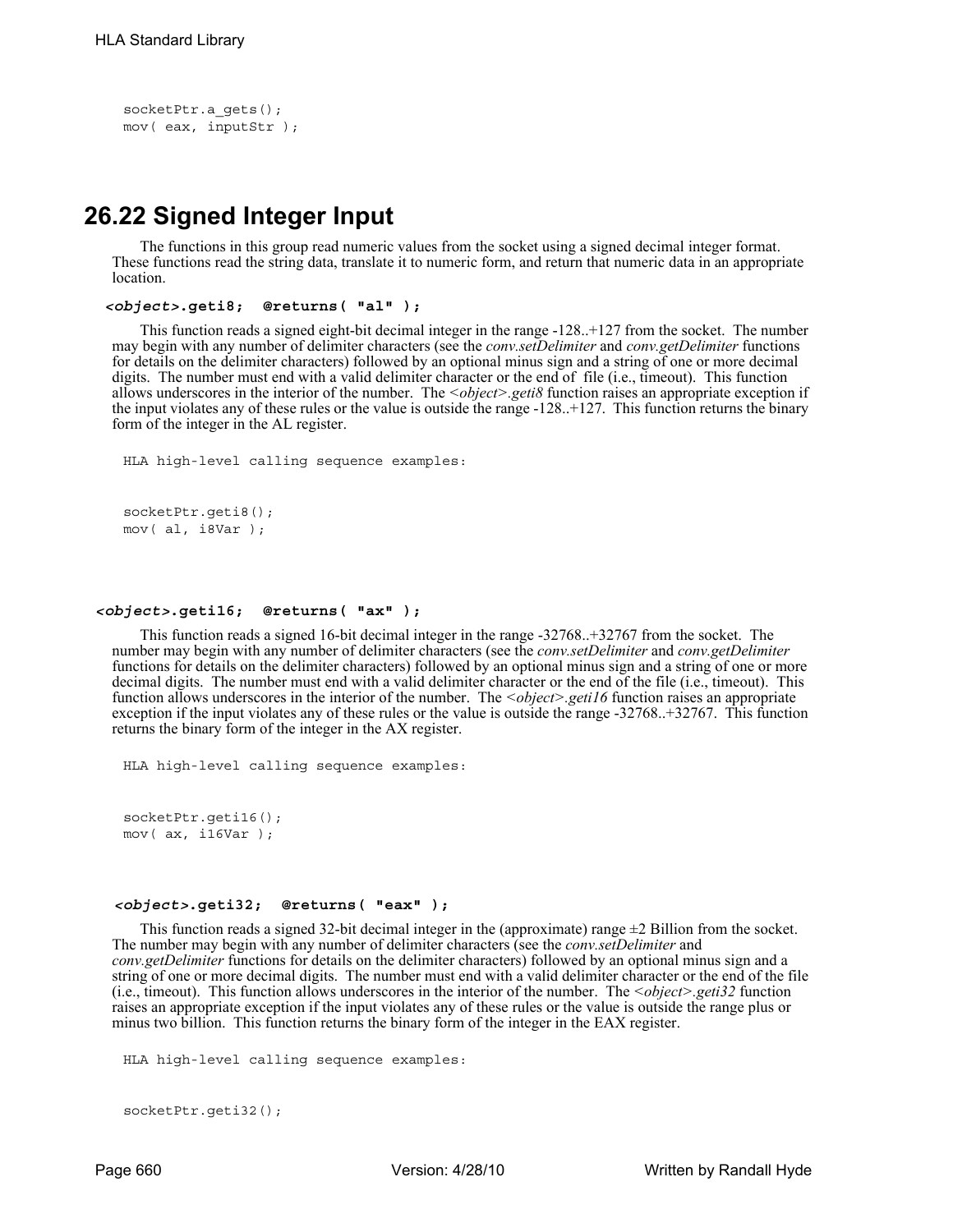mov( eax, i32Var );

## *<object>***.geti64; @returns( "edx:eax" );**

This function reads a signed 64-bit decimal integer from the socket. The number may begin with any number of delimiter characters (see the *conv.setDelimiter* and *conv.getDelimiter* functions for details on the delimiter characters) followed by an optional minus sign and a string of one or more decimal digits. The number must end with a valid delimiter character or the end of the file (i.e., timeout). This function allows underscores in the interior of the number. *The <object>.geti64* function raises an appropriate exception if the input violates any of these rules or the value is outside the range of a 64-bit signed integer. This function returns the 64-bit result in the EDX:EAX register pair (it returns the H.O. dword in EDX and the L.O. dword in EAX).

HLA high-level calling sequence examples:

```
socketPtr.geti64();
mov( edx, (type dword i64Var[4]) );
mov( eax, (type dword i64Var[0]) );
```
## *<object>***.geti128( var l:lword );**

This function reads a signed 128-bit decimal integer from the socket. The number may begin with any number of delimiter characters (see the *conv.setDelimiter* and *conv.getDelimiter* functions for details on the delimiter characters) followed by an optional minus sign and a string of one or more decimal digits. The number must end with a valid delimiter character or the end of the file (i.e., timeout). This function allows underscores in the interior of the number. The *<object>.geti128* function raises an appropriate exception if the input violates any of these rules or the value is outside the range of a 128-bit signed integer. This function stores the 128-bit result into the lword you pass as a reference parameter.

```
HLA high-level calling sequence examples:
```

```
socketPtr.geti128( lwordVar );
```
## **26.23 Unsigned Integer Input**

The functions in this group read numeric values from the socket using an unsigned decimal integer format. These functions read the string data, translate it to numeric form, and return that numeric data in an appropriate location.

```
<object>.getu8; @returns( "al" );
```
This function reads an unsigned eight-bit decimal integer in the range 0..+255 from the socket. The number may begin with any number of delimiter characters (see the *conv.setDelimiter* and *conv.getDelimiter* functions for details on the delimiter characters) followed by a string of one or more decimal digits. The number must end with a valid delimiter character or the end of the file (i.e., timeout). This function allows underscores in the interior of the number. The *<object>.getu8* function raises an appropriate exception if the input violates any of these rules or the value is outside the range 0..255. This function returns the binary form of the integer in the AL register.

HLA high-level calling sequence examples:

```
socketPtr.getu8();
mov( al, u8Var );
```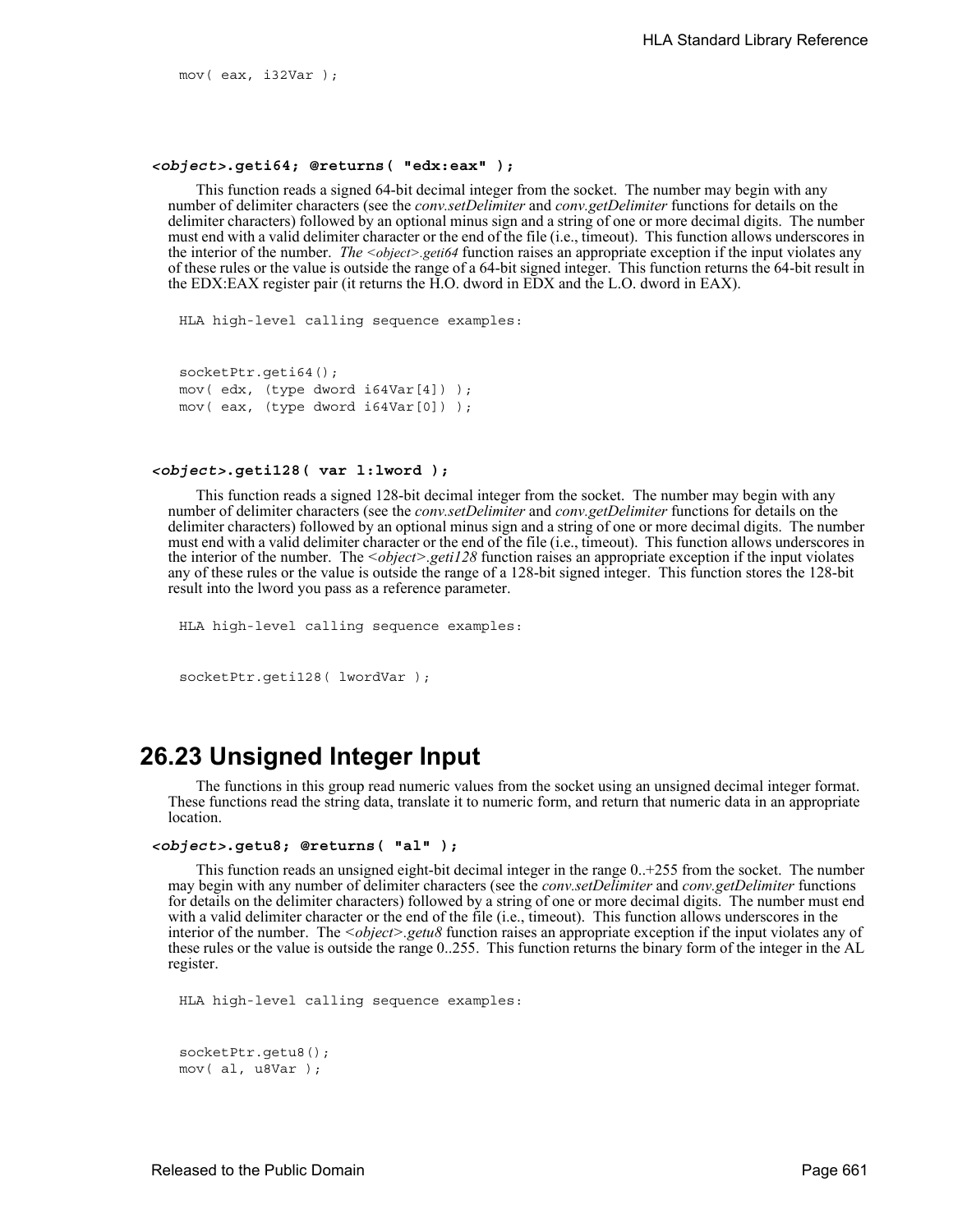## *<object>***.getu16; @returns( "ax" );**

This function reads an unsigned 16-bit decimal integer in the range 0..+65535 from the socket. The number may begin with any number of delimiter characters (see the *conv.setDelimiter* and *conv.getDelimiter* functions for details on the delimiter characters) followed by a string of one or more decimal digits. The number must end with a valid delimiter character or the end of the file (i.e., timeout). This function allows underscores in the interior of the number. The *<object>.getu16* function raises an appropriate exception if the input violates any of these rules or the value is outside the range 0..65535. This function returns the binary form of the integer in the AX register.

```
HLA high-level calling sequence examples:
```

```
socketPtr.getu16();
mov( ax, u16Var );
```
#### *<object>***.getu32; @returns( "eax" );**

This function reads an unsigned 32-bit decimal integer in the range 0..+4,294,967,295 from the socket. The number may begin with any number of delimiter characters (see the *conv.setDelimiter* and *conv.getDelimiter* functions for details on the delimiter characters) followed by a string of one or more decimal digits. The number must end with a valid delimiter character or the end of the file (i.e., timeout). This function allows underscores in the interior of the number. The *<object>.getu32* function raises an appropriate exception if the input violates any of these rules or the value is outside the range 0..4,294,967,295. This function returns the binary form of the integer in the EAX register.

```
HLA high-level calling sequence examples:
```

```
socketPtr.getu32();
mov( eax, u32Var );
```
## *<object>***.getu64; @returns( "edx:eax" );**

This function reads an unsigned 64-bit decimal integer from the socket. The number may begin with any number of delimiter characters (see the *conv.setDelimiter* and *conv.getDelimiter* functions for details on the delimiter characters) followed by a string of one or more decimal digits. The number must end with a valid delimiter character or the end of the file (i.e., timeout). This function allows underscores in the interior of the number. The *<object>.getu64* function raises an appropriate exception if the input violates any of these rules or the value is outside the range  $0.2^{64}$ -1. This function returns the binary form of the integer in EDX:EAX register pair (EDX contains the H.O. dword, EAX holds the L.O. dword).

```
HLA high-level calling sequence examples:
```

```
socketPtr.getu32();
mov( eax, (type dword u64Var) );
mov( edx, (type dword u64Var[4]) );
```
## *<object>***.getu128( var l:lword );**

This function reads an unsigned 128-bit decimal integer from the socket. The number may begin with any number of delimiter characters (see the *conv.setDelimiter* and *conv.getDelimiter* functions for details on the delimiter characters) followed by a string of one or more decimal digits. The number must end with a valid delimiter character or the end of the file (i.e., timeout). This function allows underscores in the interior of the number. The *<object>.getu64* function raises an appropriate exception if the input violates any of these rules or the value is outside the range  $0.2^{128}$ -1. This function returns the binary form of the integer in the lword parameter you pass by reference.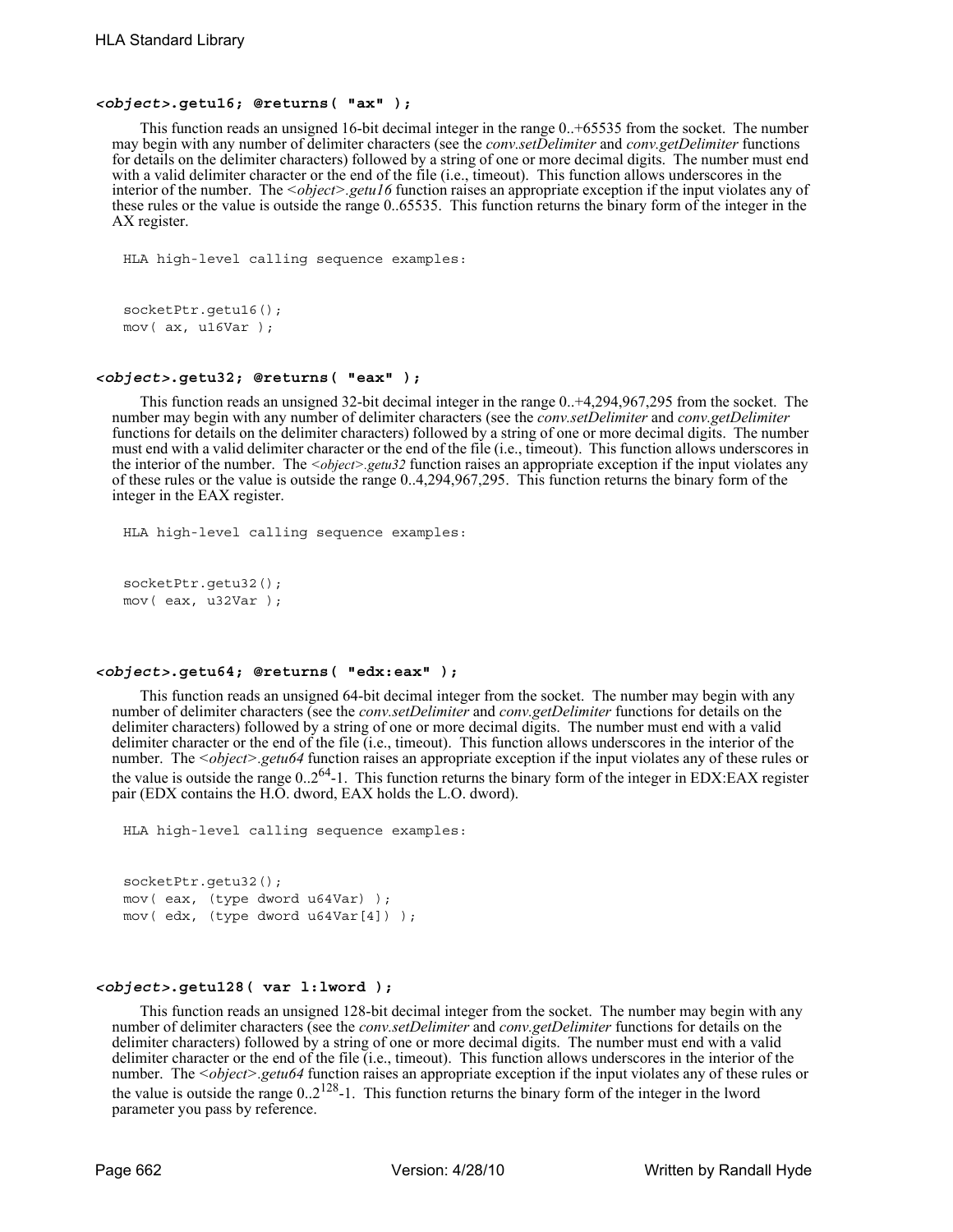```
HLA high-level calling sequence examples:
socketPtr.getu128( u128Var );
```
# **26.24 Hexadecimal Input**

```
<object>.geth8; @returns( "al" );
```
This function reads an eight-bit hexadecimal integer in the range 0..\$FF from the socket. The number may begin with any number of delimiter characters (see the *conv.setDelimiter* and *conv.getDelimiter* functions for details on the delimiter characters) followed by a string of one or more hexadecimal digits. Note that the value may not have a leading "\$" unless you add this character to the delimiter character set. The number must end with a valid delimiter character or the end of the file (i.e., timeout). This function allows underscores in the interior of the number. The *<object>.geth8* function raises an appropriate exception if the input violates any of these rules or the value is outside the range 0..\$FF. This function returns the binary form of the value in the AL register.

HLA high-level calling sequence examples:

```
socketPtr.geth8();
mov( al, h8Var );
```
#### *<object>***.geth16; @returns( "ax" );**

This function reads a 16-bit hexadecimal integer in the range 0..\$FFFF from the socket. The number may begin with any number of delimiter characters (see the *conv.setDelimiter* and *conv.getDelimiter* functions for details on the delimiter characters) followed by a string of one or more hexadecimal digits. Note that the value may not have a leading "\$" unless you add this character to the delimiter character set. The number must end with a valid delimiter character or the end of the file (i.e., timeout). This function allows underscores in the interior of the number. The *<object>.geth16* function raises an appropriate exception if the input violates any of these rules or the value is outside the range 0..\$FFFF. This function returns the binary form of the value in the AX register.

HLA high-level calling sequence examples:

socketPtr.geth16(); mov( ax, h16Var );

#### *<object>***.geth32; @returns( "eax" );**

This function reads a 32-bit hexadecimal integer in the range 0..\$FFFF\_FFFF from the socket. The number may begin with any number of delimiter characters (see the *conv.setDelimiter* and *conv.getDelimiter* functions for details on the delimiter characters) followed by a string of one or more hexadecimal digits. Note that the value may not have a leading "\$" unless you add this character to the delimiter character set. The number must end with a valid delimiter character or the end of the file (i.e., timeout). This function allows underscores in the interior of the number. The *<object>.geth32* function raises an appropriate exception if the input violates any of these rules or the value is outside the range 0..\$FFFF\_FFFF. This function returns the binary form of the value in the EAX register.

```
HLA high-level calling sequence examples:
```

```
socketPtr.geth32();
mov( eax, h32Var );
```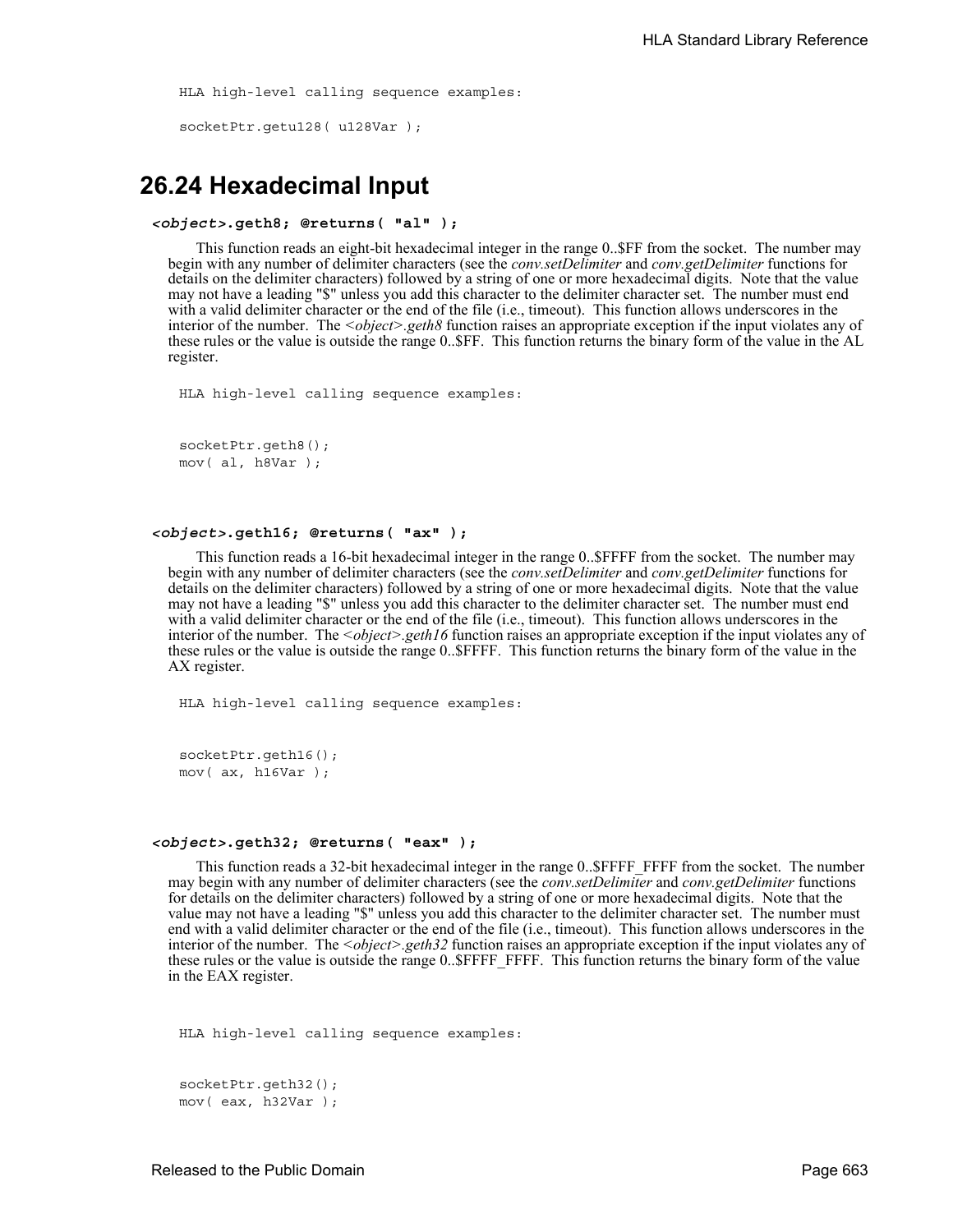## *<object>***.geth64; @returns( "edx:eax" );**

This function reads a 64-bit hexadecimal integer in the range 0..\$FFFF\_FFFF\_FFFF\_FFFF from the socket. The number may begin with any number of delimiter characters (see the *conv.setDelimiter* and *conv.getDelimiter* functions for details on the delimiter characters) followed by a string of one or more hexadecimal digits. Note that the value may not have a leading "\$" unless you add this character to the delimiter character set. The number must end with a valid delimiter character or the end of the file (i.e., timeout). This function allows underscores in the interior of the number. The *<object>*.*geth64* function raises an appropriate exception if the input violates any of these rules or the value is outside the range 0..\$FFFF\_FFFF\_FFFF\_FFFFF. This function returns the 64-bit result in the EDX:EAX register pair (EDX contains the H.O. dword, EAX contains the L.O. dword).

HLA high-level calling sequence examples:

```
socketPtr.geth64();
mov( edx, (type dword h64Var[4]) );
mov( eax, (type dword h64Var[0]) );
```
#### *<object>***.geth128( var l:lword );**

This function reads a 128-bit hexadecimal integer in the range 0..\$FFFF\_FFFF\_FFFF\_FFFF\_FFFF\_FFFF\_FFFF\_FFFF from the socket. The number may begin with any number of delimiter characters (see the *conv.setDelimiter* and *conv.getDelimiter* functions for details on the

delimiter characters) followed by a string of one or more hexadecimal digits. Note that the value may not have a leading "\$" unless you add this character to the delimiter character set. The number must end with a valid delimiter character or the end of the file (i.e., timeout). This function allows underscores in the interior of the number. The *<object>*.*getq* function raises an appropriate exception if the input violates any of these rules or the value is outside the range 0..\$FFFF\_FFFF\_FFFF\_FFFF\_FFFF\_FFFF\_FFFF\_FFFF . This function stores the 128-bit result into the variable you pass as a reference parameter.

```
HLA high-level calling sequence examples:
```
# **26.25 Floating-Point Input**

#### *<object>***.getf; @returns( "st0" );**

socketPtr.geth128( lwordVar );

This function reads an 80-bit floating point value in either decimal or scientific from from the socket and leaves the result sitting on the FPU stack. The number may begin with any number of delimiter characters (see the *conv.setDelimiter* and *conv.getDelimiter* functions for details on the delimiter characters) followed by an optional minus sign and a sequence of characters that represent a floating point value. The number must end with a valid delimiter character or the end of the file (i.e., timeout). This function allows underscores in the interior of the number. This function raises an appropriate exception if an error occurs.

HLA high-level calling sequence examples:

```
socketPtr.getf();
fstp( fpVar );
```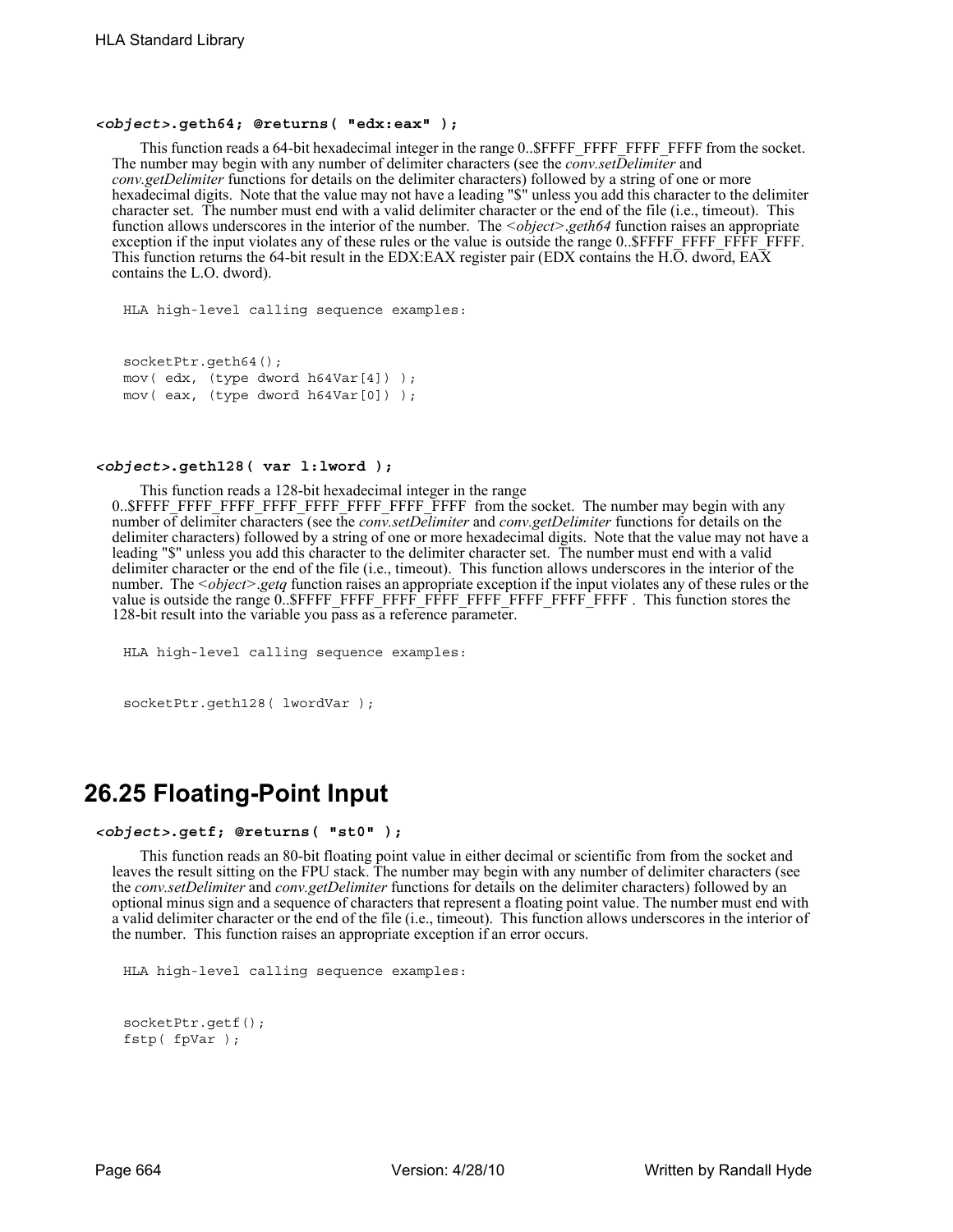# **26.26 Generic File Input**

## **<object>.get( List\_of\_items\_to\_read );**

This is a macro that allows you to specify a list of variable names as parameters. The *<object>.get* macro reads an input value for each item in the list and stores the resulting value in each corresponding variable. This macro determines the type of each variable that you pass it and emits a call to the appropriate *<object>.getxxx* function to read the actual value. As an example, consider the following call to *<object>.get*:

socketPtr.get( i32, charVar, u16, strVar );

The macro invocation above expands into the following:

```
push( eax );
socketPtr.geti32(i32);
socketPtr.getc();
mov( al, charVar );
socketPtr.geti16();
mov( ax, u16 );
socketPtr.gets( strVar );
pop( eax );
```
Notice that *<object>.get* preserves the value in the EAX register even though various *<object>.getxxx* functions use this register. Note that <*object>.get* automatically handles the case where you specify EAX as an input variable and writes the value to *[esp]* so that in properly modifies EAX upon completion of the macro expansion.

Note that *<object>.get* only supports eight-, sixteen-, and thirty-two bit integer input. If you need to read 64-bit or 128-bit values, you must use the appropriate *<object>.getx64* or *<object>.getx128* function to achieve this.